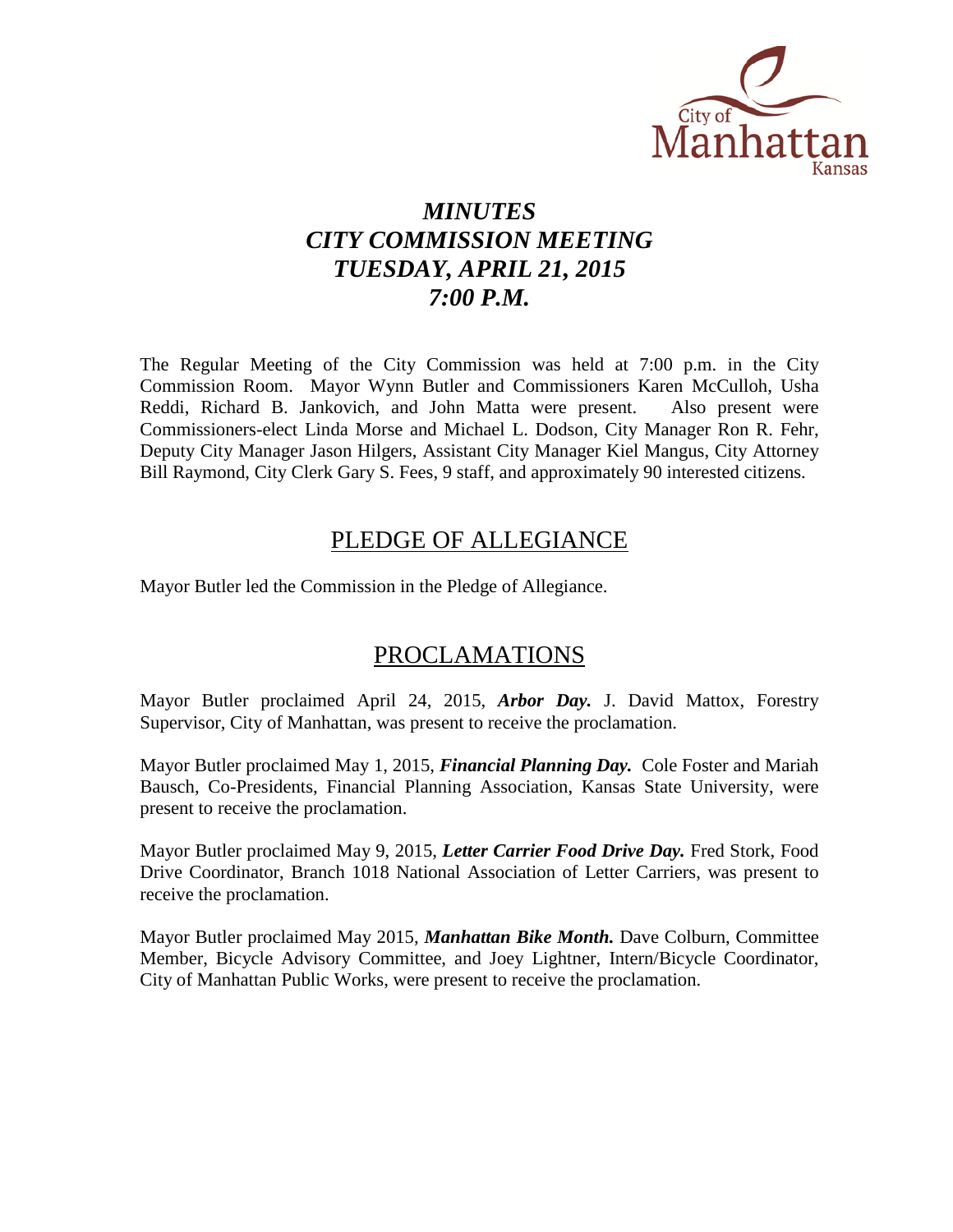# COMMISSIONER COMMENTS

Commissioner Jankovich distributed pieces of ribbon from the ribbon cutting event held at the Manhattan Regional Airport in March 2015 for the completion of the Airport Terminal, Phase I, project. He thanked those that participated in the Airport project and looked forward to the successful completion of Phase II. He also expressed his appreciation to those that contributed to the Fort Riley Listening Session presentation.

Commissioner Reddi encouraged the community to attend an African Cultural event hosted by the African Student Union at City Auditorium on April 25, 2015, from 4:00 p.m. to 8:00 p.m., and the Flint Hills Festival on Sunday, April 26, 2015, from 12:00 (noon) to 6:00 p.m., at the Flint Hills Discovery Center. She also highlighted the Rotary Peace Forum hosted by the Rotary Club of Manhattan and the Manhattan Konza Rotary Club to be held on May 9, 2015, from  $11:30$  a.m. to  $1:30$  p.m., at the Four Points by Sheraton Hotel. She encouraged those interested to contact her for additional information.

Commissioner McCulloh recognized her family and grandchildren in attendance.

Mayor Butler highlighted the Greater Manhattan Community Foundation Grow Green Match Day event on April 22, 2015, from 7:00 a.m. to 7:00 p.m. He encouraged those interested in supporting nonprofit groups and receiving a match of 50 percent to contact the Community Foundation on Wednesday, April 22, 2015, at the Colony Square atrium or make your financial contributions online via the Community Foundation website.

# **MINUTES**

Commissioner McCulloh moved to approve the minutes of the City Commission Meeting held on April 7, 2015. Commissioner Jankovich seconded the motion. On a roll call vote, motion carried 5-0.

# RE-ORGANIZATION

Mayor Butler provided several highlights and accomplishments during his term as Mayor. He expressed his appreciation for the support received from his wife, Mary Ann and for her assistance in decorating the fire truck for the annual Mayor's parade. He also thanked his fellow Commissioners and City staff for a team effort to accomplish many important goals during the year.

Commissioner Jankovich acknowledged and thanked his children, his parents, and especially his wife, Caroline, for their support and sacrifices that were made. He also recognized his campaign crew for their great work, his fellow Commissioners, and the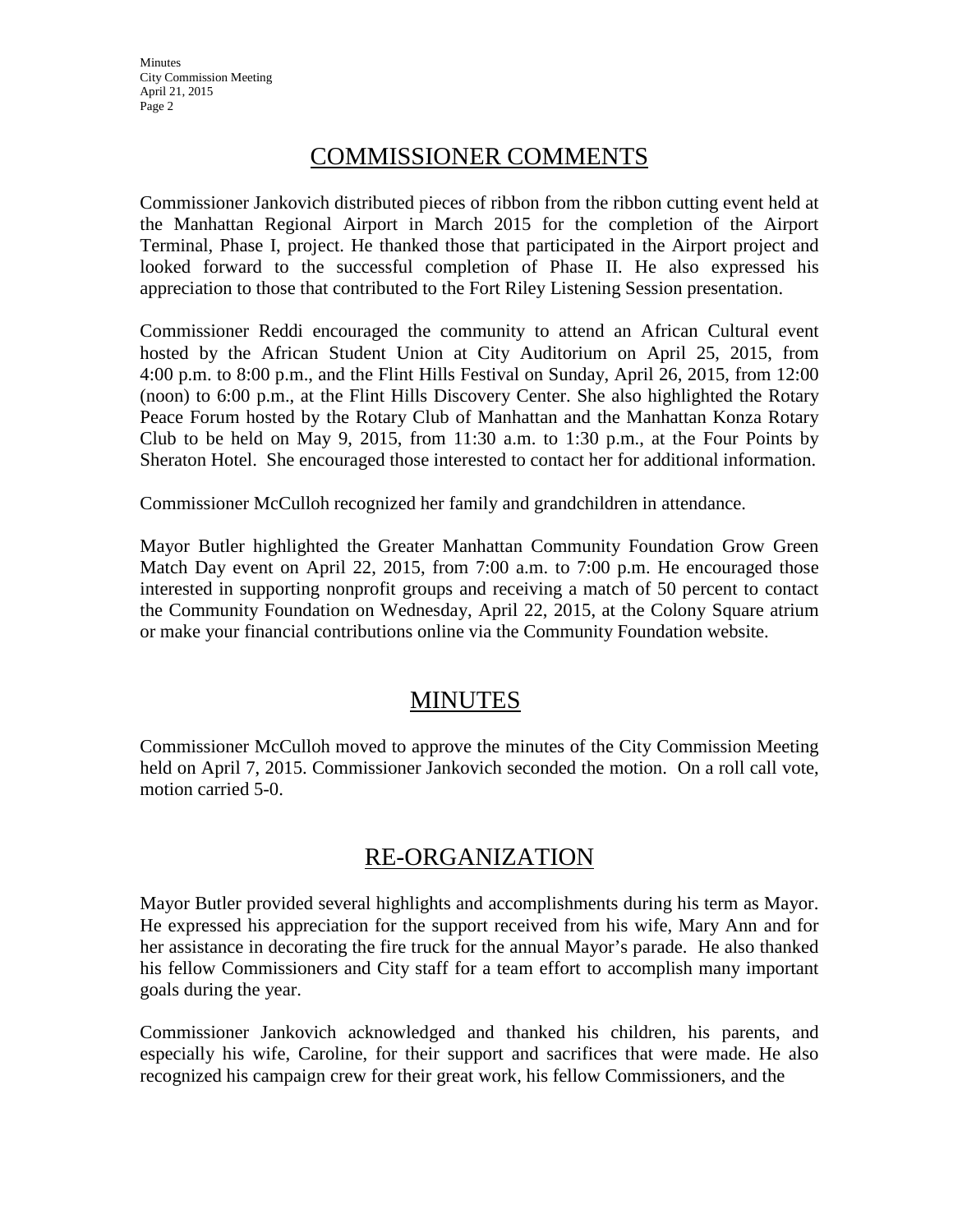# RE-ORGANIZATION *(CONTINUED)*

citizens of Manhattan during his tenure as a City Commissioner. He highlighted the efforts of the Wildcat Creek Working Group in making changes to reduce flooding hazards within the city, the Manhattan Regional Airport, and the many projects that have been completed or are in the process of making positive impacts for the community. He wished the new Commissioners well and thanked City staff for their efforts, guidance, and patience. Finally, he stated that he is truly humbled to have had the honor and opportunity to serve as City Commissioner and has gained a greater respect for the city and what makes us special.

Commissioner Matta thanked City Manager Ron Fehr, City staff, and the citizens of Manhattan. He stated that when he ran for City Commission four years ago, it was his desire to be forthcoming during his tenure on the Commission and to ensure that the public knew where he stood on important issues. He encouraged the new Commissioners to trust the people of Manhattan and to remember that government that governs best, governs least.

Gary Fees, City Clerk, administered the Oath of Office to Commissioners-elect Linda Morse, Michael L. Dodson, and Wynn Butler.

Gary Fees, City Clerk, called for the election of the new Mayor. Commissioner Usha Reddi moved that Commissioner Karen McCulloh be appointed to serve as Mayor until the second legislative meeting in April 2016. Commissioner Linda Morse seconded the motion. On vote, motion carried 5-0.

Newly elected Mayor Karen McCulloh called for the election of the new Mayor Pro-Tem. Commissioner Linda Morse moved that Commissioner Usha Reddi be appointed to serve as Mayor Pro-Tem until the second legislative meeting in April 2016. Commissioner Michael Dodson seconded the motion. On vote, motion carried 5-0.

Newly elected Mayor Karen McCulloh and City Manager Ron Fehr recognized Wynn Butler with a plaque and framed photos commemorating his term as Mayor and presented Commissioners Richard Jankovich and John Matta with plaques, framed photos, and engraved candy dishes to their spouses commemorating their terms in office.

Newly elected Mayor Karen McCulloh thanked everyone for coming and welcomed incoming Commissioners Linda Morse and Michael Dodson as well as Commissioners Usha Reddi and Wynn Butler. She highlighted significant achievements, initiatives, and perspectives for the upcoming year. She also addressed concerns with the current state fiscal situation, but voiced the need for Manhattan to stay positive, to build community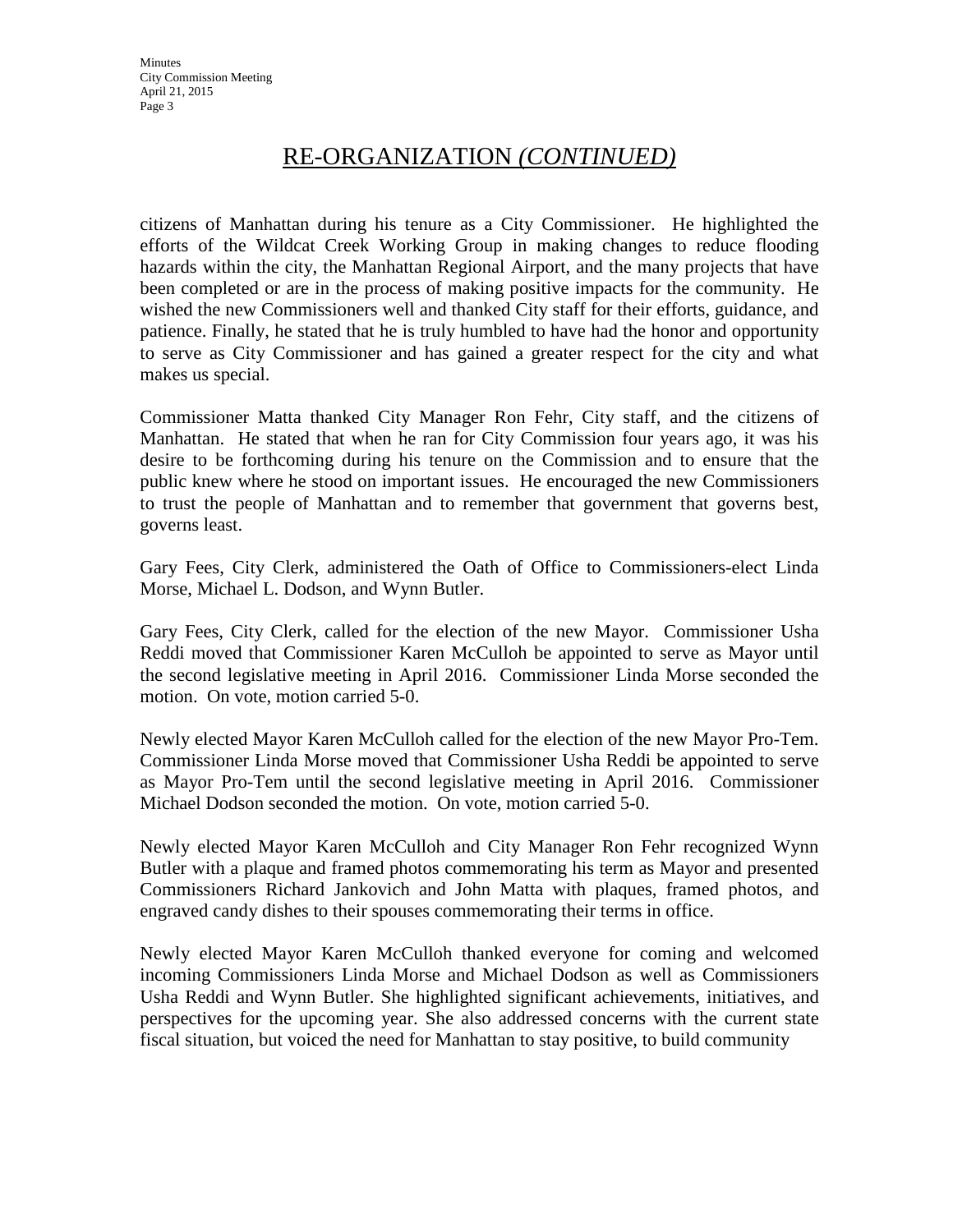# RE-ORGANIZATION *(CONTINUED)*

engagement, to focus on the safety and general welfare of the community, and the need for greater community involvement. She stated that local government in Manhattan is responsive, efficient, and proactive. Finally she looked forward to working with the Commission, City staff, and the citizens of Manhattan.

At 7:46 p.m., the Commission took a brief recess.

# CONSENT AGENDA

(\* denotes those items discussed)

### **CLAIMS REGISTER NO. 2790**

The Commission approved Claims Register No. 2790 authorizing and approving the payment of claims from April 1, 2015, to April 14, 2015, in the amount of \$4,518,010.25.

## **LICENSE**

The Commission approved an annual Cereal Malt Beverages Off-Premises License for Hy-Vee #1398,  $601$  3<sup>rd</sup> Place.

### **FINAL PLAT – MERCY REGIONAL HEALTH CENTER**

The Commission accepted the easements and rights-of-way, as shown on the Final Plat of Mercy Regional Health Center, a Commercial Planned Unit Development, generally located to the southwest of the intersection of Kimball Avenue and College Avenue, based on conformance with the Manhattan Urban Area Subdivision Regulations.

## **ORDINANCE NO. 7133 – REZONE – COURTYARDS AT LHM PUD**

The Commission approved Ordinance No. 7133 rezoning the Courtyards at LMH PUD, generally located southwest of the intersection of Miller Parkway and Loma Ridge Drive, from R-3/AO, Multiple-Family Residential District with Airport Overlay District, to PUD/AO, Residential Planned Unit Development with Airport Overlay District, based on the findings in the Staff Report with the seven (7) conditions of approval recommended by the Manhattan Urban Area Planning Board *(See Attachment No. 1)*.

## **FIRST READING – INSTALL STOP SIGN – TAMARAK DRIVE AND ARBOR DRIVE**

The Commission approved first reading of an ordinance authorizing the installation of a southbound stop sign at the east intersection of Tamarak Drive and Arbor Drive.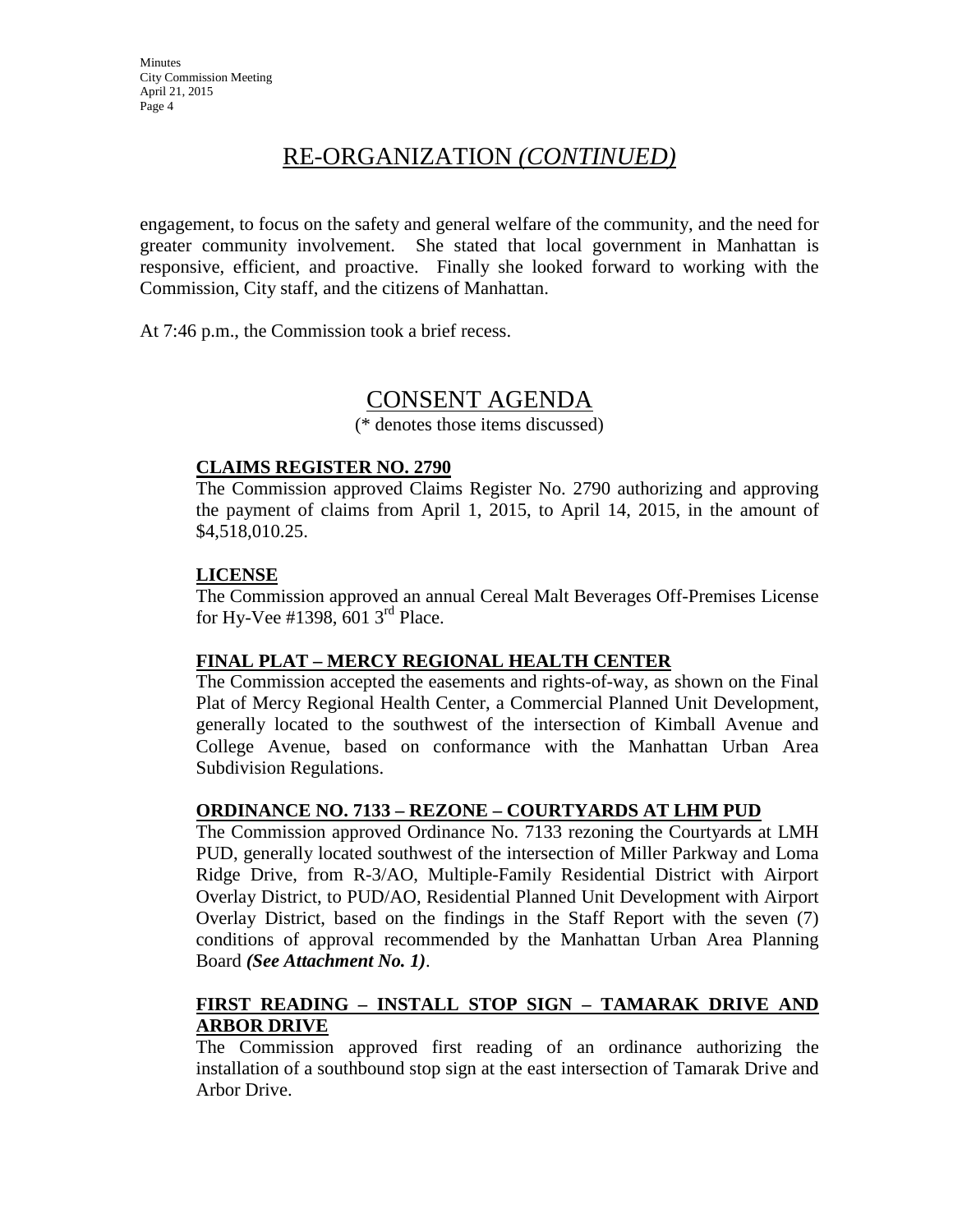# CONSENT AGENDA *(CONTINUED)*

## **FIRST READING – NO PARKING ZONE – HILLVIEW DRIVE**

The Commission approved first reading of an ordinance designating a "No Parking Zone" from the north side of Hillview Drive beginning at the Intersection with College Avenue, proceeding to a point 145 feet west of the centerline of College Avenue along the north curb line.

## **KDOT APPLICATION – GEOMETRIC IMPROVEMENT PROGRAM – KIMBALL AVENUE AND TUTTLE CREEK BOULEVARD INTERSECTION**

The Commission authorized City Administration to complete and submit an application to the Kansas Department of Transportation for the Geometric Improvement Program for intersection improvements at U.S. 24/Tuttle Creek Boulevard and Kimball Avenue for fiscal year 2018.

## **AGREEMENT – PROFESSIONAL SERVICES – WATERSHED ANALYSIS, PHASE II, DOWNTOWN WATERSHEDS (SM1405, CIP #SW058P)**

The Commission authorized the Mayor and City Clerk to execute an agreement in the amount of \$174,540 with AMEC Foster Wheeler Environment and Infrastructure, Inc., of Topeka, Kansas, for professional services for the Watershed Analysis, Phase II, Stormwater Downtown Watersheds (SM1405, CIP # SW058P).

# **AWARD CONTRACT – CURED-IN-PLACE PIPE SEWER LINING PROJECT (SS1504)**

The Commission awarded and authorized the Mayor and City Clerk to execute a construction contract in the amount of \$382,392.67 with Insituform Technologies USA, LLC, of Chesterfield, Missouri, for the 2015 Cured-in-Place-Pipe Sewer Lining Project (SS1504).

## **AWARD CONTRACT – SANITARY SEWER MANHOLE REHABILITATION PROJECT (SS1503)**

The Commission awarded and authorized the Mayor and City Clerk to execute a contract in the amount of \$53,800 with Mayer Specialty Services, LLC, of Goddard, Kansas, for the Sanitary Sewer Manhole Rehabilitation Project (SS1503).

## **\* AWARD CONTRACT – STREET MAINTENANCE ASPHALT PROJECT (ST1506)**

Rob Ott, Director of Public Works, responded to questions from the Commission regarding parking restrictions on the street, pavement restriping, and safety considerations. He also provided information on efforts to better educate bicyclists and motorist on the use of bike routes and sharing the road.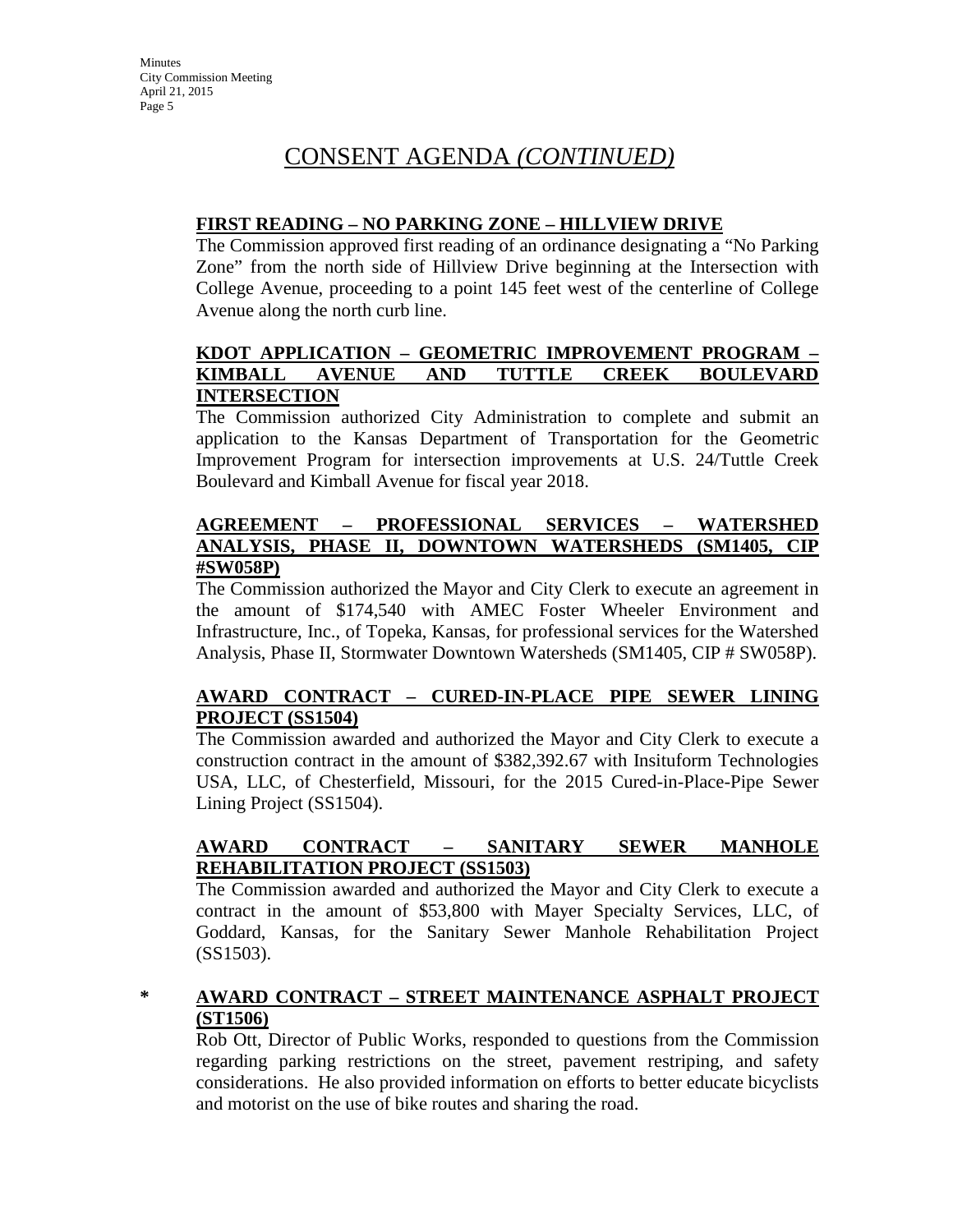# CONSENT AGENDA *(CONTINUED)*

### **\* AWARD CONTRACT – STREET MAINTENANCE ASPHALT PROJECT (ST1506)** *(CONTINUED)*

The Commission awarded and authorized the Mayor and City Clerk to execute a construction contract in the total amount of \$423,820 (\$275,393 for Part A-Westwood Road, Sunset Avenue, and 14<sup>th</sup> Street; \$135,825 for Part B-Mill and Overlay on Dickens Avenue; and \$12,600 for Part C-Kimball Avenue Pavement Marking) to Shilling Construction Co., Inc., of Manhattan, Kansas, for the Asphalt Street Maintenance (ST1506) project.

# **AWARD CONTRACT – STREET MAINTENANCE CONCRETE PANEL REPLACEMENT PROJECT (ST1505)**

The Commission awarded and authorized the Mayor and City Clerk to execute a construction contract to Pavers, Inc., of Salina, Kansas, in the amount \$346,787.16, for the Concrete Street Maintenance project (ST1505).

## **AWARD CONTRACT – SCENIC MEADOWS, UNIT 3, PHASE 3 – STREET IMPROVEMENTS (ST1421)**

The Commission accepted the Engineer's Opinion of Probable Cost in the amount of \$419,234.50; awarded a construction contract in the amount of \$359,163.38 to Kolde Construction Company, Inc., of Manhattan, Kansas; and authorized the Mayor and City Clerk to execute the construction contract for Scenic Meadows, Unit 3, Phase 3, Street Improvements (ST1421).

# **AWARD CONTRACT – CDBG HOUSING REHABILITATION PROGRAM – 1525 NICHOLS STREET**

The Commission accepted the bids for 1525 Nichols Street and awarded the bid to Ben Kitchens Painting Co., Inc., of Junction City, Kansas; authorized the Mayor and City Clerk to enter into agreements with the contractor and property owners for expenditure of CDBG Housing Rehabilitation funds; and authorized City Administration to approve any necessary change orders.

# **AWARD CONTRACT – CDBG HOUSING REHABILITATION PROGRAM – 2428 CHAROLAIS LANE**

The Commission accepted the bids for 2428 Charolais Lane and awarded the bid to Economy Carpentry Painting & Concrete, of Manhattan, Kansas; authorized the Mayor and City Clerk to enter into agreements with the contractor and property owners for expenditure of CDBG Housing Rehabilitation funds; and authorized City Administration to approve any necessary change orders.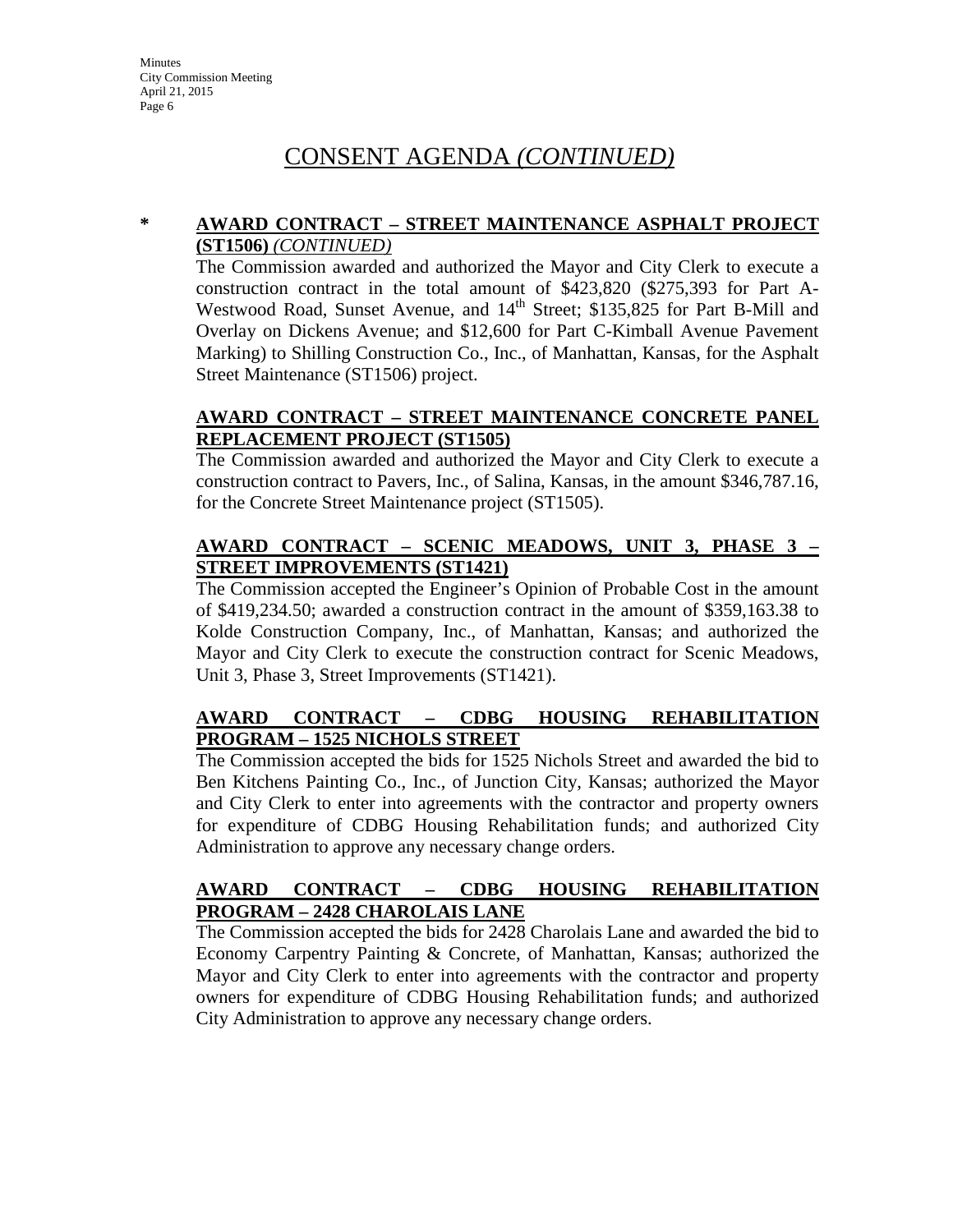# CONSENT AGENDA *(CONTINUED)*

# **AGREEMENT – USE OF PRIVATE FUNDS – FLINT HILLS BREADBASKET IMPROVEMENTS PROJECT (CD1415)**

The Commission authorized the Mayor and City Clerk to execute an agreement with the Flint Hills Breadbasket for the use of \$7,699.00 in private funds provided by the Flint Hills Breadbasket (CD1415).

# **CHANGE ORDER NO. 1 - FLINT HILLS BREADBASKET IMPROVEMENTS PROJECT (CD1415)**

The Commission authorized the Mayor and City Clerk to execute Change Order No. 1 resulting in a net increase in the amount of \$19,346.00 to the contract with Ron Fowles Construction, of Manhattan, Kansas, for Bid Alternate No. 1 (fan installation and electrical modifications in the warehouse for preserving shelf stable foods) for the Flint Hills Breadbasket Improvements Project (CD1415).

# **CHANGE ORDER NO. 2 – INTERLACHEN ADDITION, UNIT 2 – SANITARY SEWER IMPROVEMENTS (SS1318)**

The Commission approved Change Order No. 2 for the Interlachen Addition, Unit 2, Sanitary Sewer Improvements project (SS1318), resulting in a net increase in the amount of  $$44,707.21$  (+2.46%) to the contract with J&K Contracting, LC, of Junction City, Kansas, for the additional sanitary sewer infrastructure.

## **CHANGE ORDER NO. 23 – 2012-2013 WATER AND SANITARY SEWER IMPROVEMENTS PROJECT (WA1309)**

The Commission approved Change Order No. 23 for the 2012-2013 Water and Sanitary Sewer Improvements project (WA1309) for the water main replacement on Westwood Road, resulting in a net increase in the amount of \$88,880.00  $(+4.7%)$  to the contract with J&K Contracting, LC, of Junction City, Kansas.

After discussion and comments from the Commission, Commissioner Reddi moved to approve the consent agenda. Commissioner Morse seconded the motion. On a roll call vote, motion carried 5-0.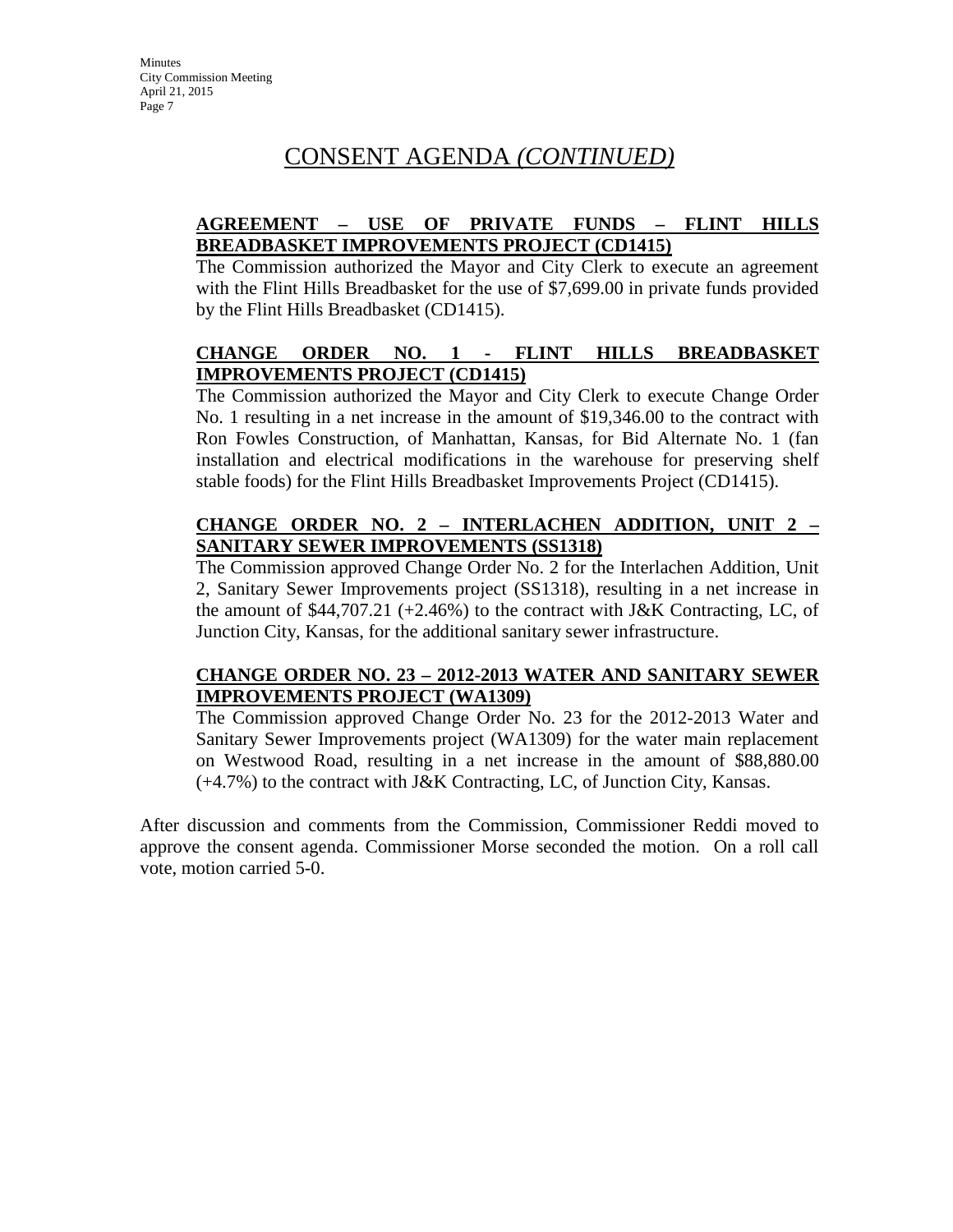# GENERAL AGENDA

### **FIRST READING - AMEND PRELIMINARY DEVELOPMENT PLAN - TRAILS AT MANHATTAN, RESIDENTIAL PLANNED UNIT DEVELOPMENT DISTRICT**

Eric Cattell, Assistant Director for Planning, presented an overview of the item. He stated that the Manhattan Urban Area Planning Board unanimously approved the item and provided an update on the revised memorandum and proposed motion. He then responded to questions from the Commission regarding the proposed pond, whether or not a fence is proposed to be constructed around the pond, and provided additional information on the number of bedroom units and parking ratios.

Rob Ott, Director of Public Works, responded to questions from the Commission regarding safety concerns due to a lack of a fence provided in the plans around the detention pond. He provided examples of other ponds and wet detention basins in the community that do not have fences around the ponds and detention basins.

Eric Cattell, Assistant Director for Planning, provided clarification on the flood map and presented a map of subject area.

Mayor McCulloh opened the public comments.

Hugh Jarrett, Lindsay Management, representing the Applicant, informed the Commission that they were planning to include a fence between the pond and the apartment buildings and stated that the insurance company will require that. He provided additional information on the number of parking stalls and ratio of units. He stated that this ratio is working well at other locations for the company. He then responded to questions from the Commission about working with Flint Hills ATA Bus for transportation needs of the tenants.

Hearing no other comments, Mayor McCulloh closed the public comments.

After further discussion and comments from the Commission, Commissioner Reddi moved to accept the recommendation of the Planning Board with the understanding that a clerical error exists as to the number of dwelling units in documents previously submitted; modified and amended the clerical error to the accurate number of units as set forth in the currently Corrected Staff Report, subject to a 2/3 majority vote of this Governing Body as authorized by KSA 12-757; and approved first reading of an ordinance amending Ordinance No. 7094 and the Preliminary Development Plan of The Trails at Manhattan PUD, and approving the Final Development Plan, to be known as The Links at Manhattan Residential Planned Unit Development, generally located 1,000 feet to the west of the intersection of Casement Road and Marlatt Avenue on the north side of Marlatt Avenue, based on the findings in the Corrected Staff Report *(See Attachment No. 2)*, with the ten conditions as corrected, and adding an eleventh condition as follows: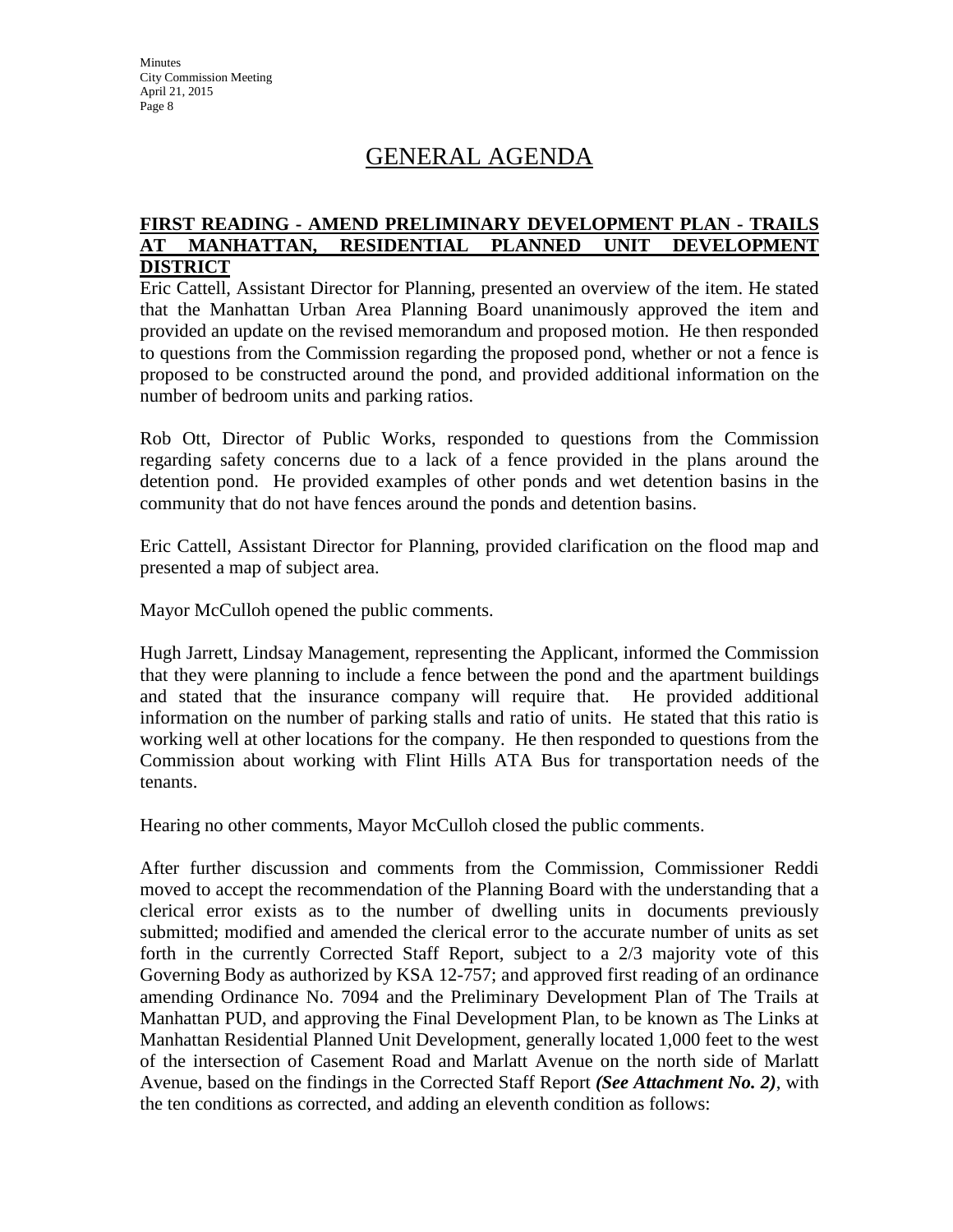# GENERAL AGENDA *(CONTINUED)*

#### **FIRST READING - AMEND PRELIMINARY DEVELOPMENT PLAN - TRAILS AT MANHATTAN, RESIDENTIAL PLANNED UNIT DEVELOPMENT DISTRICT** *(CONTINUED)*

11. A fence shall be provided around the retention/detention containment pond.

Commissioner Butler seconded the motion, with the additional requirement for a fence to be included around the containment pond.

Commissioner Morse stated that she was a former member of the Manhattan Urban Area Planning Board and had heard the information and facts on the zoning matter previously presented; that the facts she considered voting in favor of or against recommending the zoning action as a board member of the Planning Board are the same in her new decision to vote on the zoning action item as a newly elected Commissioner; and that she believes her new decision is being made impartially even though she had heard some or all the facts previously as a former member of the Planning Board and asked that her statement be included as part of the official record and, stated that her decision is based on the facts presented to the City Commission this evening and is impartial.

After concurrence on the additional condition, on a roll call vote, motion carried 5-0.

### **FIRST READING - AMEND FINAL DEVELOPMENT PLAN - LOT 1, MANHATTAN PLAZA COMMERCIAL PLANNED UNIT DEVELOPMENT (PUD)**

Eric Cattell, Assistant Director for Planning, presented the item and responded to questions from the Commission.

Jeff Berg, Linden Street Real Estate Partners, responded to questions from the Commission regarding the traffic flow and accommodations for parking. He also provided clarification that the owner of the land is Home Depot and they are selling a portion of the land to them for the development.

Eric Cattell, Assistant Director for Planning, responded to additional questions from the Commission regarding the traffic flow impact and entrance off Seth Child.

Mayor McCulloh opened the public comments.

Hearing no comments, Mayor McCulloh closed the public comments.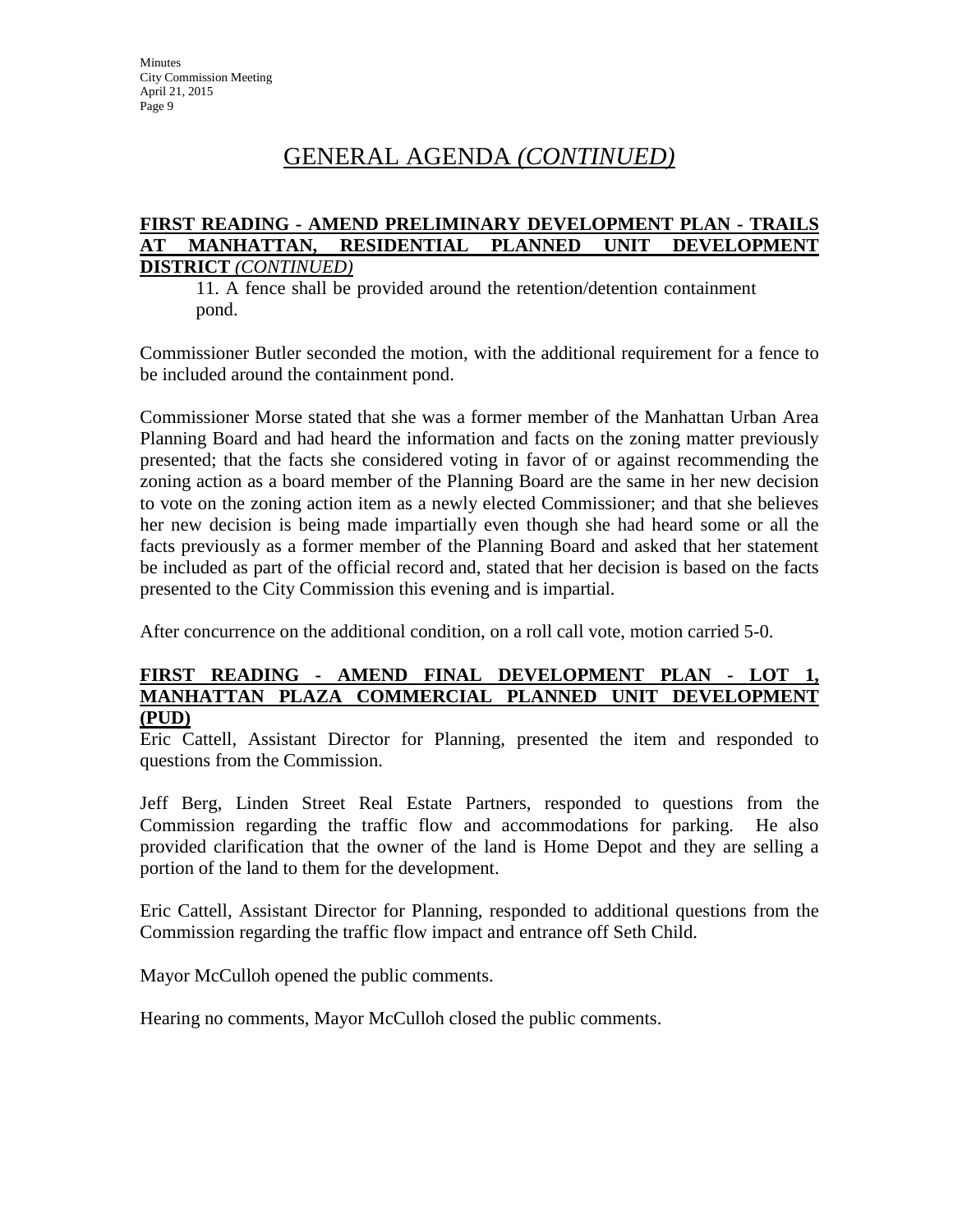# **GENERAL AGENDA (CONTINUED)**

#### FIRST READING - AMEND FINAL DEVELOPMENT PLAN - LOT 1, MANHATTAN PLAZA COMMERCIAL PLANNED UNIT DEVELOPMENT (PUD) (CONTINUED)

After discussion and comments from the Commission regarding the item, Commissioner Reddi moved to approve first reading of an ordinance amending Ordinance No. 6263 and the approved Final Development Plan of Lot 1, Manhattan Plaza Commercial Planned Unit Development, generally located east of Seth Child Road, north of the Riley County Law Enforcement Center, based on the findings in the Staff Report, subject to the three (3) conditions recommended by the Planning Board (See Attachment No. 3). Commissioner Dodson seconded the motion.

Commissioner Morse stated that she was a former member of the Manhattan Urban Area Planning Board and had heard much of the same information and facts on the zoning matter previously presented; that the facts she considered voting in favor of or against recommending the zoning action as a board member of the Planning Board are the same in her new decision to vote on the zoning action item as a newly elected Commissioner; and that she believes her new decision is being made impartially even though she had already heard some or all the facts previously as a former member of the Planning Board and asked that her statement be included as part of the official record and, stated that her decision is based on the facts presented to the City Commission this evening and is impartial.

On a roll call vote, motion carried 5-0.

#### **ADJOURNMENT**

At 8:36 p.m., the Commission adjourned.

IMC, City Clerk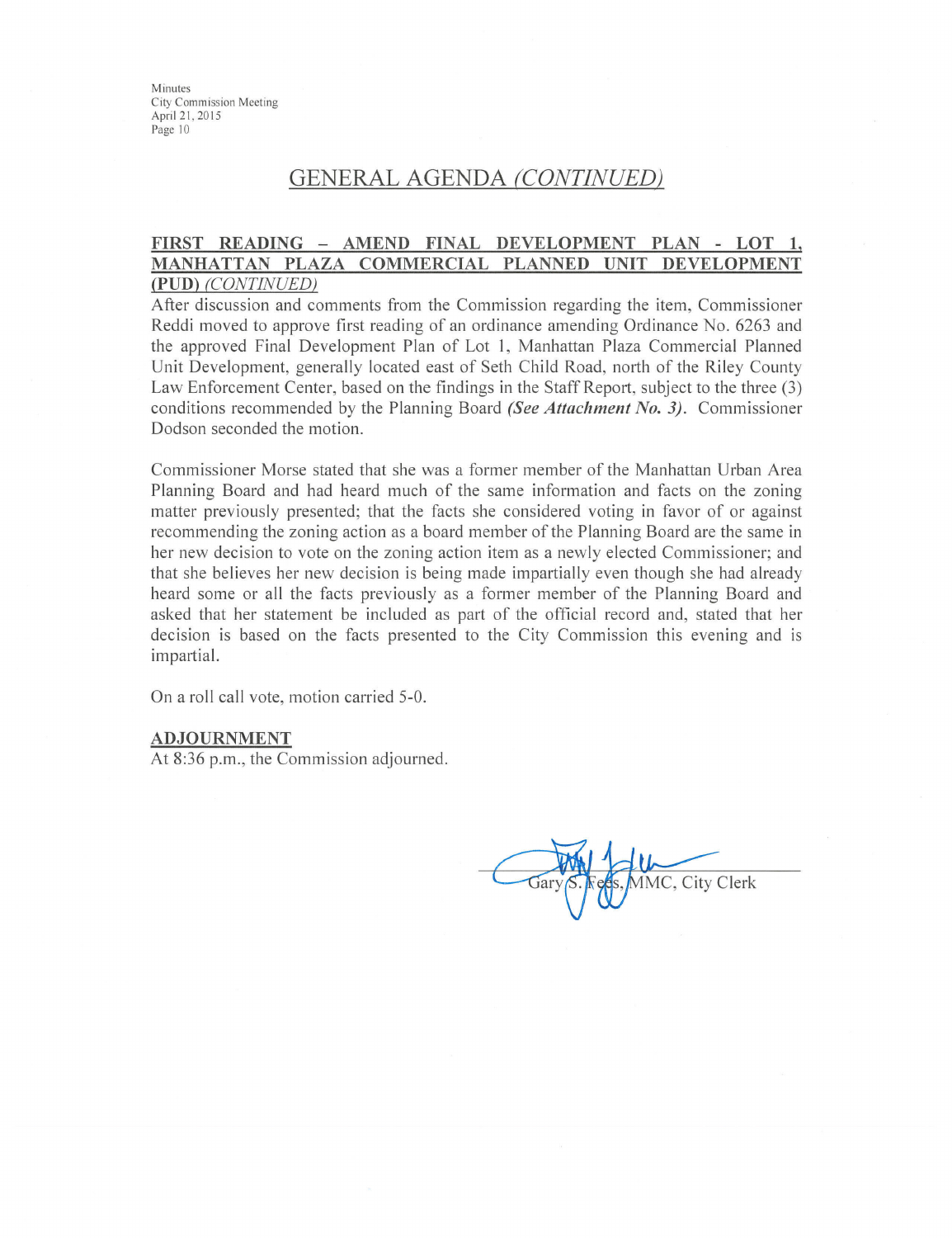### **STAFF REPORT**

### **APPLICATION TO REZONE PROPERTY TO PLANNED UNIT DEVELOPMENT DISTRICT**

# **BACKGROUND**

- **FROM:** R-3/AO, Multiple-Family Residential District and Airport Overlay District
- **TO:** The Courtyard at LMH PUD, Residential Planned Unit Development and AO, Airport Overlay District.
- **OWNERS:** Perfection Signature Properties, LLC
- **APPLICANT:** MKEC Engineering

**DATE OF NEIGHBORHOOD MEETING:** January 14, 2015

**DATE OF PUBLIC NOTICE PUBLICATION:** March 2, 2015

## **DATE OF PUBLIC HEARING: PLANNING BOARD:** March 23, 2015 **CITY COMMISSION:** April 6, 2015

**LEGAL DESCRIPTION:** Lots 13 – 28, Lee Mill Heights, Unit 8 and the rights-of-way of Laussac Circle and Leyden Circle.

**LOCATION:** Generally located to the southwest of the intersection of Miller Parkway and Loma Ridge Drive, or 150 northwest of the intersection of Lochenshire Drive and Miller Parkway.

**AREA:** 8.78 acres (382,456 square feet)

**PROPOSED USES:** Twenty-four (24) single-family detached dwellings on individual lots. The development is described as a "zero lot line patio home development." Zero lot line developments are laid out so that homes are spaced closer than typical, in this case at least ten (10) feet from each home (a minimum of 5 feet from the side property line), and designed so that each home has a private courtyard located near the rear of the home. See Figure 1 for a visual example of the development's design.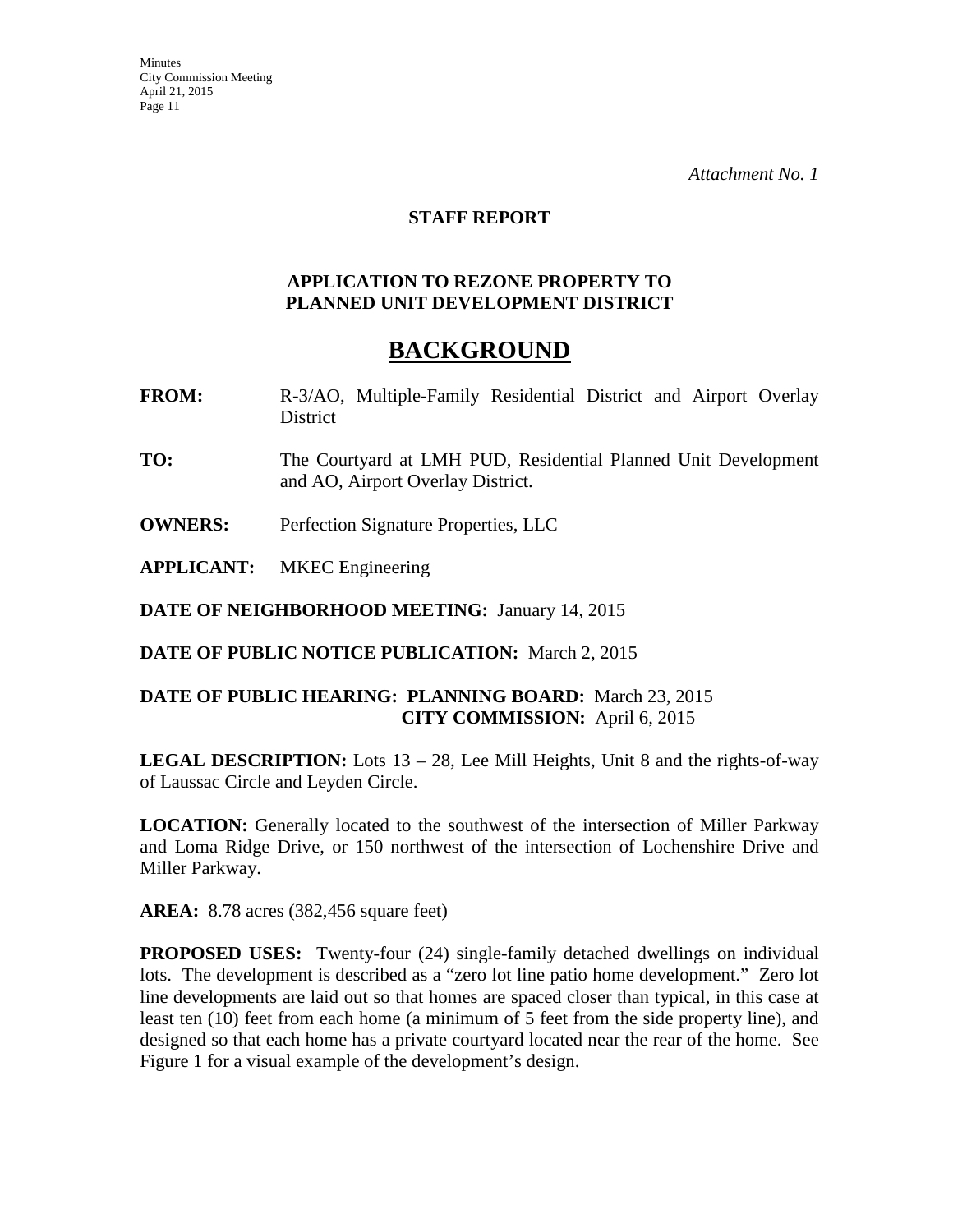

# Figure 1

**PROPOSED BUILDINGS AND STRUCTURES:** As previously mentioned, the proposed development is designed as "zero lot line patio homes." The premise of the development design is to have narrow side yard setbacks (5 feet from the side property line) to maximize developable areas. Near the rear of each house is a private courtyard, including indoor, covered and outdoor space that is adjacent to a blank wall of the adjoining home.

The proposed develop is created to allow individual property owners the ability to select one (1) of seven (7) home designs. The applicant describes the home designs as "European County theme." Each design has variations of the entry way to the home and exterior materials and floor plans. The exterior material pallet ranges from limestone veneer, lap siding and/or vinyl rough split shake siding.

The homes range in size from approximately 1,170 square feet in area up to approximately 3,300 square feet in area, depending on home design options, such as den/office, covered patio or a 4-season sitting room. Each home is a two-bedroom, two-bathroom, and 2-car design with variations of the size and location of kitchen, living rooms, courtyard area and the optional living spaces, such as the den/office area. Depending on the lot configuration, some homes may have a 3-car garage.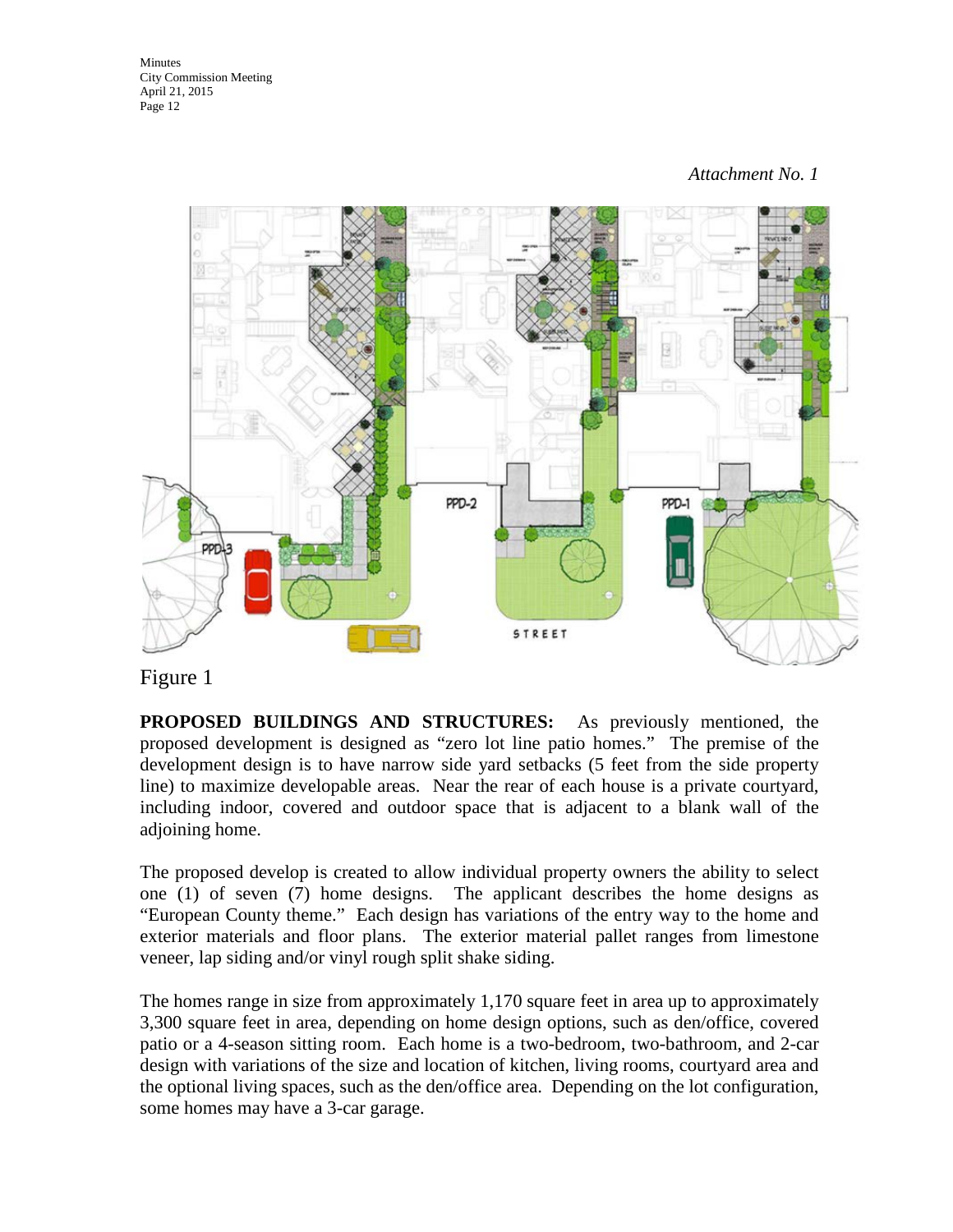The proposed lots range in size from 7,316 square feet (0.17 acres) to 41,866 square feet (0.96 acres). The lots backing onto Miller Parkway will be slab on grade construction, with the option of an above ground storm shelter. The lots to the south of the proposed Lichen Lane may have walkout basements to take advantage of the existing grades in that area.

The proposed Residential PUD is being designed to provide home buyers the maximum flexibility possible to pick a home model and create the outdoor space to their liking.

| <b>Use</b>                         | <b>Square Feet</b> | <b>Percentage</b> |
|------------------------------------|--------------------|-------------------|
| <b>Building</b>                    | 83,402             | 24.89%            |
| Lots $1-12$                        |                    | 36.9%             |
| Lots $13 - 24$                     |                    | 18.7%             |
| <b>Street ROW</b>                  | 45,422             | 11.9 %            |
| Private Yard Area                  | 252,136            | 65.9%             |
| Open Space (Reserve A, B, $\& C$ ) | 1,496              | 0.39%             |

## **PROPOSED LOT COVERAGE**

## **PROPOSED SIGNS**

The proposed development will have 2 sign at the main entrance at the intersection of Lichen Lane and Miller Parkway. A 16 foot x 3 foot (48 square foot) externally illuminated sign consisting of pin mounted lettering on a limestone slab measured at approximately 20 foot by 10 foot (200 square feet) is proposed in Tract B. This sign will be in a landscape area with a low stone planter wall and surrounded by landscaping.

The second sign will be in Tract A and will consist of a 1.5 foot x 1.5 foot (3 square foot) externally illuminated sign hanging from a limestone column. The column will be approximately 8 feet tall. According to the application documents, the sign and column is to be landscaped with native grasses. The location of the sign has been reviewed to ensure that it will not cause any traffic issues due created by obstructing the line of sight for vehicles, bicycles and pedestrians.

In addition to the proposed signs, the City Administration is recommending that the signage allowed for low density residential districts in Section 6-201 and the applicable exempt signage listed in Section  $6-102(A)(2)$  be permitted (see attached). The proposed PUD essentially consists of single-family detached homes, so City Administration proposes to regulate signage accordingly.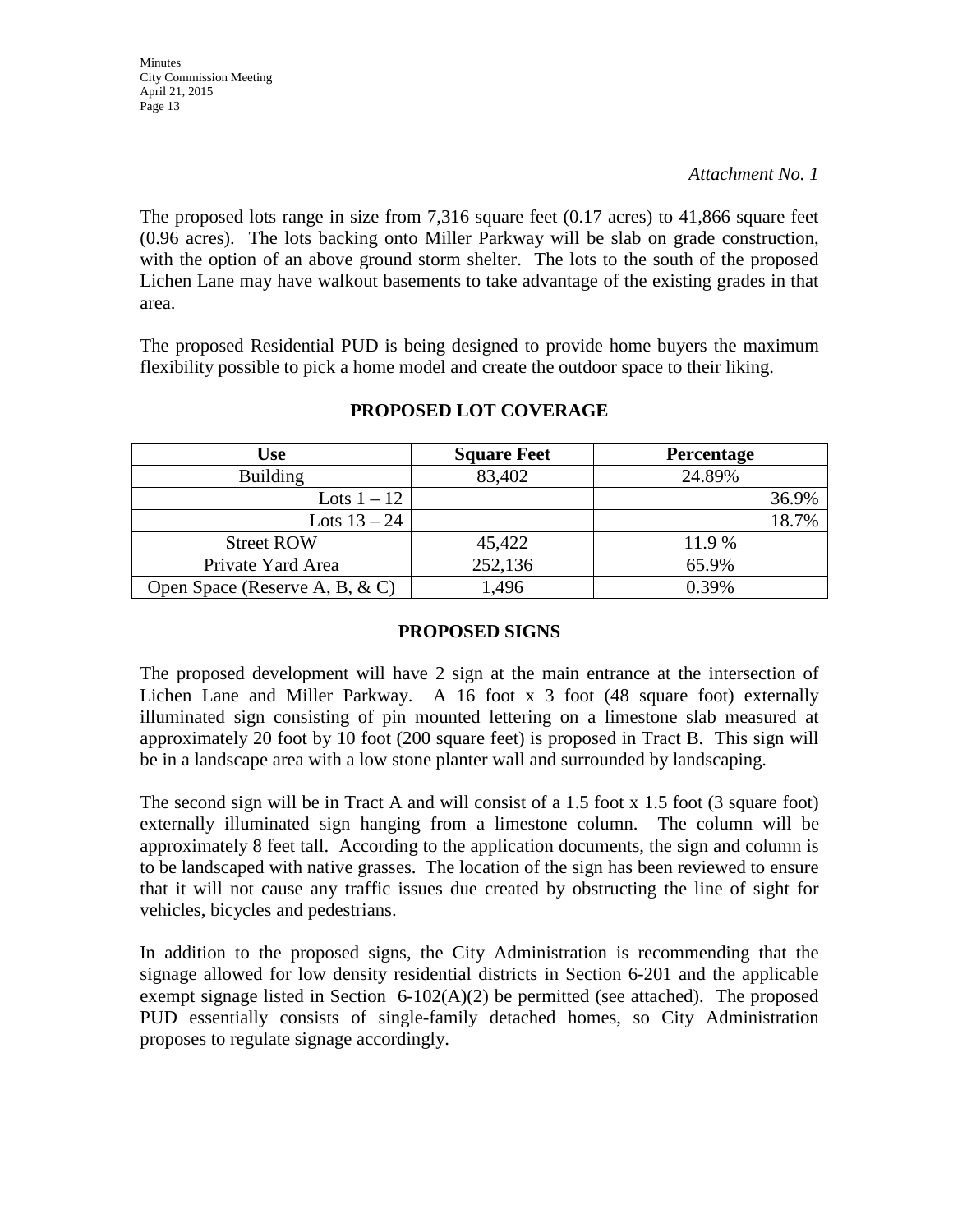**PROPOSED LIGHTING:** The application documents state that "The PUD proposes similar street lighting fixtures as implemented by surrounding single-family developments. It is anticipated that there will be only one street light along Lichen Lane. In addition to the street light, the proposed signage at the entrance to the development will use external lighting.

# **SIX REVIEW CRITERIA FOR PLANNED UNIT DEVELOPMENTS**

**1. LANDSCAPING:** Landscaping will consist of trees and shrubs along Miller Parkway to screen the development from the adjacent collector street and the adjacent neighborhoods from the proposed development. The landscape screening will consist of deciduous shade trees, ornamental deciduous, evergreen trees and bushes. The City's Park and Recreation Department has reviewed the landscape plan and finds its design and proposed plant materials acceptable.

The proposed development is to consist of owner-occupied single-family detached homes. The design of the lot and the home, with the private courtyard area allows for home owners to landscape their property to their preferences. Considering this unique factor of the development, City Administration has not requested landscaping plans for these private areas. The application materials show sample designs, but they should not be considered as the final landscaping plan.

A Condition of Approval is that a landscape performance will be required at the time development. Because of the unique conditions of the owner-occupied areas, the landscape agreement will be only for the areas along Miller Parkway and the landscape areas in Tract A, B  $&$  C at the intersection of Miller Parkway and Lichen Lane.

**2. SCREENING:** As previously described, a mix of deciduous and evergreen trees and bushes will be used to screen the proposed development from the traffic along Miller Parkway and provide a landscape buffer from the adjacent homes in the area.

Screening of the private courtyards for individual homes will occur through the design of the zero-lot line development. The blank wall of the adjacent property will define and screen the private courtyard from the neighbor and the rest of the area.

The storing or screening of individual trash containers will be done in a manner similar to other single-family homes throughout the City.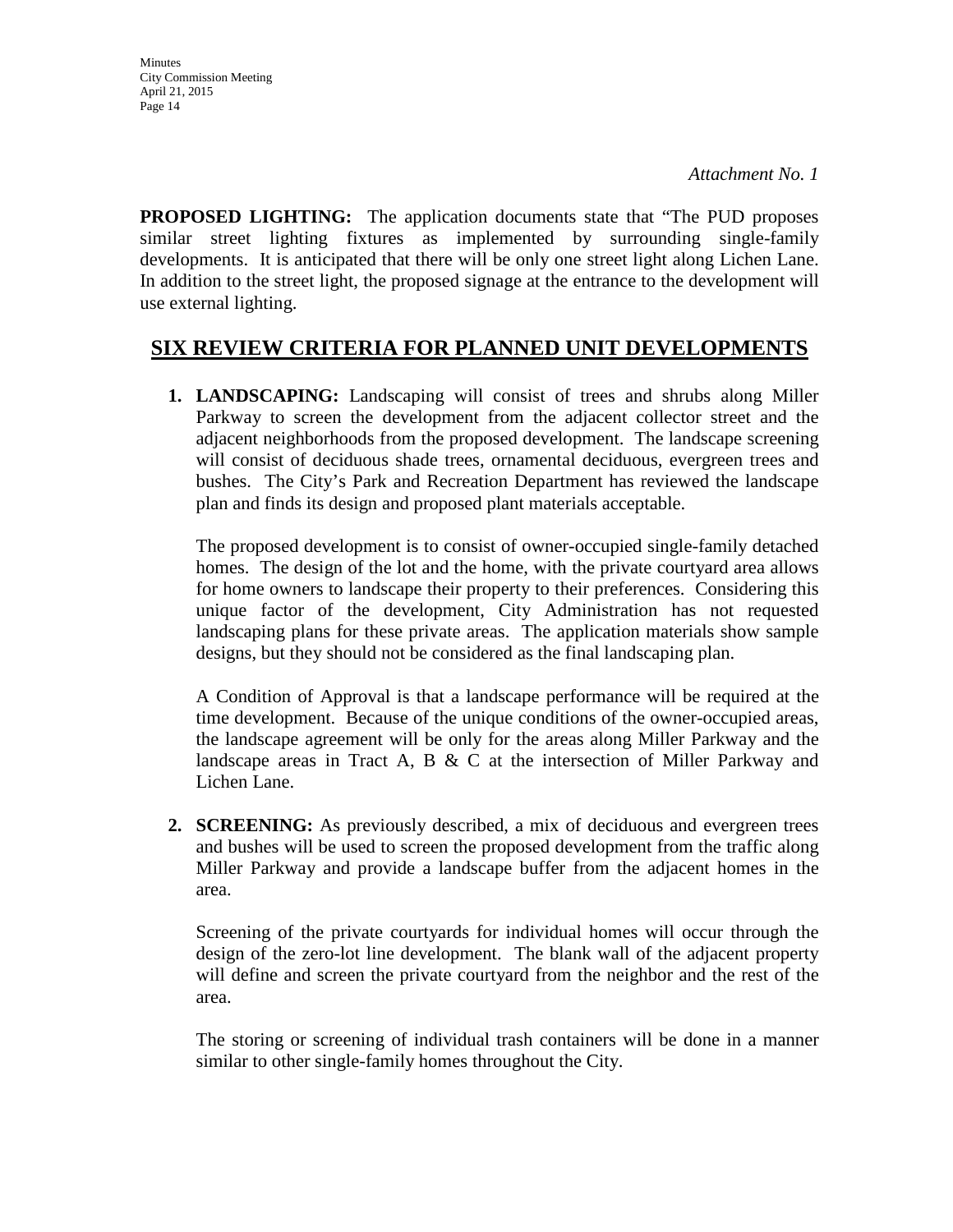**3. DRAINAGE:** The subject site drains to the south into the Eureka Valley Floodplain, which in turn drains to the Kansas River.

The subject site was originally Lot 24, Lee Mill Heights Addition, Unit Four, which was preliminary platted in 2007 as part of Lee Mills Heights, Phase Two preliminary plat. Most recently the development area was replatted to be Lots 13 – 28, Lee Mill Heights, Unit Eight.

Schwab-Eaton, P.A. conducted a drainage study for the approved preliminary plat of Lee Mill Heights, Phase Two (2007 document attached). The area associated with the preliminary plat was included in the original and revised drainage study of lee Mill Heights, Phase Two. The drainage plan for this area was to collect stormwater runoff in a detention basin to the southeast that was created with the Grand Bluff at Mill Pointe subdivision.

The originally plat Lot 24 was intended for a multiple-family development, but no development plans was ever publicly presented. The developer did create a restricted covenant that limited the number of dwelling on the original lot to be no more than 11 dwelling units per net acre. The final plat of lee Mill Heights Addition, Unit Eight created 16 single-family lots and 2 cul-de-sacs in this area, with an overall residential density of 2.35 dwelling units per net acre. The proposed development creates 24 single-family detached homes in a development pattern that is new to Manhattan. The net density of the proposed development is 3.1 dwelling units per net acre.

The proposed development and modifications to the layout of the streets, lots and easements do not alter the findings of the initial drainage studies. The stormwater runoff will still go to the existing detention basin to the southeast. The City Stormwater Engineer (memo attached dated march 18, 2015) has reviewed the proposed development and accepts the findings in the drainage report and proposed stormwater drainage plan. The Stormwater Engineer has commented that existing storm sewer pipes within the development will need to be approved to reduce the effects of erosion. Water quality best management practice requirements will be required to be addressed at the time of the Final Development Plan of the PUD.

**4. CIRCULATION:** Access to the proposed development will occur on a new local residential street, Lichen Lane. Lichen Lane is shown to be a 31 foot wide street within a 50 foot wide right-of-way. The new local residential street will intersect with Miller Parkway to the east and Loma Ridge Drive to the west. Both street intersections are aligned with adjacent streets. Access onto Miller Parkway will be prohibited.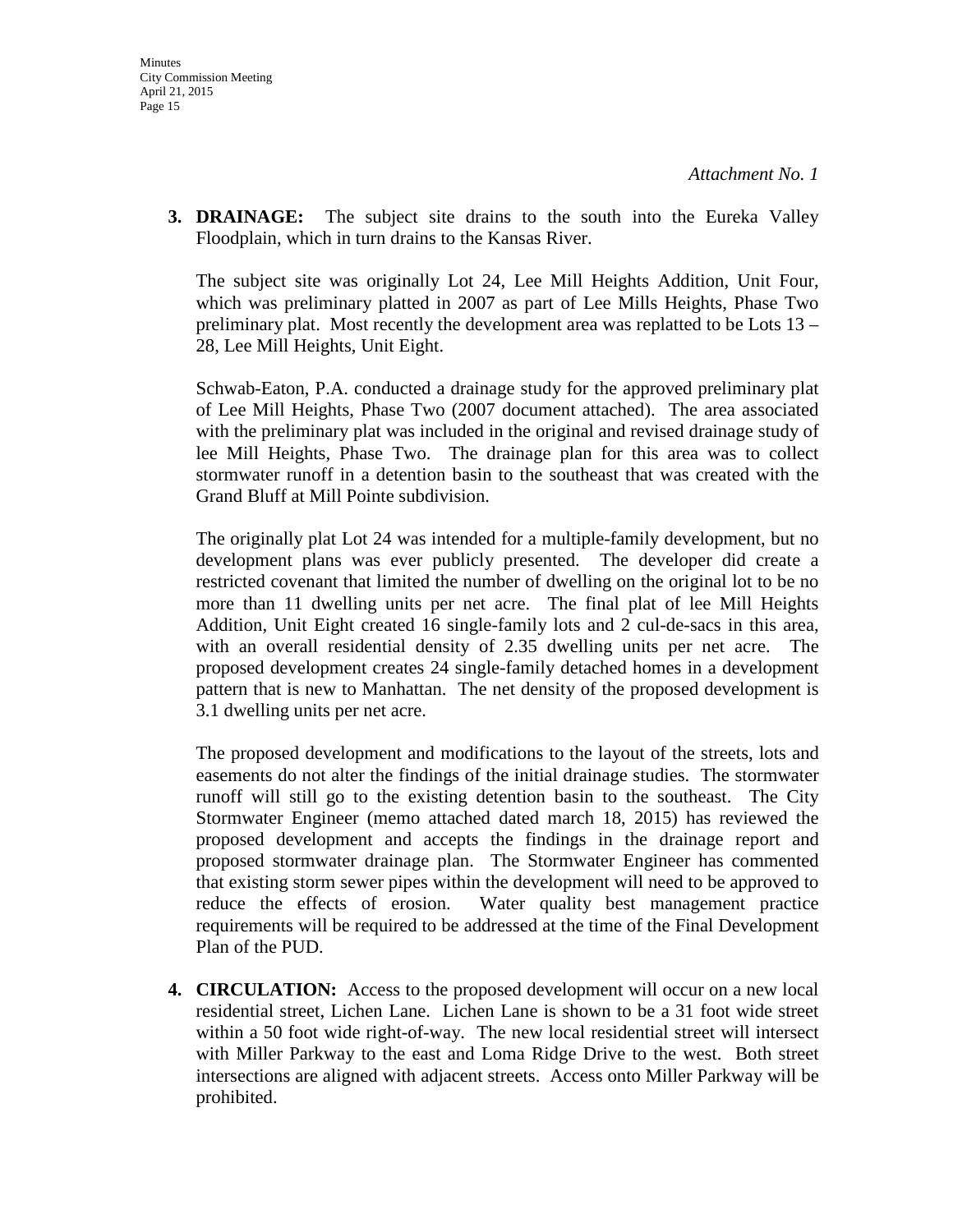**Off-street Parking:** The building plans for the proposed single-family development shows two-car wide driveway leading to two-car attached garages for each home. The Off-street parking requirements of the Zoning Regulations for single-family dwellings require at least 2 off-street parking spaces for each dwelling. The proposed development meets the minimum parking requirements for the development type.

**Pedestrian and Bicycle Access:** A 5 foot wide sidewalk is proposed on the south side of Lichen Lane. The preliminary development plans also shows a 5 foot wide sidewalk along the east side of Loma Ridge Drive. This sidewalk will provide a pedestrian connection to the new City park area to the southwest of the development. A sidewalk exists on both sides of Miller Parkway. The sidewalks proposed with the development will connect to the existing sidewalks on Miller Parkway.

Bicycle lanes are present along both sides of Miller Parkway. Bicycle facilities are not required along local residential streets. No bicycle lanes are proposed along Lichen Lane or Loma Ridge Drive.

The applicant has submitted a traffic analysis comparing the traffic anticipated to be generated from the site based on a multiple-family development with the limit of 11 dwelling units per net acre (as originally envisioned and planned for the development) to the proposed development of 24 single-family homes. The applicant's analysis found that the original multiple-family development would generate 645 trips ends per average weekday and 39 trip ends in the peak P.M. hour. The proposed single-family development would generate 6.63 trip ends per average weekday and 15 trips during the peak P.M. hour. The analysis concluded that "the proposed development would have much less traffic impact than a higher density multi-family development that could be built under the existing zoning."

The Director of Public Works has reviewed the development plans and the traffic analysis and accepts its findings (*see attached memo)*. The Director is not requiring any additional development requirements or restrictions.

**5. OPEN SPACE AND COMMON AREA:** Three reserved areas are proposed at the intersection of Miller Parkway and Lichen Lane. These reserved areas are common areas dedicated to landing and signage for the development. The improvements in these areas will be the responsibility of the Home Owners Association of the development.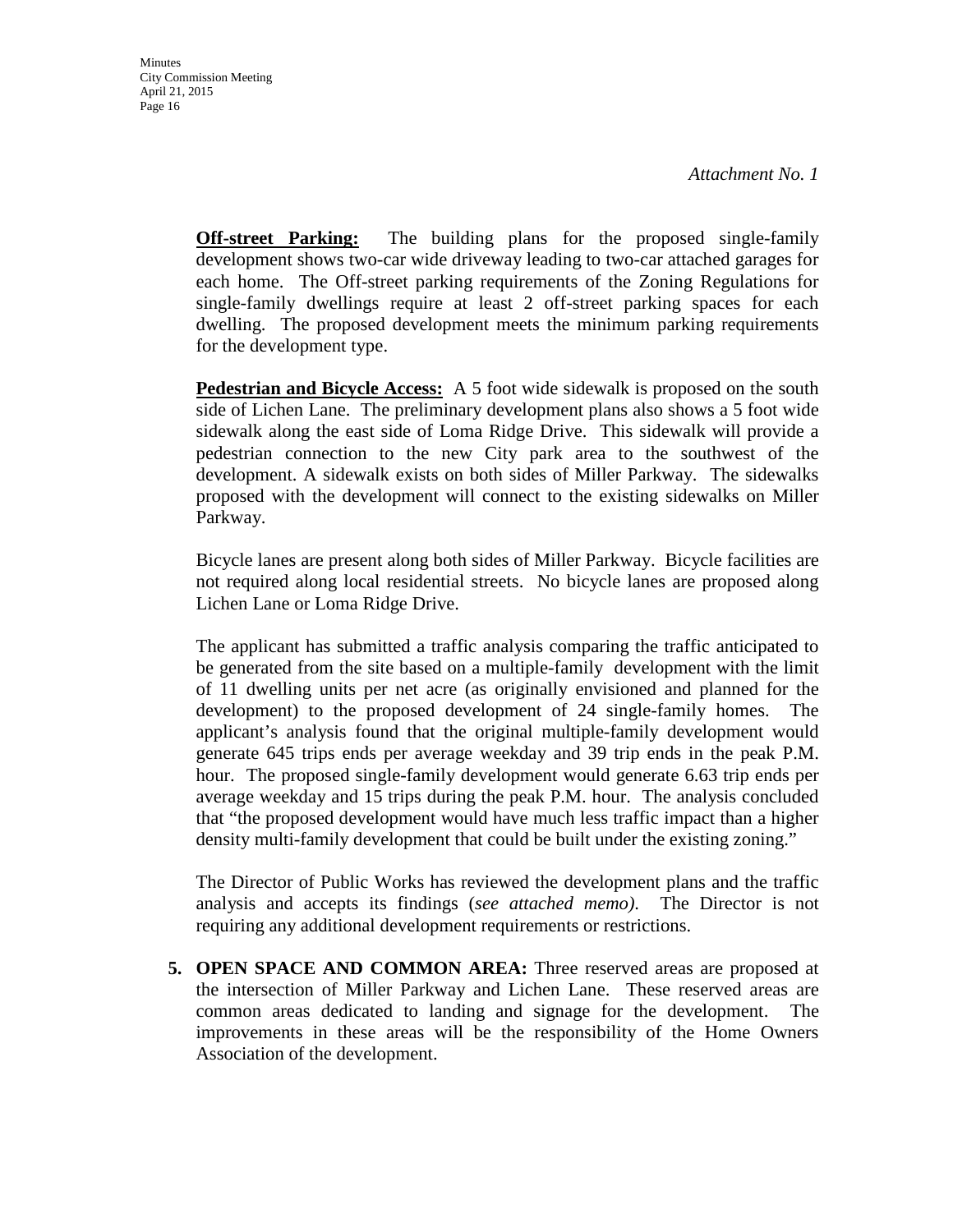*Attachment No. 1*

**6. CHARACTER OF THE NEIGHBORHOOD:** The neighborhood can be characterized as a developing residential area of the city with a majority of the property being single-family detached homes. There are single-family attached dwelling and multiple-family dwellings designed as townhomes to the north and east of the subject site. The single-family residential lots range from 8,700 square feet to 29,000 square feet in area, with the average lot size being around 20,000 square feet.

# **THIRTEEN MATTERS TO BE CONSIDERED WHEN CHANGING ZONING DISTRICTS**

- **1. EXISTING USE:** Undeveloped land that has been platted for 16 single-family detached homes.
- **2. PHYSICAL AND ENVIRONMENTAL CHARACTERISTICS:** The subject site is typical Flint Hills land form, with native grasses. The subject site is to the southwest of Miller Parkway. The area immediately adjacent to the Miller Parkway significantly slopes to the southwest to a natural ravine where it drains to the Eureka Valley floodplain. The site is in the Conical Zone of the Manhattan Airport.

## **3. SURROUNDING LAND USE AND ZONING:**

**NORTH:** Miller Parkway right-of-way, Single-family homes in Lee Mill Heights Additions, Units Four, Seven and Eight; R-1, Single-Family Residential District

**SOUTH:** Agricultural and steep slope; AG, Agricultural District.

**EAST:** Single-family homes in Lee Mill Heights Additions, Units Four; R-1, Single-Family Residential District

**WEST:** Single-family homes in Lee Mill Heights Additions, Units Seven; R-1, Single-Family Residential District

- **4. CHARACTER OF THE NEIGHBORHOOD:** See above under Review Criteria for Planned Unit Development, number 6.
- **5. SUITABILITY OF SITE FOR USES UNDER CURRENT ZONING:** The subject site is currently zoned R-3, Multiple-Family Residential District and was platted into 16 single-family residential lots in 2012. The current lot configuration complies with the R-3 District.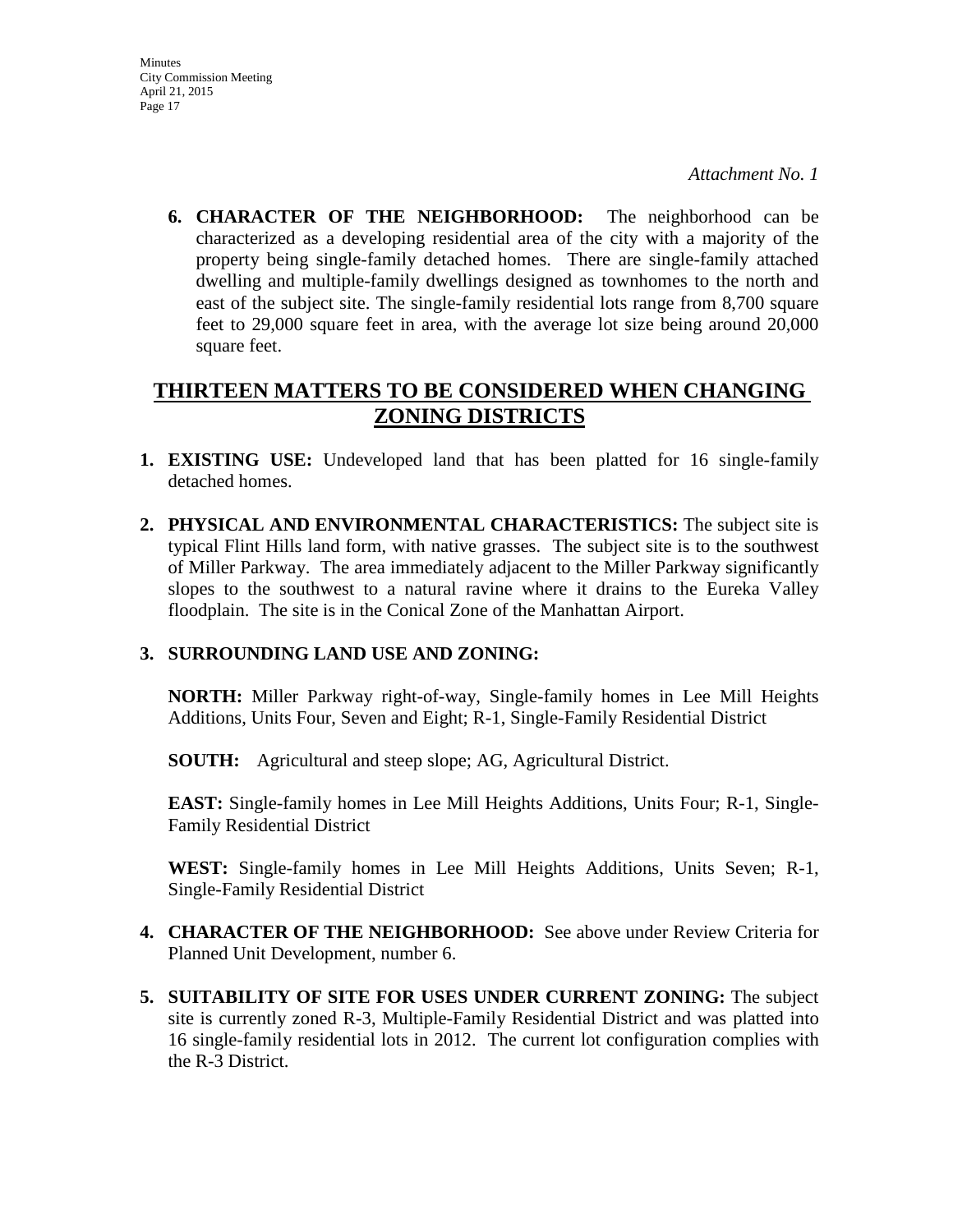**6. COMPATIBILITY OF PROPOSED DISTRICT WITH NEARBY PROPERTIES AND EXTENT TO WHICH IT MAY HAVE DETRIMENTAL AFFECTS:** The subject site is in a growth area of the City. Increase in light, noise and traffic are expected, which will be similar to that generated by the surrounding single-family residents.

The proposed PUD creates a single-family detached development with design characteristics currently unique to Manhattan, but has been created in other areas of Kansas. The design of each home creates narrow side yard setbacks (5 feet from the side property line) to maximize developable areas. Near the rear of each house is a private courtyard, including indoor, covered and outdoor space that is adjacent to a blank wall of the adjoining home. The purpose of the rezoning request to Residential Planned Unit Development is to allow for an efficient way to approve the development design. The PUD also provides assurance that the public landscaping will be installed as proposed. The alternative to the PUD process would be to have each property apply to the Board of Zoning Appeals to reduce the minimum side yard setback of the Zoning District.

The proposed use of the rezoning request is identical the surrounding neighborhood. The unique development characteristics of the single-family development should not be detrimental to the surrounding residential properties.

**7. CONFORMANCE WITH COMPREHENSIVE PLAN:** The subject site is shown on the March, 2015 Manhattan Urban Area Comprehensive Plan Future Land Use Map in the Southwest Planning Area as Residential Low to Medium (RLM) Density. A large portion of the site is in the conical zone of the Manhattan Regional Airport. The AO District will be added as an Overlay District with the rezoning to those parts within the conical zone. (note: the 2003 Comprehensive Plan shows the subject site as RLM density also)

### RLM policies include:

### *RLM-1: Characteristics*

*The Residential Low to Medium Density designation incorporates a range of singlefamily, single-family attached, duplex, and town homes, and in appropriate cases include complementary neighborhood-scale supporting land uses, such as retail, service commercial, and office uses in a planned neighborhood setting, provided they conform with policies for Neighborhood Commercial Centers. Small-scale multiplefamily buildings and condominiums may be permissible as part of a planned unit development, or special mixed-use district, provided open space requirements are adequate to stay within desired densities.*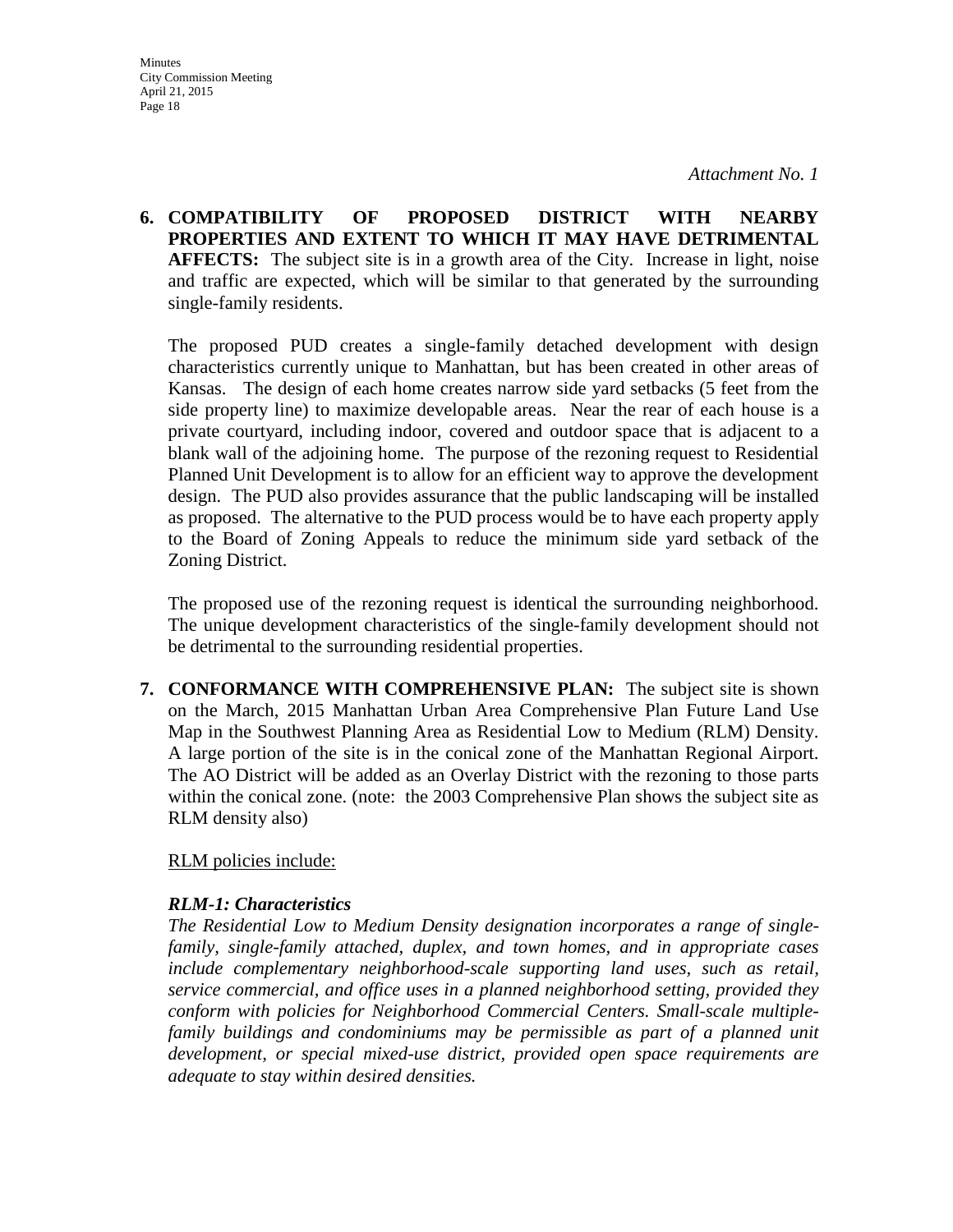## *RLM-2: Appropriate Density Range*

*Densities in the Residential Low to Medium Density designation range between less than one dwelling unit/acre up to 11 dwelling units per net acre.* 

# *RLM-3: Location*

*Residential Low to Medium Density neighborhoods typically should be located where they have convenient access to and are within walking distance to community facilities and services that will be needed by residents of the neighborhood, including parks, schools, shopping areas, transit and other community facilities. Where topographically feasible, neighborhoods should be bounded by major streets (arterials and/or collectors) with a direct connection to work, shopping, and recreational activities. The Residential Low to Medium Density designation includes most established neighborhoods outside of the core area as well as future residential growth areas to the west and east.* 

# *RLM-4: Variety of Housing Styles*

*To avoid monotonous streetscapes, the incorporation of a variety of architectural styles is strongly encouraged in all new development, particularly when a single housing type (e.g., detached single-family) is prevalent.*

The proposed development creates 24 single-family detached lots on the 8.78 acre subject site. The net residential density is 3.1 dwelling units per net acres. The proposed development reaches RLM policy #4 by creating a new style of singlefamily residential development to the predominately traditional single-family detached homes. The proposed rezoning conforms to the Comprehensive Plan.

## **8. ZONING HISTORY AND LENGTH OF TIME VACANT AS ZONED:**

- May 21, 2007 MUAPB holds public hearing and considers annexation, rezoning and Preliminary Plat of Lee Mill Heights Addition Unit Four. MUAPB recommends approval of annexation and rezonings (R-1/AO, R-3/AO and R-3), and approves Preliminary Plat with conditions.
- June 19, 2007 City Commission approves first reading of ordinances annexing and rezoning Lee Mill Heights, Unit Four.
- July 3, 2007 City Commission approves Ordinance No. 6629 and 6630 annexing and rezoning Lee Mill Heights, Unit Four.
- July 16, 2007 MUAPB approves the Final Plat of Lee Mill Heights Addition, Unit Four, on a vote of 5-0.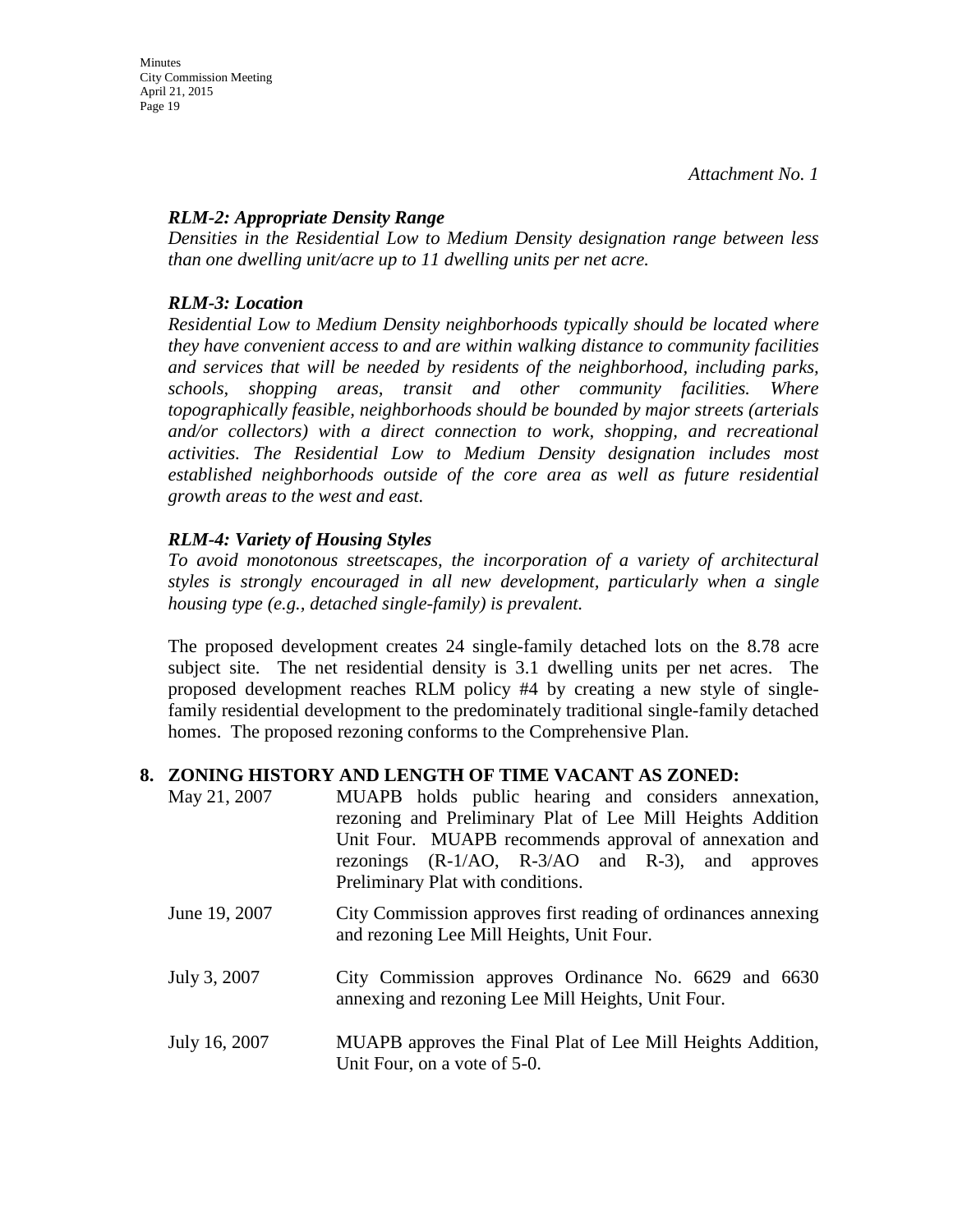| October 16, 2007  | City Commission accepts the easements and rights-of-ways as<br>shown on the Final Plat of Lee Mill Heights Addition, Unit<br>Four.                                    |
|-------------------|-----------------------------------------------------------------------------------------------------------------------------------------------------------------------|
| February 23, 2012 | MUAPB holds public hearing approves the Preliminary Plat of<br>Lee Mill Heights Addition Unit Eight, which consists of Lots 1<br>and 24, Lee Mill Heights, Unit Four. |
| April 16, 2012    | MUAPB approves the Final Plat of Lee Mill Heights Addition,<br>Unit Eight, on a vote of 5-0.                                                                          |

May 1, 2012 City Commission accepts the easements and rights-of-ways as shown on the Final Plat of Lee Mill Heights Addition, Unit Eight.

# **9. CONSISTENCY WITH INTENT AND PURPOSE OF THE ZONING ORDINANCE:**

The intent and purpose of the Zoning Regulations is to protect the public health, safety, and general welfare; regulate the use of land and buildings within zoning districts to assure compatibility; and to protect property values.

The PUD Regulations are intended to provide a maximum choice of living environments by allowing a variety of housing and building types; a more efficient land use than is generally achieved through conventional development; a development pattern that is in harmony with land use density, transportation facilities and community facilities; and a development plan which addresses specific needs and unique conditions of the site which may require changes in bulk regulations or layout.

Through the PUD rezoning process, the intent and purpose of the Zoning Regulations are met. The PUD provides for the efficient land use that is also in harmony with the area's residential density. The PUD process also offers conditions to the development that will protect the health, safety and general welfare of the community and protect property values. Subject to the conditions of approval, the proposed amendment is consistent with the Zoning Regulations.

**10. RELATIVE GAIN TO THE PUBLIC HEALTH, SAFETY AND WELFARE THAT DENIAL OF THE REQUEST WOULD ACCOMPLISH, COMPARED WITH THE HARDSHIP IMPOSED UPON THE INDIVIDUAL OWNER:** There appears to be no gain to the public that denial would accomplish. Traffic increases can be adequately handled by Marlatt Avenue and pedestrian safety is accommodated. Public utilities and facilities can be extended to adequately serve the subdivision, and most importantly, fire and emergency service protection. Denial of the request may be a hardship to the owner.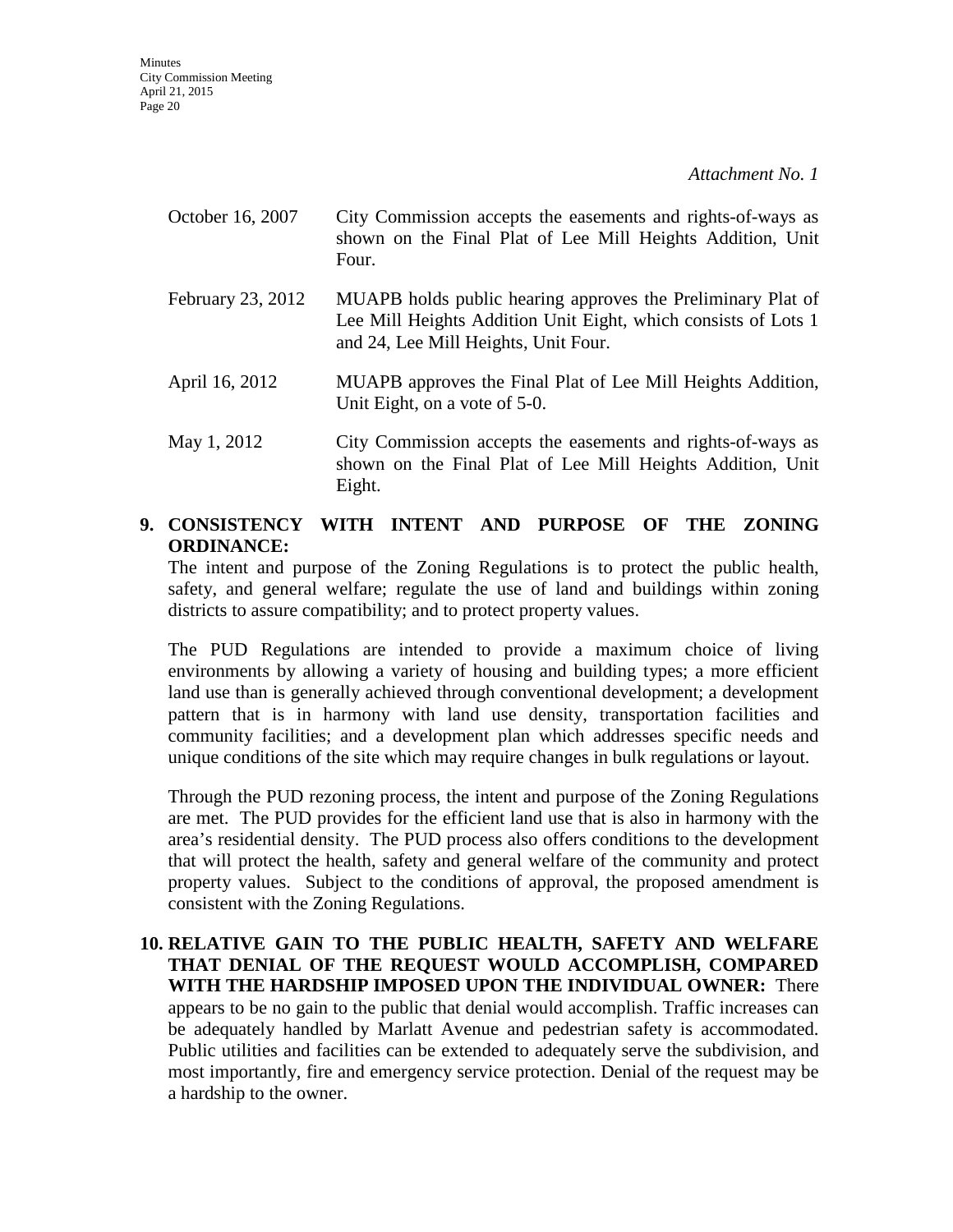**11. ADEQUACY OF PUBLIC FACILITIES AND SERVICES:** Adequate public water, sanitary sewer, streets and pedestrian sidewalks are currently available to serve the development.

### **12. OTHER APPLICABLE FACTORS:**

- **13. STAFF COMMENTS AND RECOMMENDATION:** City Administration recommends approval of the proposed rezoning of The Courtyards at LMH Residential Planned Unit Development from R-3/AO, Multiple-Family Residential District and Airport Overlay District to PUD/AO, Residential Planned Unit Development and Airport Overlay District, with the following conditions of approval:
	- 1) The Permitted Use shall be Single-Family Residential.
	- 2) A maximum of 24 total single-family detached dwelling units shall be allowed.
	- 3) Signage on Tracts A, B and C as proposed in the application documents shall be allowed.
	- 4) Signage for low to medium density residential districts as described in Article VI, Section 6-201 shall be permitted.
	- 5) Exempt signage shall include signage described in Article VI, Section 6-  $102(A)(2)(a)$ , (b), (c), (e), (i), (k), and (1).
	- 6) Landscaping and irrigation shall be provided pursuant to a Landscaping Performance Agreement between the City and the owner, which shall be entered into prior to issuance of a building permit.
	- 7) All landscaping and irrigation shall be maintained in good condition.

# **ALTERNATIVES:**

- 1. Recommend approval of the proposed rezoning of The Courtyards at LMH Residential Planned Unit Development from R-3/AO, Multiple-Family Residential District and Airport Overlay District to PUD/AO, Residential Planned Unit Development and Airport Overlay District, stating the basis for such recommendation, with the conditions listed in the Staff Report.
- 2. Recommend approval of the proposed rezoning of The Courtyards at LMH Residential Planned Unit Development from R-3/AO, Multiple-Family Residential District and Airport Overlay District to PUD/AO, Residential Planned Unit Development and Airport Overlay District, and modify the conditions, and any other portions of the proposed PUD, to meet the needs of the community as perceived by the Manhattan Urban Area Planning Board, stating the basis for such recommendation, and indicating the conditions of approval.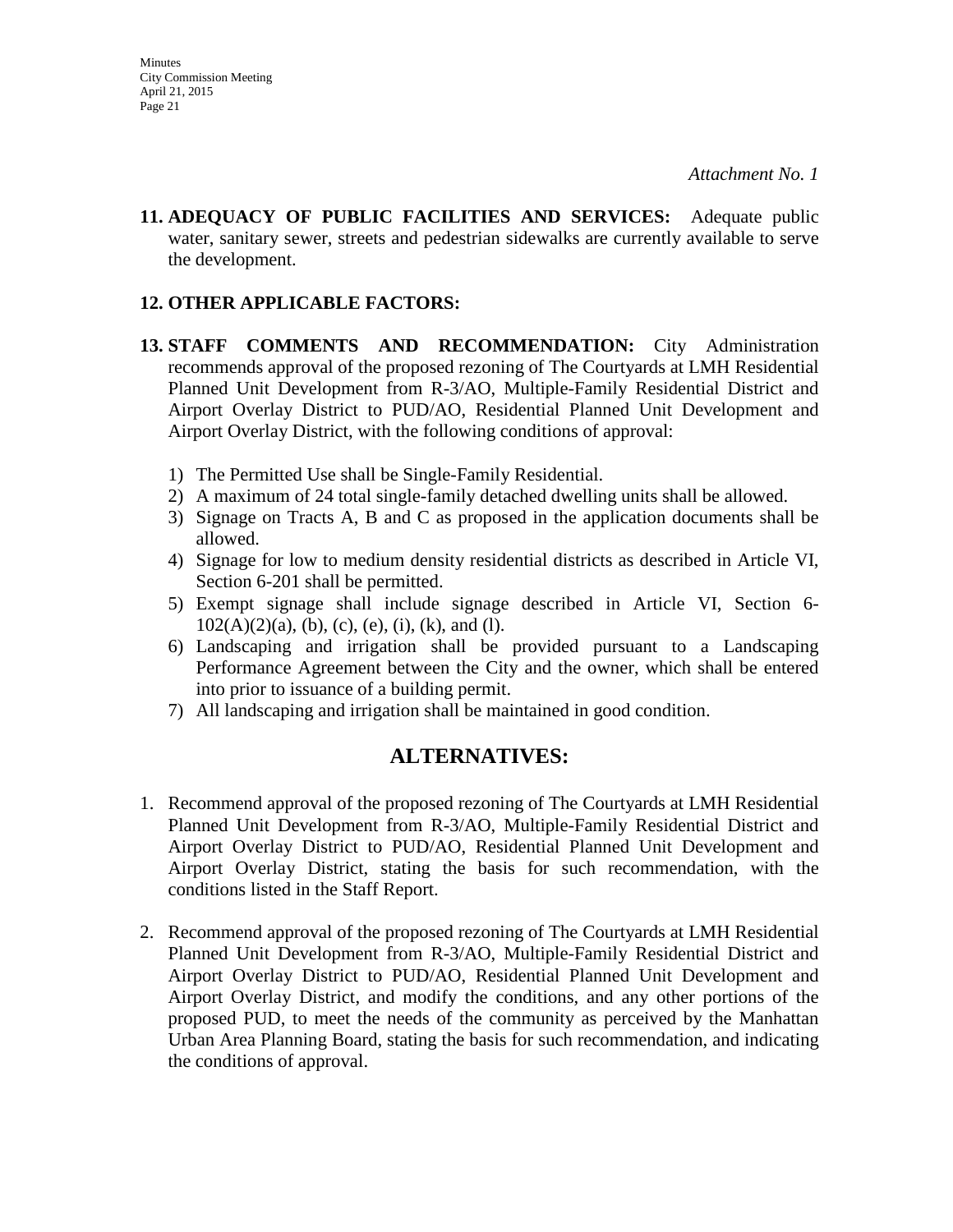- 3. Recommend denial of the proposed rezoning, stating the specific reasons for denial.
- 4. Table the proposed rezoning to a specific date, for specifically stated reasons.

# **POSSIBLE MOTION:**

The Manhattan Urban Area Planning Board recommends approval of the proposed rezoning of The Courtyards at LMH Residential Planned Unit Development from R-3/AO, Multiple-Family Residential District and Airport Overlay District to PUD/AO, Residential Planned Unit Development and Airport Overlay District, based on the findings in the staff report, with the seven (7) conditions recommended by City Administration.

**PREPARED BY:** Chad Bunger, AICP, CFM, Senior Planner

**DATE:** March 11, 2015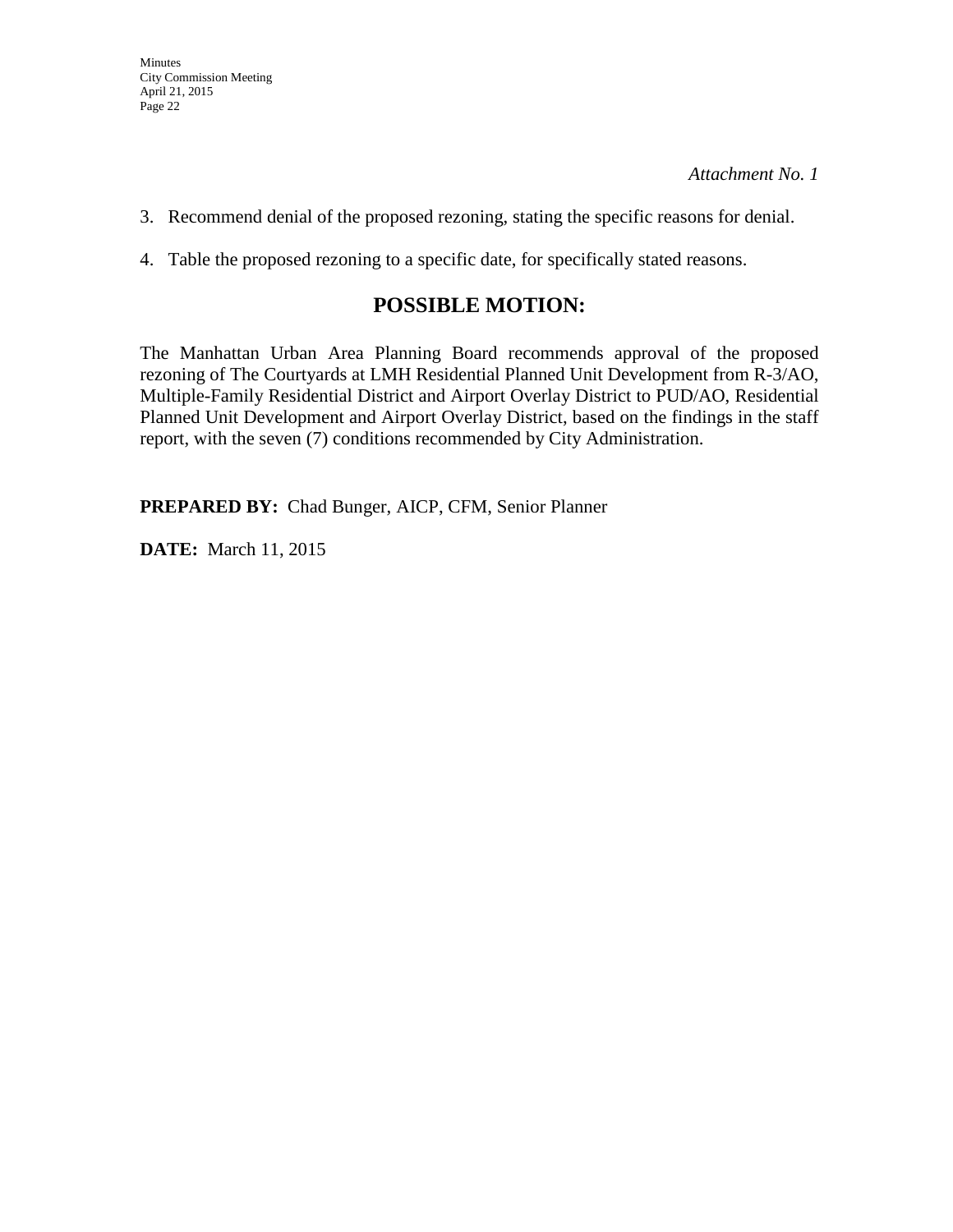**Minutes** City Commission Meeting April 21, 2015 Page 23

### **CORRRECTED STAFF REPORT AMENDMENT OF THE TRAILS AT MANHATTAN, RESIDENTIAL PLANNED UNIT DEVELOPMENT DISTRICT (PUD) AND ORDINANCE NO. 7094**

**REQUEST:** The applicant/owner has requested an amendment of the Trails at Manhattan, Residential Planned Unit Development District (PUD) and Ordinance No. 7094, to allow a redesign of the proposed multiple-family apartment complex, consisting of 29 apartment buildings for a total of 614 dwelling units, accessory clubhouse with outdoor swimming pool, Foot-golf course, other recreation facilities and accessory parking lots. The PUD amendment will be in the form of a Final Development Plan. A separate Final Plat, The Links at Manhattan PUD plats the unplatted tract into one Lot and dedicates utility easements, drainage easements and Marlatt Avenue right-of-way (see separate Final Plat staff memorandum).

The proposed Final Development Plan renames The Trails at Manhattan PUD to The Links at Manhattan PUD.

# **BACKGROUND**

| <b>APPLICANT:</b>                           | Blew & Associates, PA<br>524 W. Sycamore, Suite 4, Fayetteville, AR 72703                                                                |
|---------------------------------------------|------------------------------------------------------------------------------------------------------------------------------------------|
| <b>OWNER:</b>                               | The Links at Manhattan<br>PO Box 13000, Fayetteville, AR 72703                                                                           |
| <b>LOCATION:</b>                            | Generally located 1,000 feet to the west of the intersection of Casement<br>Road and Marlatt Avenue on the north side of Marlatt Avenue. |
| <b>AREA:</b>                                | Approximately 37.60 acres. 1.36 acres of the area is proposed to be<br>dedicated as Marlatt Avenue right-of-way.                         |
| DATE OF NEIGHBORHOOD MEETING: June 26, 2014 |                                                                                                                                          |

**DATE OF PUBLIC NOTICE PUBLICATION:** July 28, 2014

## **DATE OF PUBLIC HEARING: PLANNING BOARD:** August 18, 2014 **CITY COMMISSION:** September 2, 2014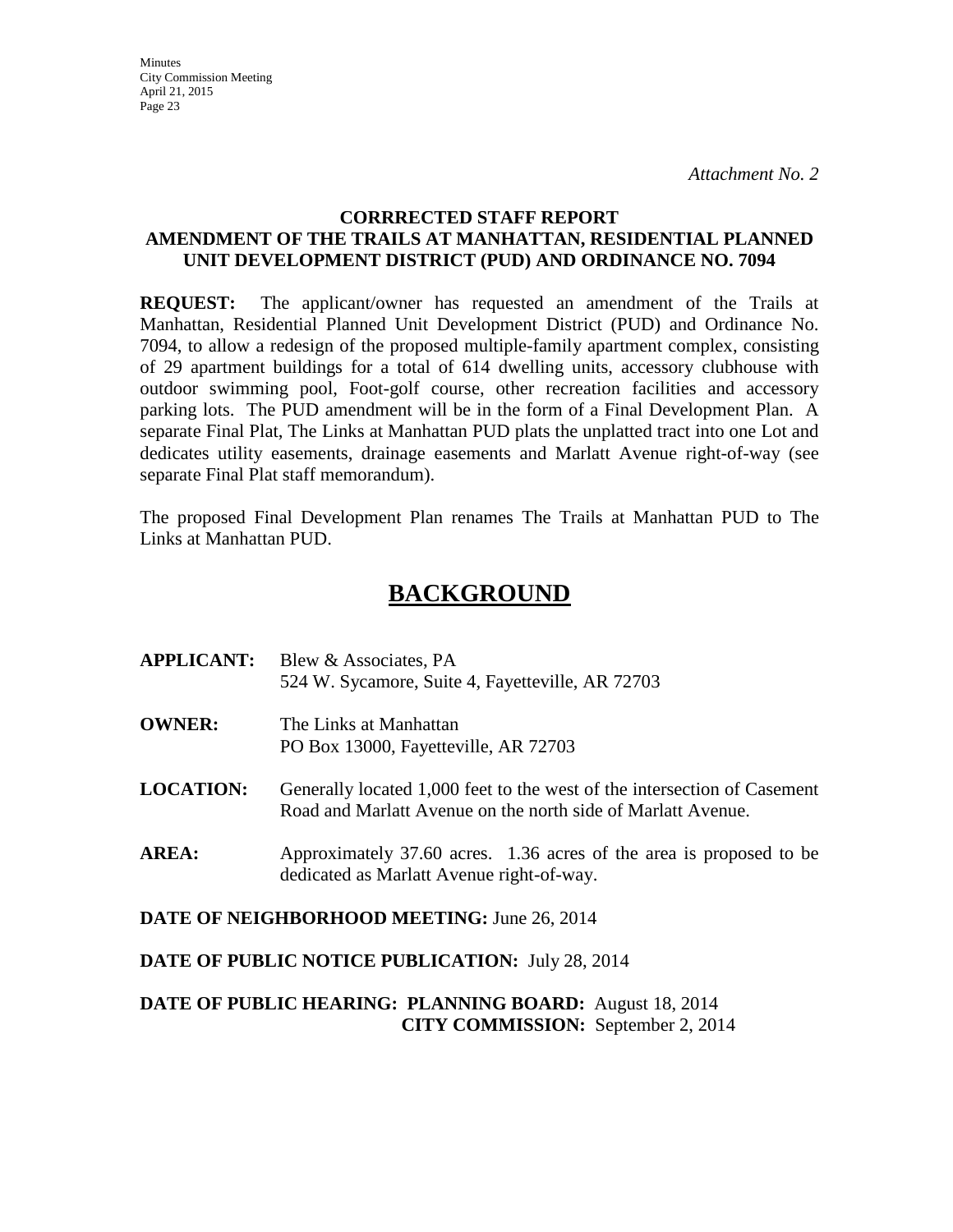# **EXISTING PUD**

### **Ordinance**

Ordinance No. 7094 was adopted by the City Commission on September 16, 2014 and rezoned The Trails at Manhattan Residential Planned Unit Development from County G-1, General Agricultural District, and SF-2, Single-Family Residential District to PUD, Residential Planned Unit Development District.

## **Conditions of Approval**

- 1. The Permitted Use shall be Multiple-Family Residential.
- 2. A maximum of 722 total dwelling units shall be allowed.
- 3. A maximum of 480, one-bedroom; 241, two-bedroom; and 1, threebedroom dwelling units shall be allowed.
- 4. The lowest enclosed floors of all structures in the development shall be at least 1,022 feet. *This condition was created to ensure that the proposed development was adequately protected from flooding on the Big Blue River and meet the City's new Floodplain Regulations.*
- 5. A private cross-access easement shall be filed between the applicant and the two (2) adjacent single-family residential property owners before the application of the Final Development Plan and Final Plat that outlines the long-term agreement for the shared driveway on the western side of the development. *The Preliminary Development Plan site plan showed a shared driveway between the development site and the two (2) adjacent single-family homes to the west of the site. The shared driveway was done in response to the City's requirements for driveways and streets intersecting an arterial street be no closer than 500 feet to each other. The condition was created to ensure that the site was developed as proposed to meeting the requirement.*
- 6. An agreement outlining the on-going maintenance responsibility and enforcement rights of the City for the drainage easements and detention areas shall be created and approved by the City prior to completion the Final Development Plan and Final Plat.
- 7. A minimum 6-foot-tall sight-obscuring fence shall be constructed along the western property line and a fence on the east perimeter of the site.
- 8. Prior to issuance of a building permit for the  $30<sup>th</sup>$  building of the proposed development, a study of the downstream capacity constraints of the Casement Interceptor Sanitary Sewer shall be provided by the property owner and approved by City Administration. *Future sewer capacity for the Casement Interceptor Sanitary Sewer infrastructure was a concern of the Public Works Department. At this time, capacity is present for the proposed development. Because the*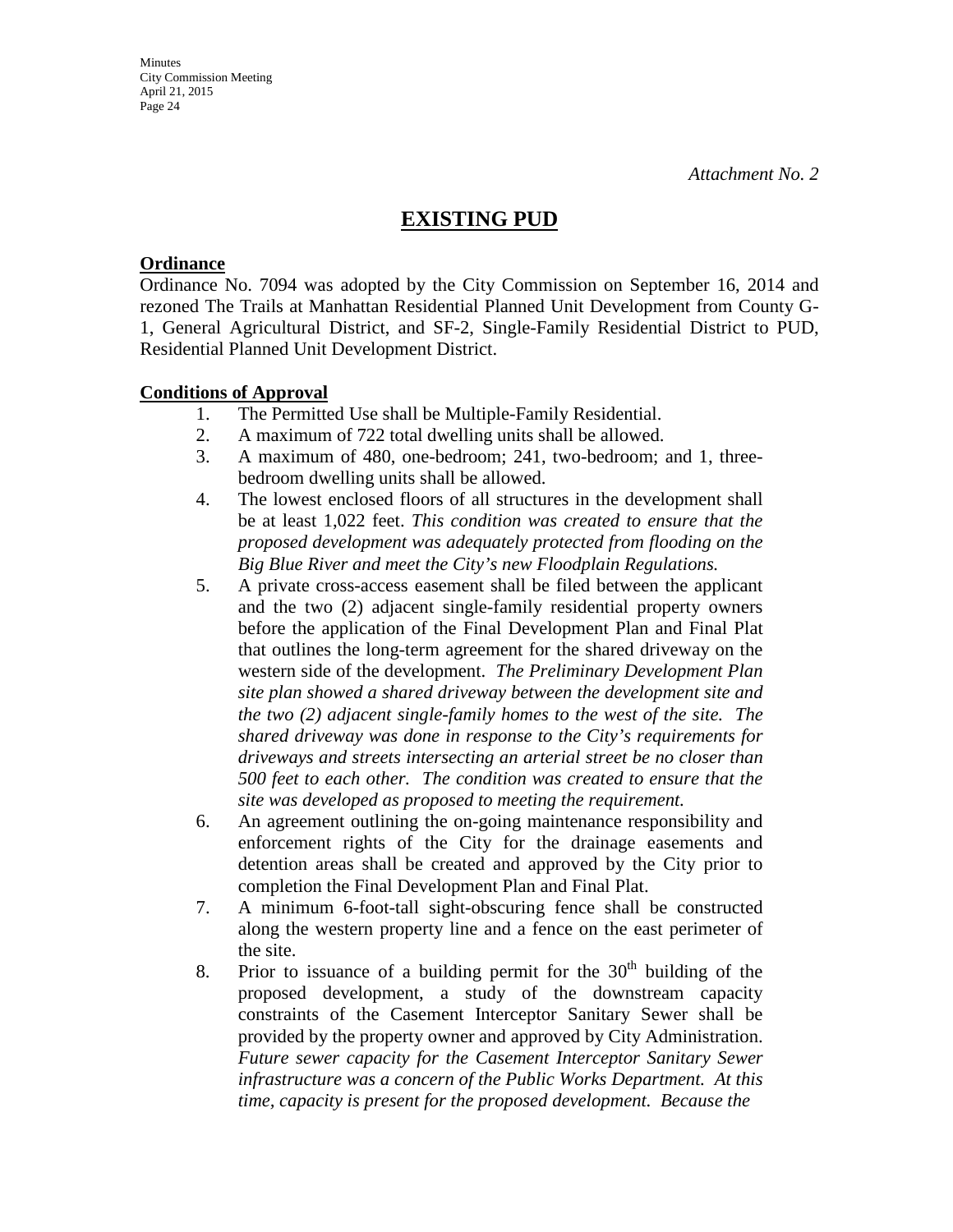*redesign site plan reduced the number of buildings that would require sanitary sewer service to 30, The Public Works Department has asked to remove this condition of approval.*

- 9. Additional bike racks shall be provided in areas adjacent to apartment buildings and shall be shown on Final Development Plans.
- 10. Landscaping and irrigation shall be provided pursuant to a Landscaping Performance Agreement between the City and the owner, which shall be entered into prior to issuance of a building permit.
- 11. All landscaping and irrigation shall be maintained in good condition.
- 12. The proposed walking trail or other type of ADA accessible sidewalk shall be extended to the edges of the development along Marlatt Avenue.
- 13. An eastbound left turn lane on Marlatt Avenue shall be provided at the western entrance and the design shall be submitted with the Final Development Plan for review and approval by the City. *The Preliminary Development Plan showed a main entrance onto Marlatt Avenue on the west side of the proposed development. Due to the amount of traffic and level of service of the proposed intersection, a left turn lane was proposed. The revised development plan eliminates this entrance and shifts the intersection to the east.*
- 14. The design of the pedestrian/bicycle crossing of Marlatt Avenue shall be submitted with the Final Development Plan for review and approval by the City.
- 15. A complete site illumination study shall be provided with the Final Development Plan.

# **PROPOSED AMENDMENT**

### *Approved Development Plan*

The applicant has completely redesigned the layout of the site. The original site consisted of 40 apartment buildings with 18 one-bedroom and two-bedroom units in each building. The total number of dwelling units was 720. A two-story clubhouse, with fitness room, office space, meeting space and other related amenities on the first floor and a twobedroom and a three-bedroom dwelling unit on the second floor. Additional improvements include an outdoor swimming pool and accessory building for mechanical equipment and restrooms, recreation area, signage, surface parking, and landscaping. Other structures that are tentatively proposed are a mailbox pavilion for the housing of the mailboxes for the entire development, storage buildings and cabana. A large retention/detention basin was proposed on the west property line, generally in the middle of the development. This basin was to address stormwater detention requirements on the site and in the area, as well as being a source for fill material to elevate the site.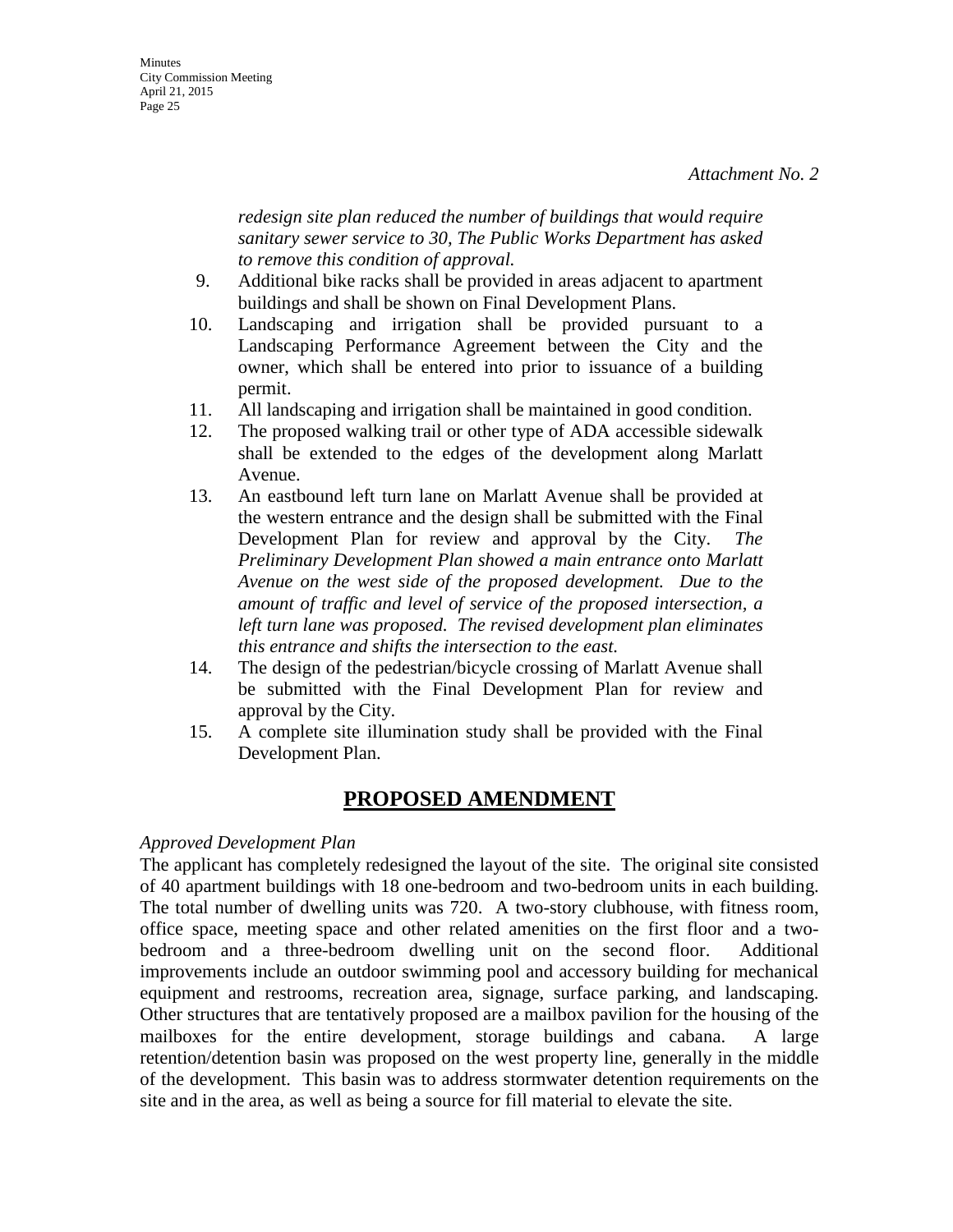### *Proposed Amendment*

The applicant has proposed a new site plan that reduces the total number of apartment buildings and dwelling units; adds a Foot-golf course around the perimeter of the site; consolidates the entrance into the development to the eastern edge of the development; and moves the retention/detention basin to the northern edge of the site. The revised site plan for the development is significant enough to require an amendment to the approved Planned Unit Development. Some of the conditions of approval are being revised or eliminated because of the redesign of the development (see page 14 below).

The new site plan shows 29 apartment buildings for a total of 614 dwelling units (349 two-bedroom units and 264 one-bedroom units) and a two-story clubhouse, with fitness room, office space, meeting space and other related amenities on the first floor and a twobedroom and a three-bedroom dwelling unit on the second floor (Total of 614 dwelling units). Additional improvements include an outdoor swimming pool and accessory building for mechanical equipment and restrooms, recreation area, signage, surface parking, and landscaping. Other structures that are tentatively proposed are a mailbox pavilion for the housing of the mailboxes for the entire development, storage buildings and cabana.

A new amenity is being proposed around the perimeter of the development. The applicant has proposed a 9-hole Foot-golf course. The Foot-golf course will provide a recreational amenity to the tenants of the development, landscaping buffers to adjacent properties and provide additional space for stormwater management. The Foot-golf areas are depressions in the site and are being used for fill materials for the buildings. This area is being considered as dry detention basins for stormwater management and water quality measures.

The proposal to have a shared driveway with the single-family homes to the west became infeasible, so a redesigned entrance to the development is proposed. The new design is to create a divided entrance/exit for the site near the east property line. The site plan shows that both the entrance and exit would have 2 driving lanes for appropriate through and turning movements. The entering traffic would have a through lane to travel to the northern buildings and a left turn lane to the apartments on the southern side of the development. The exiting traffic will have a dedicated left and right turn lane for movements onto Marlatt Avenue. Improvements on Marlatt Avenue are being proposed to provide appropriate acceleration and deceleration lanes within the Marlatt Avenue right-of-way.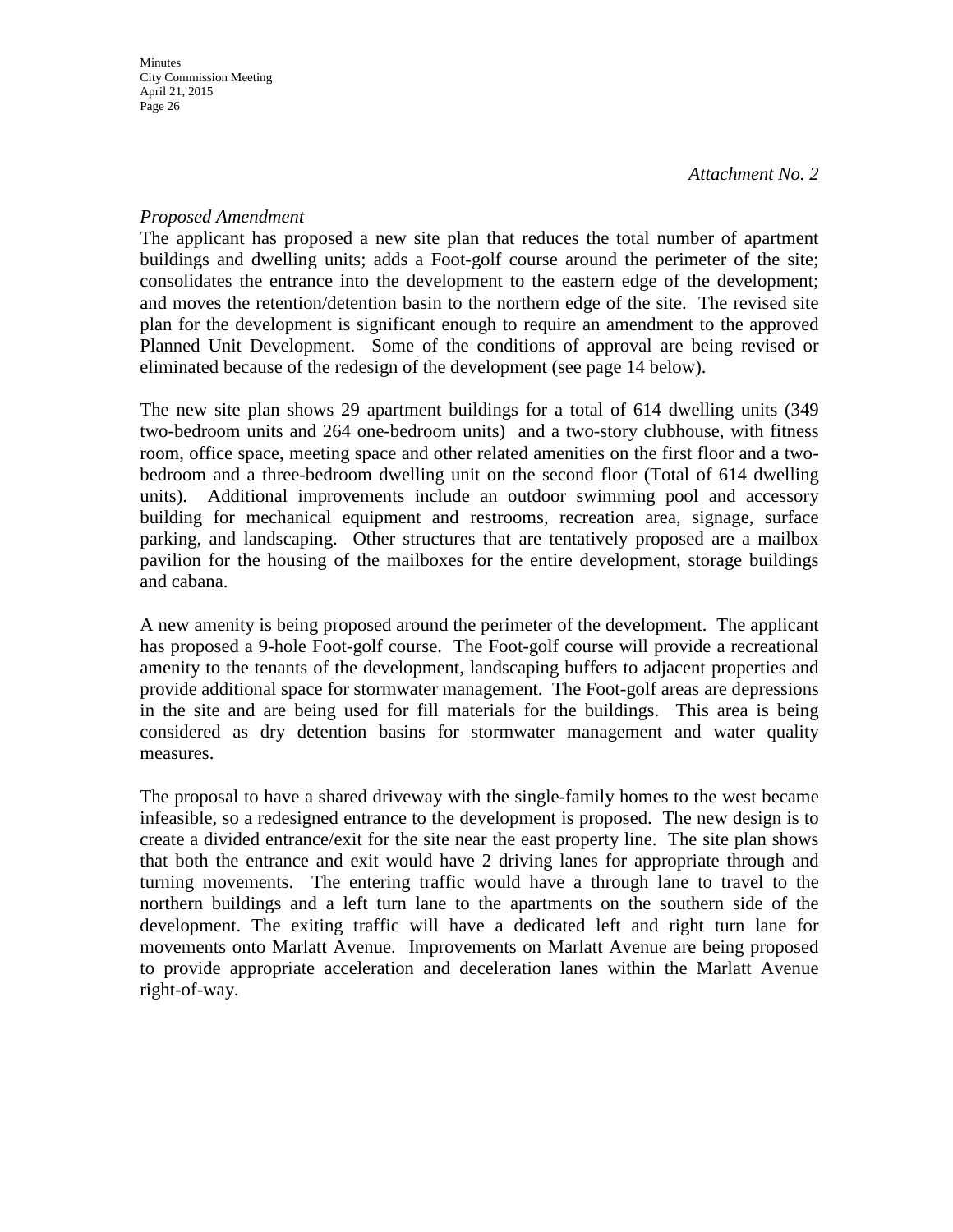#### *Attachment No. 2*

The other significant change to the site plan is the location, size and depth of the stormwater retention/detention basin. The basin has moved to the extreme north of the site. The basin is shown to be 50 feet deep with a bank slope of 3:1. A main purpose of the basin will be to provide onsite fill material to elevate the buildings to the minimum required elevation of 1022 feet. The basin will also manage the stormwater runoff from the site as well as runoff that drains from the adjacent properties to the northwest. In addition to the site draining to the basin, the Foot-golf area will also be used to manage stormwater runoff. More information on the drainage plan for the development is provided below.

### **Proposed Buildings, Structures, and Phasing**

### Apartment Buildings

Four (4) different building models are proposed for the development. The site plan references them as "Custom Deluxe III, "Custom Deluxe III Big Boy," "Classic Deluxe IV," or "Classic Deluxe IV Big Boy." The development will consist of:

| <b>Building Design</b>    | # of             | # of Unit     | Unit Types |
|---------------------------|------------------|---------------|------------|
|                           | <b>Buildings</b> | <b>Types</b>  |            |
| <b>Custom Deluxe III</b>  |                  | $\mathfrak b$ | 1-bedroom  |
|                           |                  | 12            | 2-bedrooms |
| Custom Deluxe III Big Boy | 12               | 12            | 1-bedroom  |
|                           |                  | 12            | 2-bedrooms |
| <b>Classic Deluxe IV</b>  |                  | 6             | 1-bedroom  |
|                           |                  | 12            | 2-bedrooms |
| Classic Deluxe IV Big Boy |                  | 12            | 1-bedroom  |
|                           |                  | 12            | 2-bedrooms |

## *Custom Deluxe III Building Design*

The "*Custom Deluxe III* building plans are 3-stories, approximately 42 feet in height. Each building will have a footprint of approximately 7,100 square feet. The building will house 12 two-bedroom units and 6 one-bedroom units. The one-bedroom units will have a kitchen, 1 bathroom and living room. The two-bedroom units will have a kitchen, 2 bathrooms and a living room. Stairwells on both the front and rear of the building will provide access to the upper floors of the development. The upper floors will have a balcony. The first floors will have a patio. The exterior materials of the building will be brick and hardi-board lap siding and composite material roofing.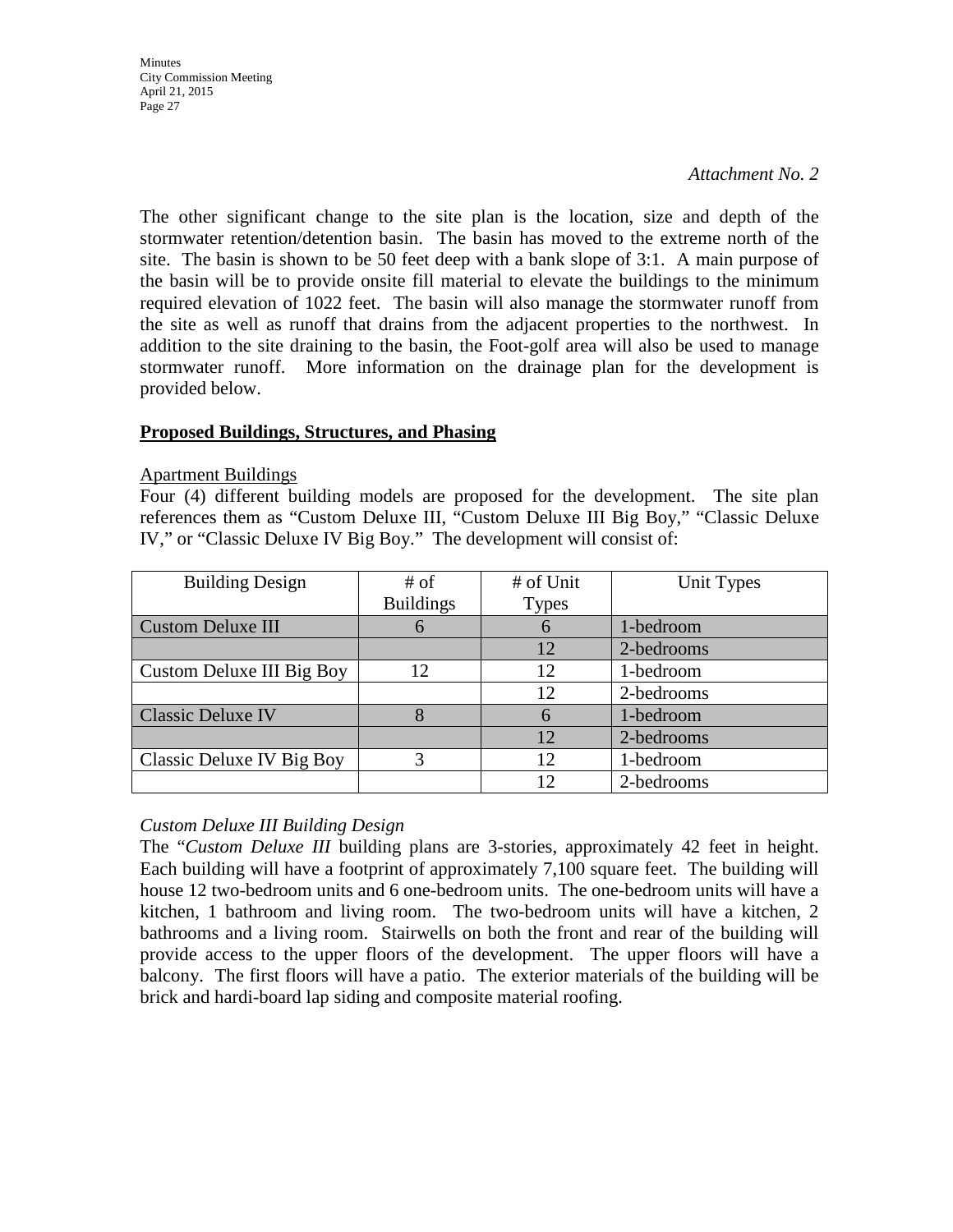## *Custom Deluxe III Big Boy*

The *Custom Deluxe III Big Boy* building plans are 3-stories, approximately 42 feet in height. Each building will have a footprint of approximately 8,800 square feet. The building type will house 12 two-bedroom units and 12 one-bedroom units. All units will have a kitchen, 1 bathroom and living room. Stairwells on both the front and rear of the building will provide access to the upper floors of the development. The exterior materials of the building will be brick and hardi-board lap siding and composite material roofing.

### *Classic Deluxe IV*

The "*Custom Deluxe III* building plans are 3-stories, approximately 38 feet in height. Each building will have a footprint of approximately 5,600 square feet. The building will house 12 two-bedroom units and 6 one-bedroom units. The one-bedroom units will have a kitchen, 1 bathroom and living room. The two-bedroom units will have a kitchen, 2 bathrooms and a living room. Stairwells on both the front and rear of the building will provide access to the upper floors of the development. No balconies or patios are proposed with this building design. The exterior materials of the building will be brick and hardi-board lap siding and composite material roofing.

### *Classic Deluxe IV Big Boy*

The *Custom Deluxe III Big Boy* building plans are 3-stories, approximately 38 feet in height. Each building will have a footprint of approximately 6,900 square feet. The building type will house 12 two-bedroom units and 12 one-bedroom units. All units will have a kitchen, 1 bathroom and living room. Stairwells on both the front and rear of the building will provide access to the upper floors of the development. No balconies or patios are proposed with this building design. The exterior materials of the building will be brick and hardi-board lap siding and composite material roofing.

### Clubhouse

The clubhouse is two (2) stories tall (approximately 46 feet in height), with a footprint of approximately 5,800 square feet in area. The first floor will include a fitness room, business center, office and meeting spaces, a kitchen, two (2) tanning bedrooms and four (4) bathrooms. The second floor will consist of a two-bedroom dwelling unit, with a kitchen, two (2) bathrooms and a living room, and a three-bedroom dwelling unit with a kitchen, master bathroom, and a second bathroom and utility room. Both of these units will have balconies at the rear of the building.

### Other Buildings

Other buildings proposed in the development include a mailbox pavilion, storage building, cabana and pool building, which include the mechanical equipment for the pools, restrooms and vending machines for the pool and recreation area. The site plan does not specifically show the location of these various structures. The details of these other structures are below.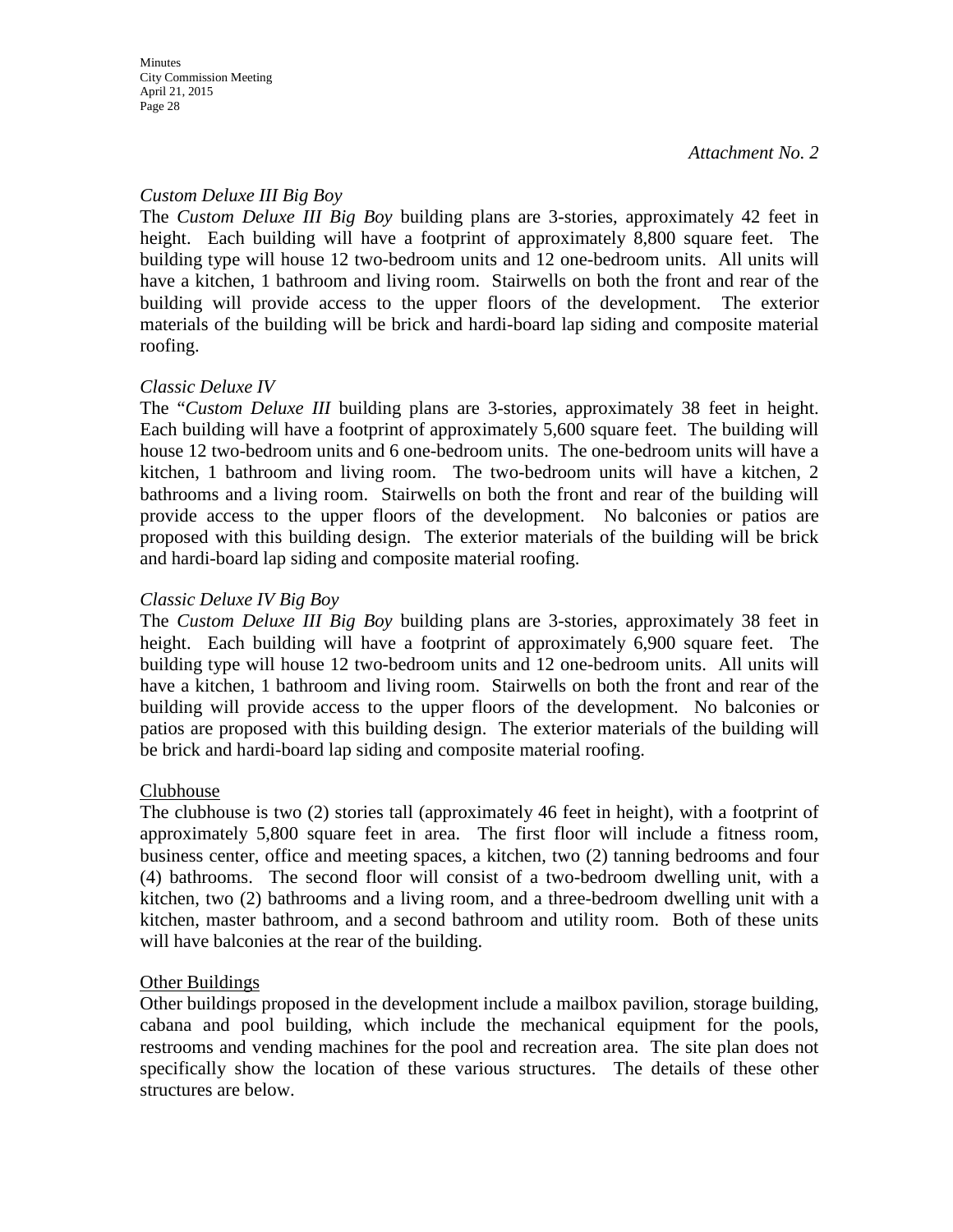| <b>Building</b>  | Height           | Footprint           | Materials                     |
|------------------|------------------|---------------------|-------------------------------|
| Mailbox pavilion | $\sim$ 17.5 feet | $\sim$ 270 sq. ft.  | Brick, EIFS and composition   |
|                  |                  |                     | roofing                       |
| Storage building | $\sim$ 18 feet   | $\sim$ 1870 sq. ft. | Brick and composition roofing |
| Cabana           | $\sim$ 15.5 feet | $\sim 620$ sq. ft.  | Brick, EIFS and composition   |
|                  |                  |                     | roofing                       |
| Pool building    | $\sim$ 14.5 feet | $\sim$ 2600 sq. ft. | Brick, EIFS and composition   |
|                  |                  |                     | roofing                       |

## **PROPOSED SIGN:**

The application shows one (1) permanent double-faced sign on a brick veneer wall proposed in the median between the entrance and exit roadways for the development on Marlatt Avenue. The sign will be approximately four (4) feet tall by twenty-three (23) feet wide (total of 92 square feet in area) and include the development name and phone number. The application shows the sign to be externally illuminated. The brick wall where the sign is to be located is approximately forty (40) feet long and five (5) feet tall. The end caps of the walls will be approximately seven (7) feet tall and have decorative lights located on top of the caps.

Exempt signage shall be permitted as described in Article VI, Section 6-102(A)(2)  $(a),(b),(c),(g),(h),(i),(l),(m),$  and  $(n)$  of the Manhattan Zoning Regulations.

## **PROPOSED LIGHTING:**

The site plan shows light poles along the parking lots throughout the development. There will be typical residential building lighting. The Zoning Regulations requires that all lighting be shielded and fully cut off.

# **MATTERS TO BE CONSIDERED WHEN AMENDING A PLANNED UNIT DEVELOPMENT**

**1. WHETHER THE PROPOSED AMENDMENT IS CONSISTENT WITH THE INTENT AND PURPOSE OF THE APPROVED PUD, AND WILL PROMOTE THE EFFICIENT DEVELOPMENT AND PRESERVATION OF THE ENTIRE PUD:** The intent of the PUD is to provide multiple-family apartment buildings and provide off-street parking at a ratio of approximately 1 parking space per bedroom. The overall intensity and density of the development has decreased. The approved Preliminary Development Plan showed 722 dwelling units in 40 apartment buildings, with a net density of 19.9 dwelling units per net acre. The proposed Final Development Plan shows 614 dwelling units in 29 apartment buildings for a net density of 16.9 dwelling units per net acre.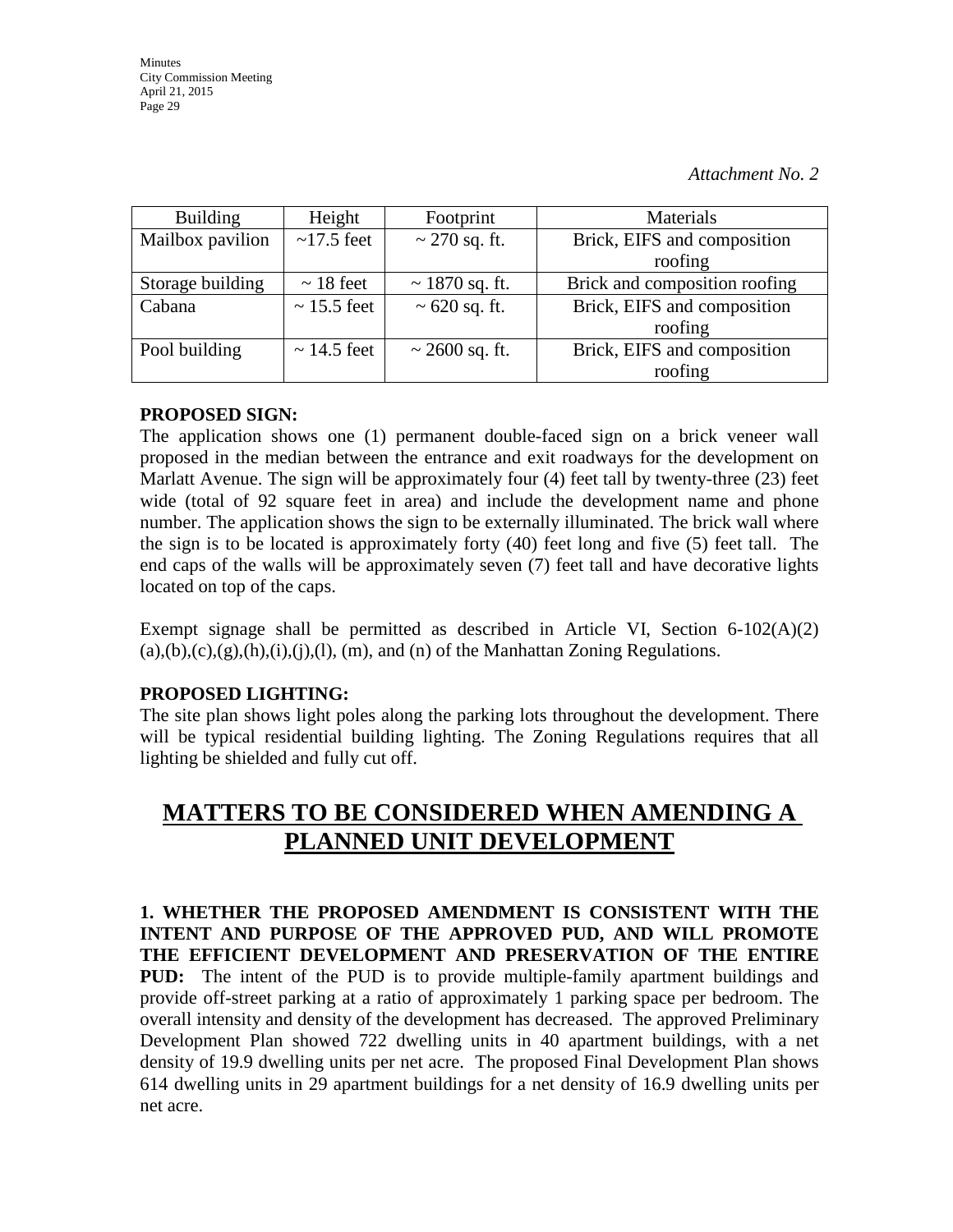*Attachment No. 2*

The approved Preliminary Development Plan provided off-street parking at a ratio of 1.01 parking spaces per bedroom. The Planning Board determined that the off-street parking that was provided was sufficient. Nine hundred and sixty four (963) bedrooms are proposed in the 614 dwelling units. One thousand and four (1,004) parking spaces are showing on the site. This results in an off-street parking ratio of approximately 1.04 spaces per bedroom.

The other elements of the proposed revisions to the site plan include a Foot-golf course and changes to the location of the retention/detention basin and access points to the development on Marlatt Avenue. The Foot-golf course will add to the amount of landscape and open space area, as well as an added amenity to the development. The Public Works Department approves of the location and new retention/drainage basin shown in the revised site plan. Both the Fire Department and the Public Works Department approve of the location and configuration of the new access point to the development.

**2. WHETHER THE PROPOSED AMENDMENT IS MADE NECESSARY BECAUSE OF CHANGED OR CHANGING CONDITIONS IN OR AROUND THE PUD, AND THE NATURE OF SUCH CONDITIONS:** The proposed amendment is made necessary because of changes to the development, which requires a new layout. The change in the size, depth and location of the retention/detention basin is the result of the condition of approval that all buildings need to be at least 1022 feet in elevation to protect against the risk of flooding from the Big Blue River. The proposed basin is being used for fill material to elevate the building in addition to the stormwater benefits.

The change in the location and design of the access point to the development is because a private cross-easement between the developer and the 2 neighboring single-family homes to the west could not be agreed upon to create the shared driveway. Without the private cross-easement, the City was unwilling to allow the location of the western driveway into the development because it did not meet the access management standard of having at least 500 feet of separation from driveways or road intersections along an arterial road (Section 10-207(B)(2)).

These two factors, in part, created the re-design of the overall site plan.

**3. WHETHER THE PROPOSED AMENDMENT WILL RESULT IN A RELATIVE GAIN TO THE PUBLIC HEALTH, SAFETY, CONVENIENCE OR GENERAL WELFARE, AND IS NOT GRANTED SOLELY TO CONFER A SPECIAL BENEFIT UPON ANY PERSON.** The proposed changes to the site plan are related to the need to elevate the proposed building higher to protect against the flood risks from the Big Blue River and the need to meet the access management standards of the Subdivision Regulations and the Manhattan Area Transportation Strategy. The Manhattan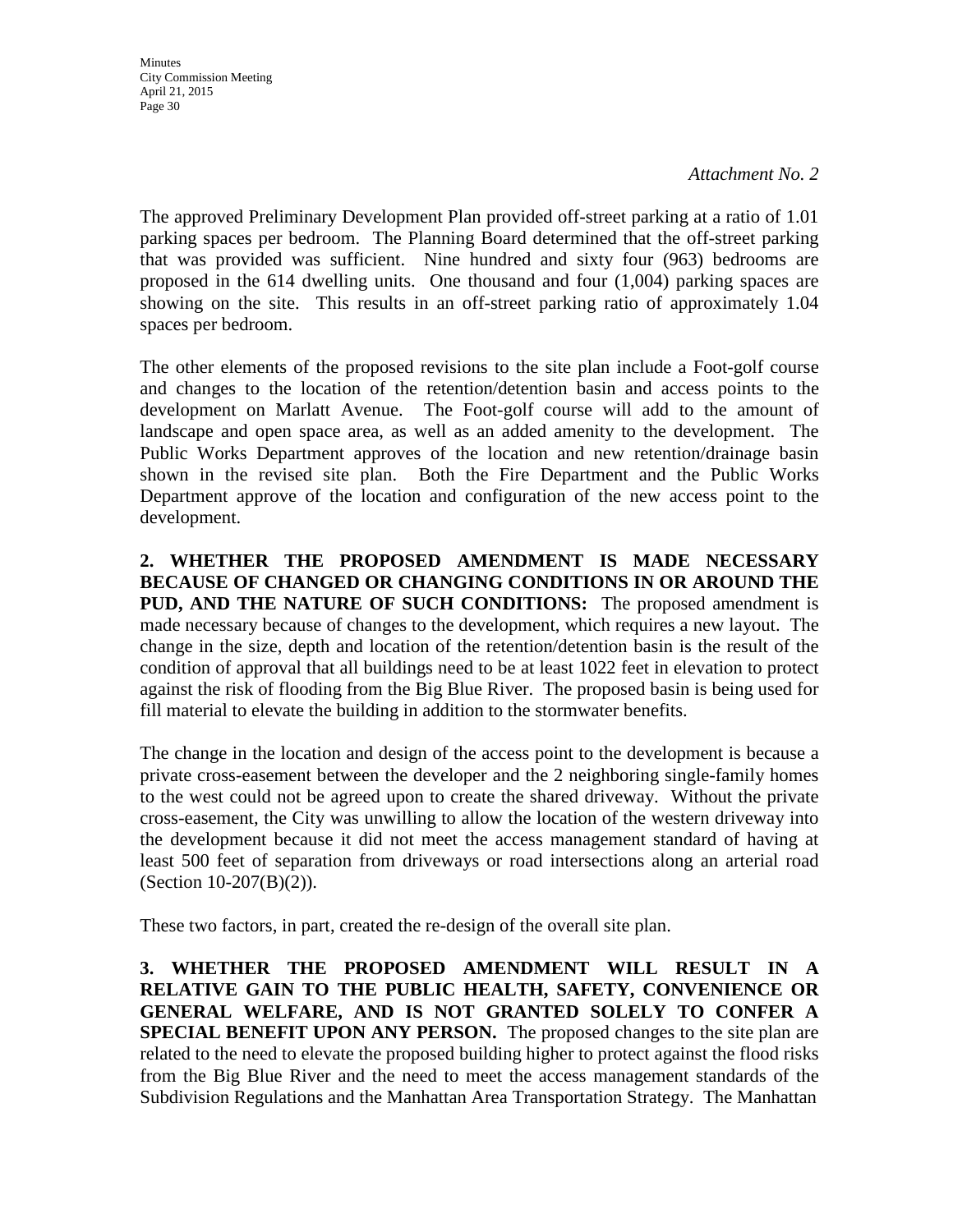Fire Department and the Public Works Department have reviewed the proposed access point to the development and approve of the location and design (see Circulation information below). Both of these standards are to protect the general health, safety and welfare and do not confer a special benefit to any person.

# **ADDITIONAL MATTERS TO BE CONSIDERED WHEN AMENDING A PLANNED UNIT DEVELOPMENT**

**1. LANDSCAPING:** Landscaping is functional for the site and consists of deciduous trees, bushes and shrubs and grass yard areas. The proposed Foot-golf course provides grass open throughout the site as an active recreational area. The trees, shrubs and bushes are dispersed throughout the development. Significant plant materials are proposed along Marlatt Avenue and the west property line to buffer the development from the roadway and screen/buffer the development, including its parking lot from the adjacent singlefamily homes to the west. The application materials state that the proposed landscaping will be irrigated by underground sprinklers. The applicant will be responsible for maintenance of landscaped areas.

**2. SCREENING:** Deciduous trees, shrubs and bushes are proposed to be planted along Marlatt Avenue and west property line to buffer the parking. The applicant has proposed a six (6) foot tall sight-obscuring fence be constructed on the west side of the development to reduce any potential negative impacts on existing residential properties. The MUAPB agreed to not require site-obscuring screening on the north and east property lines to meet the wishes of the neighboring property owner to the north and east. Trash dumpsters shown throughout the development are shown to be screened by a six (6) foot tall brick enclosure with solid screening gates.

The proposed swimming pool is to be enclosed by a five (5) foot tall wrought iron looking fence. This area is also to be buffered by deciduous shrubs and bushes.

**3. DRAINAGE:** The northern portion of the development is a natural drainage area from properties to the west. The development shows that the inflow of the stormwater runoff will enter the retention/detention basin at the northern edge of the property. This water will first go into an approximately 10 foot deep sedimentation basin to address water quality issues. From there, the water will flow into the larger basin. The outflow of the basin is on the east property line and consists of a 5 foot deep, concrete lined drainage channel to flow to the southeast corner of the property where it will go under Marlatt Avenue via a stormwater sewer pipe and drain into the Marlatt Ditch.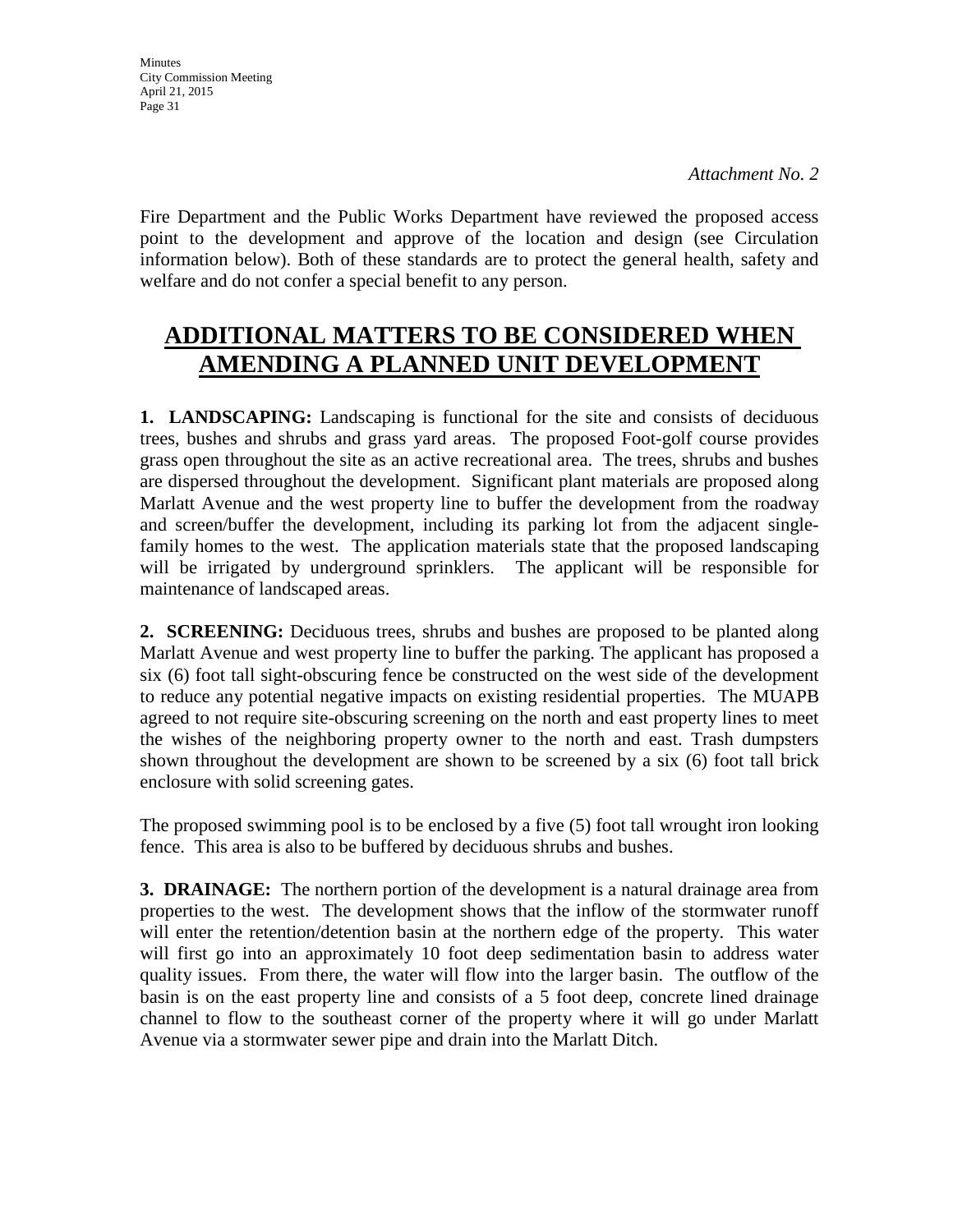#### *Attachment No. 2*

The basin is shown to be approximately 50 feet deep. Due to ground water levels, it can be expected that this basin will have a significant amount of water in it on a regular basis, and thus limit its amount of storage for stormwater. It can safely be assumed that the ground water level will be below 1015 feet, leaving approximately 5 feet of freeboard to manage the stormwater from the properties to the west.

The stormwater runoff from the development will be managed using the large retention/detention basin and two (2) dry detention basins that are the Foot-golf course areas in the center of the development and along the south, east and west property lines. Area inlets and underground stormwater pipes will direct stormwater runoff to these dry detention basins where the water will be detained until it drains to the channel lined ditch on the east property line or to the south towards Marlatt Ditch.

A drainage study was conducted by Blew & Associates, P.A., dated January, 2014. The drainage study analyzed the pre- vs. post-development conditions for the surrounding area and the proposed drainage basins on the site. The analysis conducted that the peak runoff for the 2-year, 10-year and 100-year storms were all decreased by the proposed drainage system.

| State of Project Site | <b>Storm Event</b>    |                     |                      |
|-----------------------|-----------------------|---------------------|----------------------|
|                       | $2 - \mathrm{year}$   | $10$ -year          | $100$ -year          |
| <b>Total Post</b>     | $72.18 \text{ cfs}$   | 150.08 cfs          | 373.09 cfs           |
| <b>Total Pre</b>      | 73.85 cfs             | 154.29 cfs          | 383.75 cfs           |
| <b>Net</b>            | $-1.67 \, \text{cfs}$ | $-4.21 \text{ cfs}$ | $-10.66 \text{ cfs}$ |

The City's Stormwater Engineer has reviewed the drainage study and accepts its findings *(see attached memo).* The Stormwater Engineer is requiring that analysis of the stormwater quality will need to be performed using the City's Post construction BMP manual (available online) to determine that the extended wet detention basin is functioning correctly. More detail including calculations will need to be provided on the design of the wet detention basin, following the post construction BMP design manual. City Administration is recommending a condition of approval that this analysis be provided before the Final Plat will be filed and before any building permits will be issued.

**4. CIRCULATION:** The internal circulation plan provides for safe, convenient and efficient movement of motorists and pedestrians. Two (2) curb cuts on to Marlatt Avenue, an arterial street were originally proposed. The western curb cut was shown to be a shared driveway with the adjacent neighbors to the west to meet the minimum requirements of Section 10-207(2)(b) of the Manhattan Subdivision Regulations and Manhattan Area Transportation Strategies, which requires a minimum of 500 feet of separation between driveways or street intersections on to the arterial roadway. The applicants have stated that this shared driveway is not able to be created.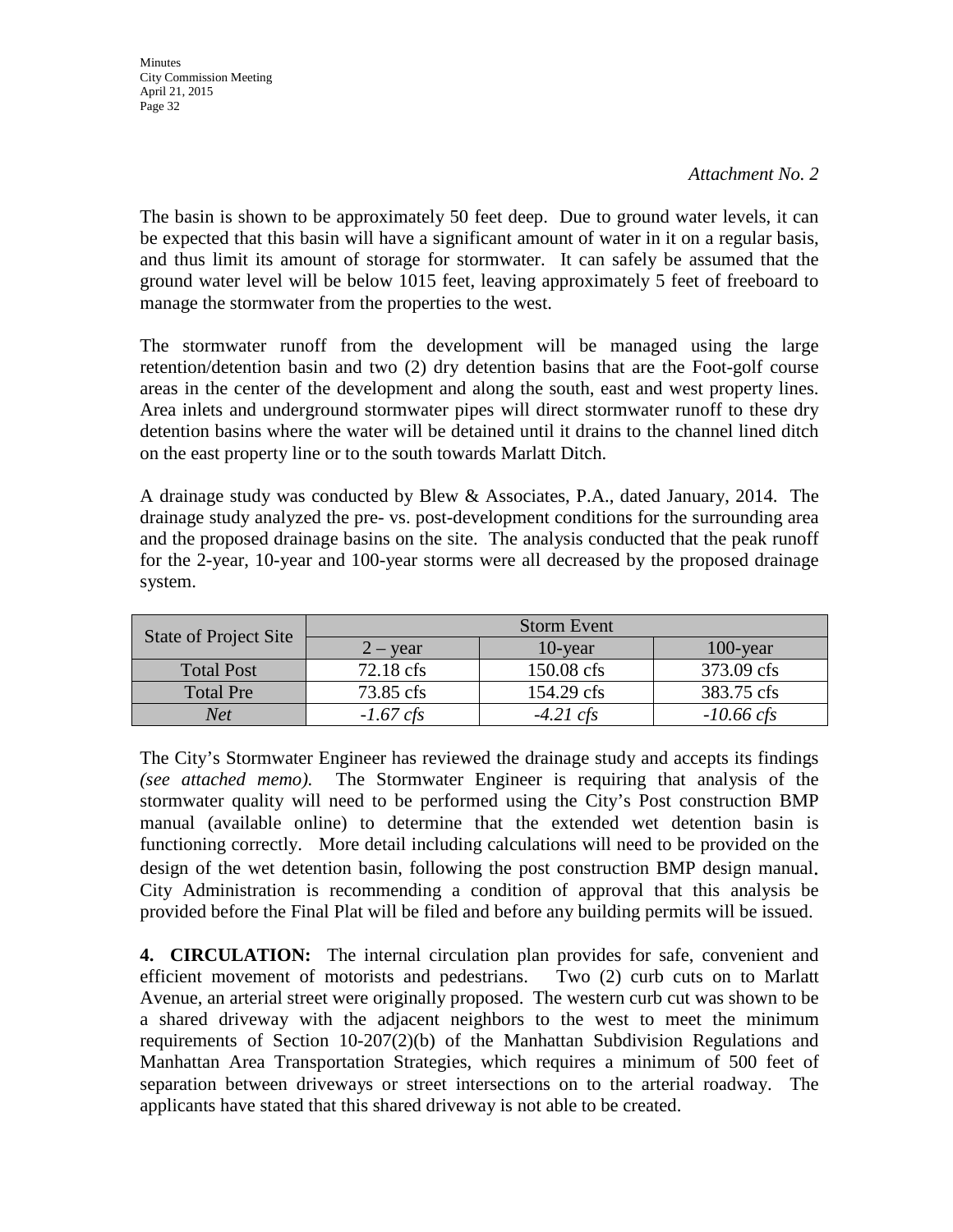#### *Attachment No. 2*

The new access plan is to create one (1) access point on the east side of the site to provide for ingress and egress of the site. Internal access is by parking drives, which are shown as Travel Easements, which are to be maintained by the applicant. The Final Development Plan shows that both the entrance and exit drives will consist of 2-lanes to provide for effective movement. The entering traffic would have a through lane to travel to the northern buildings and a left turn lane to the apartments on the southern side of the development. The exiting traffic will have a dedicated left and right turn lane for movements onto Marlatt Avenue. Improvements on Marlatt Avenue are being proposed to provide a dedicated left turn lane into the development. The improvements on Marlatt Avenue will also include a pedestrian refuge island in the middle of Marlatt Avenue near the left turn lane

The Traffic Study for the proposed PUD was prepared by Peters & Associates Engineers, Inc., dated March 9, 2015 (*see attachment*). The study determined that a total of approximately 314 new vehicle trips would be generated by the proposed development in the AM peak hour and approximately 381 new vehicle trips would be generated in the PM peak hour.

The Study also considered the projected traffic conditions for twenty (20) years in the future. Using the complete build-out of the PUD project and a two (2%) percent per year growth rate, the traffic study found that the current road network, including intersections would be adequate to handle the proposed development and community growth.

The Study concluded that the proposed development in its initial completion would not degrade the existing level of service at the existing intersections at Marlatt Avenue and Tuttle Creek Boulevard or Marlatt Avenue and Casement Road. The traffic study stated that although it was not warranted, a left-turn lane on Marlatt Avenue into the site is recommended at the access point to provide a safe turning movement into the development and to not impede eastbound through traffic on Marlatt Avenue.

The proposed Preliminary Development Plan shows approximately 70 feet of additional right-of-way on the north side of Marlatt Avenue to be dedicated to the City to construct such street improvements.

The City Engineer has reviewed the development plan and traffic study and accepts the findings of the traffic study, which concludes that trips generated by the development will not negatively impact the level of service of the roadway and area interactions. The City Engineer also accepts the recommendation that a left-turn lane be provided for the east board traffic at the western access into the site.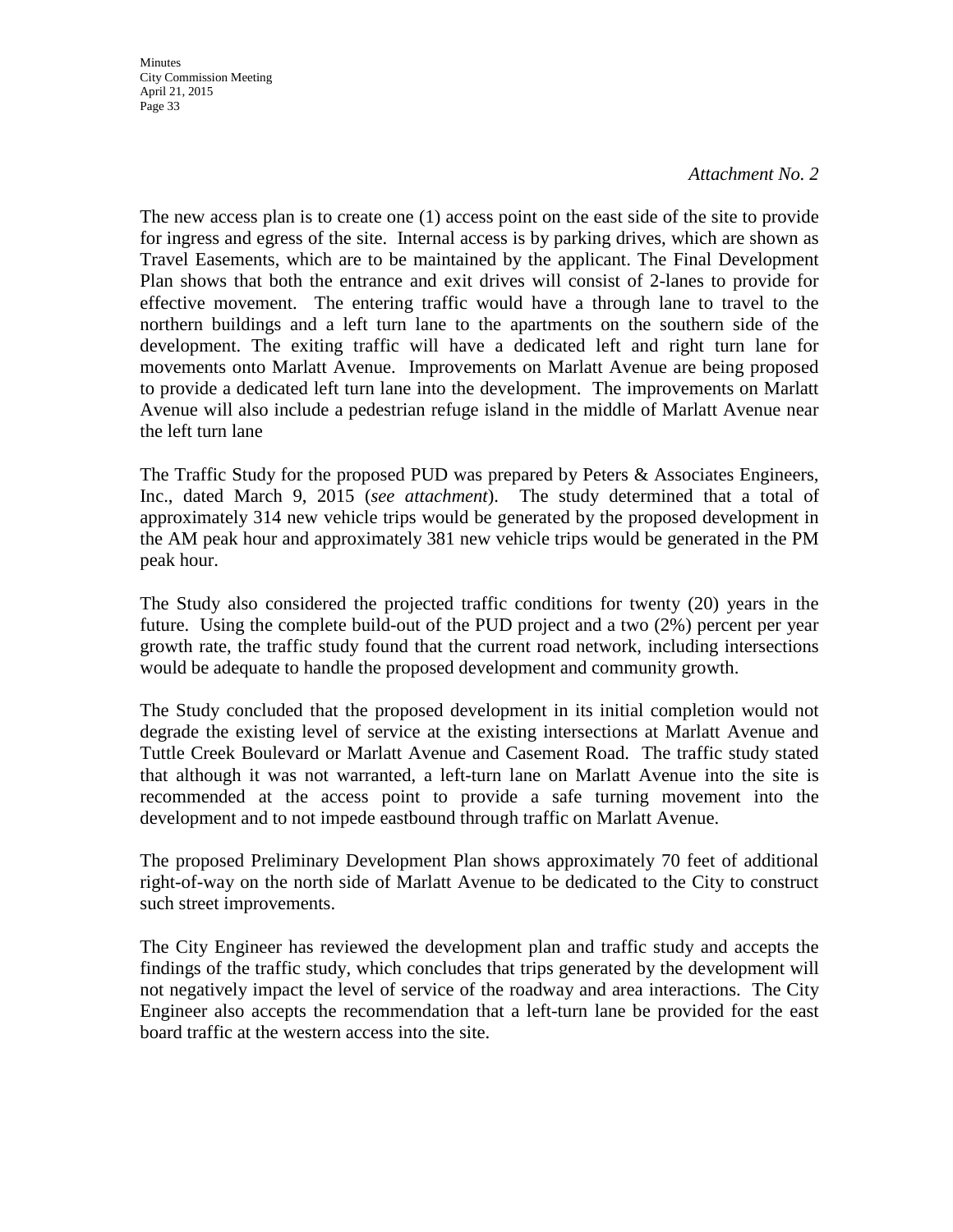### Pedestrian and Bicycle Access

Pedestrian traffic is accommodated within the proposed development by sidewalks from the parking lots to the various apartments and accessory buildings. An eight (8) foot wide walking trail was shown on the approved Preliminary Development Plan. This walking trail has been removed and replaced with the Foot-golf course for an active recreational amenity. Sidewalks are provided to the various parts of the Foot-golf course.

Pedestrian crosswalks across Marlatt Avenue are proposed on the east and west sides of the development to provide pedestrian access to an existing sidewalk on the south side of Marlatt Avenue. No sidewalk is currently located on the north side of Marlatt Avenue. At the time of the approval of the Preliminary and Final Plats of the Northwing Addition to the west, it was assumed that the street improvements of Marlatt Avenue by Riley County would include a sidewalk along the north side of Marlatt Avenue. However, that sidewalk was not constructed. To begin the pedestrian infrastructure on the north side of Marlatt Avenue, City Administration is recommending that an ADA accessible sidewalk be extended to the edges of the development so that future developments can connect to it and complete the sidewalk network along the north side of Marlatt Avenue in the area. Other existing sidewalk gaps in the area will be completed when new development or redevelopment occurs.

### Off-Street Parking.

The Manhattan Zoning Regulations for multiple-family dwellings base the required number of parking spaces on bedrooms per dwelling unit (one bedroom units  $-2$  spaces per unit; two bedroom units – 3 spaces per unit; and three bedroom units - 3.5 spacers per unit). Based on these requirements, the proposed PUD would need to provide a minimum of 1,584 off-street parking spaces (264-one bedroom units (528 spaces); 351-two bedroom units (1053 spaces); 1-three bedroom units (3.5 spaces)). The applicant has proposed 1,004 total off-street parking spaces, equivalent to 1.04 parking spaces per bedroom, which appears to be adequate to serve the mixture of bedroom types and tenant mix in the proposed PUD.

The original Preliminary Development Plan has an equivalent parking ratio of 1.01 parking spaces per bedroom.

**5. OPEN SPACE/LANDSCAPED AND COMMON AREA:** The applicant has made provisions for the continuity, preservation, care, conservation and maintenance of all open space within the PUD. The applicant is proposing a 9-hole Foot-golf course along the edge of the development. The golf course is an active recreational area and provides landscape space and open areas to the multiple-family residential development.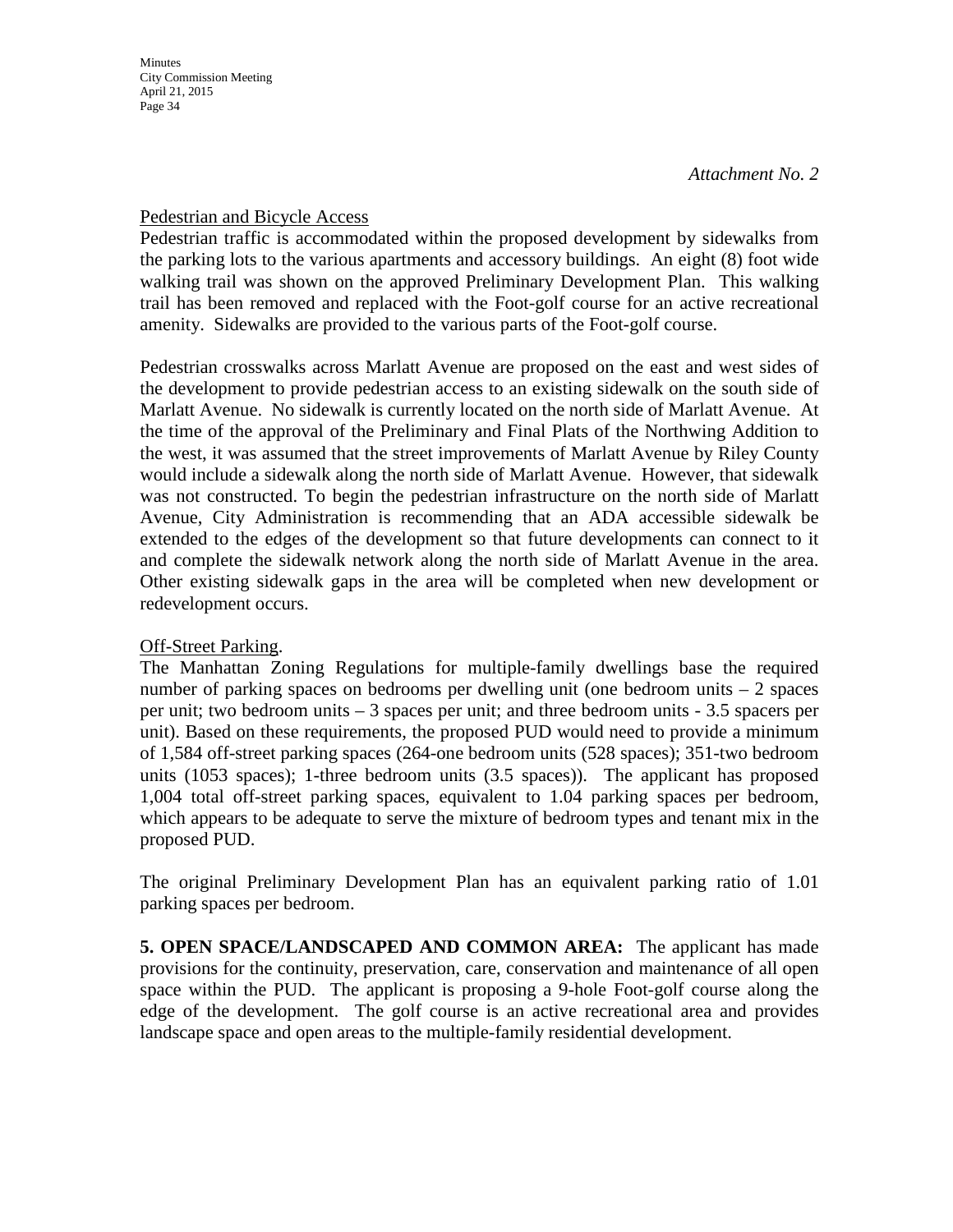**Minutes** City Commission Meeting April 21, 2015 Page 35

A large active recreation area is proposed on the southern portion of the development, which includes a swimming pool, playground, tennis court, basketball court and putting green. A schematic of the playground and pool structure is provided (*see attached).* This active recreation area will be controlled and maintained by the owner.

**6. CHARACTER OF THE NEIGHBORHOOD:** The area can be characterized as a growth corridor of the City with single-family, two-family and multiple-family residential developments to the west of the site and south of Marlatt Avenue. Nelson's Landing subdivision, a Riley County development, consists of small-lot mobile home, modular, and single-family residential structures, located immediately to the west. Farther to the west is the Northwing Addition, a City single-family development in its early stages of being constructed. Further to the west are the Tuttle Creek Residences PUD apartment complex development, and the Colonial Gardens Manufactured Home Park. To the south of Marlatt Avenue is the Brookfield Neighborhood, which consists of single-family and two-family homes. The Eisenhower Middle School and sports complex is located to the southeast.

# **MATTERS TO BE CONSIDERED WHEN REZONING**

**1. EXISTING USE:** Undeveloped row crop land.

**2. PHYSICAL AND ENVIRONMENTAL CHARACTERISTICS:** The site is typical Big Blue River Valley agriculture land, which is generally flat. The irregular shaped site has a natural drainage channel collecting stormwater from the northwest and directing the runoff to the southeast corner of site, where it empties into the Marlatt Ditch to the south, and eventually drains to the Big Blue River.

A portion of the site, generally along the natural drainage channel, is shown on the preliminary FEMA Flood Insurance Rate Maps as the 1% Annual Chance Floodplain. The City's Future Condition Flood Model is also present along the natural channel. The FEMA base flood elevation is 1019 feet in the southeast and 1020 in the northwest.

## **3. SURROUNDING LAND USE AND ZONING:**

**NORTH:** Agricultural land; County Ag, General Agriculture District

**SOUTH:** Marlatt Avenue, a minor arterial road with varying right-of-way width, the Brookfield neighborhood, consisting of single-family detached, single-family attached and two-family dwellings; R-2, Two-Family Residential District; and R-1, Single-Family Residential District.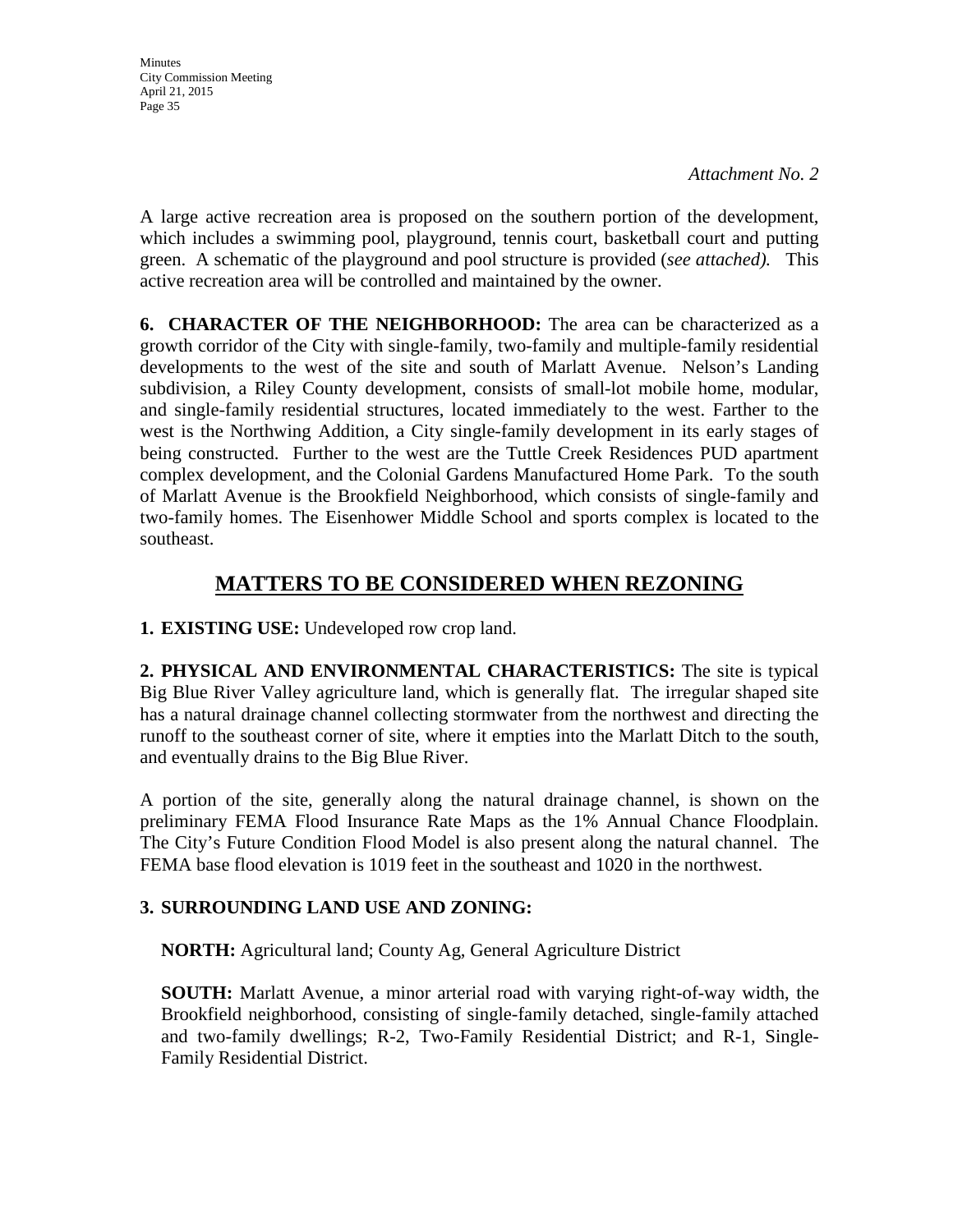**EAST:** Row crop agricultural land and single-family homes in rural Riley County; County Ag District and SF-2, Single-Family District, and SF-4, Single-Family District

**WEST:** Single-family homes in the Nelson's Landing Neighborhood, vacant industrial land and the Northwing Neighborhood; County SF-2 District, D-2, Light Industrial District and City R-1, Single-Family Residential District.

**4. CHARACTER OF THE NEIGHBORHOOD:** See above under PUD Criteria Number 6, CHARACTER OF THE NEIGHBORHOOD.

**5. SUITABILITY OF SITE FOR USES UNDER CURRENT ZONING:** The site was rezoned from County AG, General Agriculture, and SF-2, Single-Family Residential District to PUD, Residential Planned Unit Development on September 16, 2014. The approved rezoning and Preliminary Development Plan was for a similar multiple-family apartment complex. Pending a Final Development Plan, the site is suitable for use of the current zoning.

Because of conditions of approval for the PUD, the developer has altered the apartment complex layout to meet the conditions of approval or to eliminate the need for the condition of approval.

**6. COMPATIBILITY OF PROPOSED DISTRICT WITH NEARBY PROPERTIES AND EXTENT TO WHICH IT MAY HAVE DETRIMENTAL AFFECTS:** The proposed amendment to the PUD reduced the overall number of dwelling units, as well as total number of bedrooms. The approved PUD had 722 dwelling units. The proposed amendment will have 614 dwelling units.

The proposed Final Development Plan shows that the apartment buildings will be more towards the center of the site, with the proposed Foot-golf course and stormwater basins to be along the perimeter. Compared to the original site plan, the Final Development Plan provides more open space and landscape areas between the adjacent properties and the dwelling units.

The MUAPB approved the original rezoning and Preliminary Development Plan on August 18, 2014. The revised site plan shown in the Final Development Plan will have less of an impact on nearby properties that originally proposed.

**7. CONFORMANCE WITH COMPREHENSIVE PLAN:** The new 2015 Manhattan Urban Area Comprehensive Plan Future Land Use Map shows the site as Residential High Density. The 2003 Comprehensive Plan showed the area as Residential Low to Medium Density. At the time of annexation and rezoning, the Trails at Manhattan PUD was found in conformance with the Comprehensive Plan.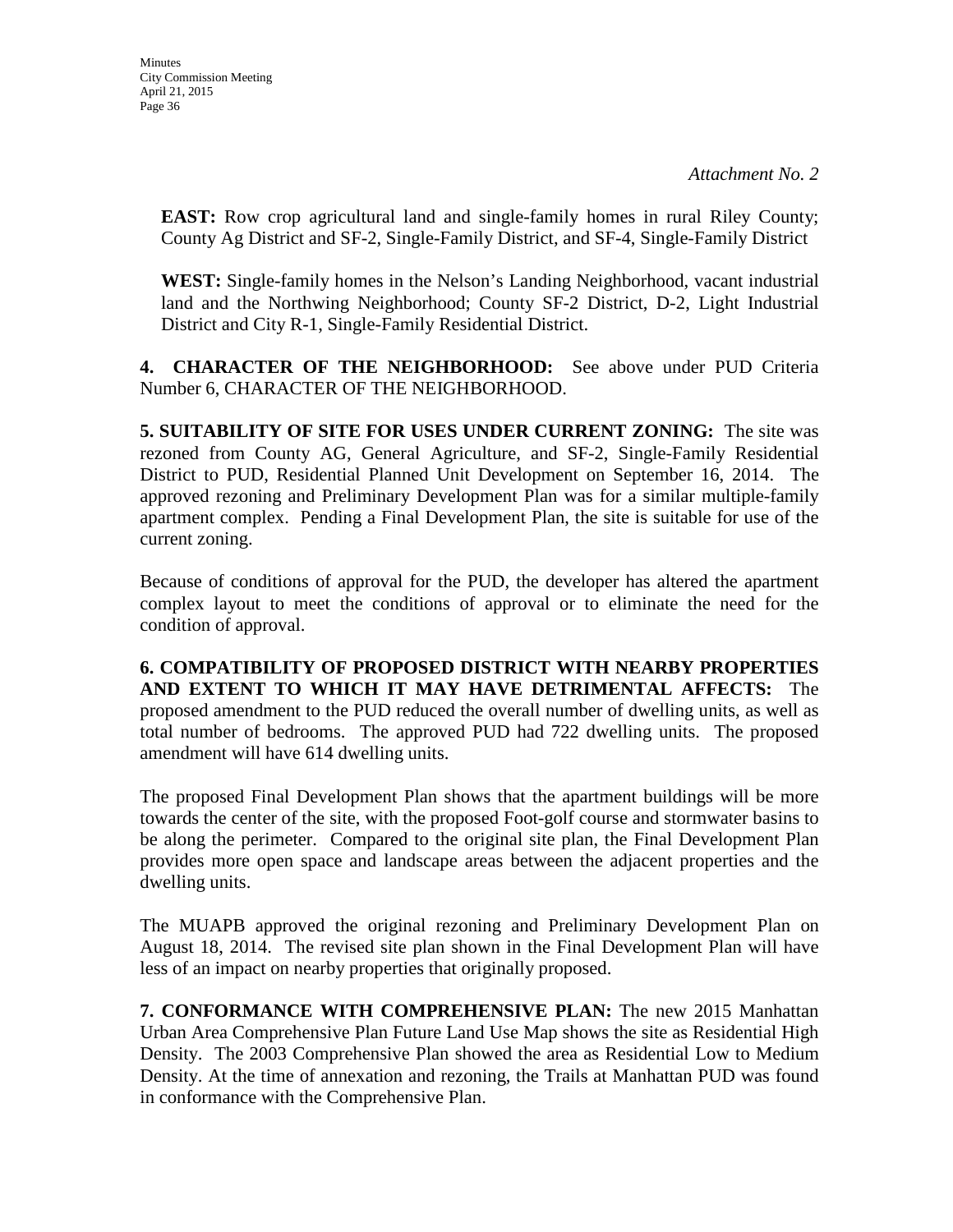The proposed amendment conforms to the Comprehensive Plan.

### **8. ZONING HISTORY AND LENGTH OF TIME VACANT AS ZONED:**

- August 18, 2014 Manhattan Urban Area Planning Board recommends approval of the annexation of the approximate 36.4 acre Trails at Manhattan PUD; and recommends approval of the rezoning of the Trails at Manhattan PUD, from County AG, General Agriculture and SF-2, Single-Family Residential District to PUD, Residential Planned Unit Development District, with fifteen (15) conditions of approval.
- September 2, 2014 City Commission approves first reading of ordinances annexing and rezoning the Trails at Manhattan PUD, from County AG, General Agriculture and SF-2, Single-Family Residential District to PUD, Residential Planned Unit Development District.
- September 16, 2014 City Commission approves Ordinance Nos. 7093 and 7094 annexing and rezoning the Trails at Manhattan PUD, from County AG, General Agriculture and SF-2, Single-Family Residential District to PUD, Residential Planned Unit Development District.

**9. CONSISTENCY WITH INTENT AND PURPOSE OF THE ZONING ORDINANCE:** The intent and purpose of the Zoning Regulations is to protect the public health, safety, and general welfare; regulate the use of land and buildings within zoning districts to assure compatibility; and to protect property values.

The PUD Regulations are intended to provide a maximum choice of living environments by allowing a variety of housing and building types; a more efficient land use than is generally achieved through conventional development; a development pattern that is in harmony with land use density, transportation facilities and community facilities; and a development plan which addresses specific needs and unique conditions of the site which may require changes in bulk regulations or layout. The proposed PUD is consistent with the intent and purposes of the Zoning Regulations, and the intent of the PUD Regulations, subject to the conditions of approval.

**10. RELATIVE GAIN TO THE PUBLIC HEALTH, SAFETY AND WELFARE THAT DENIAL OF THE REQUEST WOULD ACCOMPLISH, COMPARED WITH THE HARDSHIP IMPOSED UPON THE APPLICANT:** There appears to be no gain to the public that denial would accomplish. Public utilities and facilities can be extended to adequately serve the subdivision, and most importantly, fire and emergency service protection. Denial of the request may be a hardship to the owner.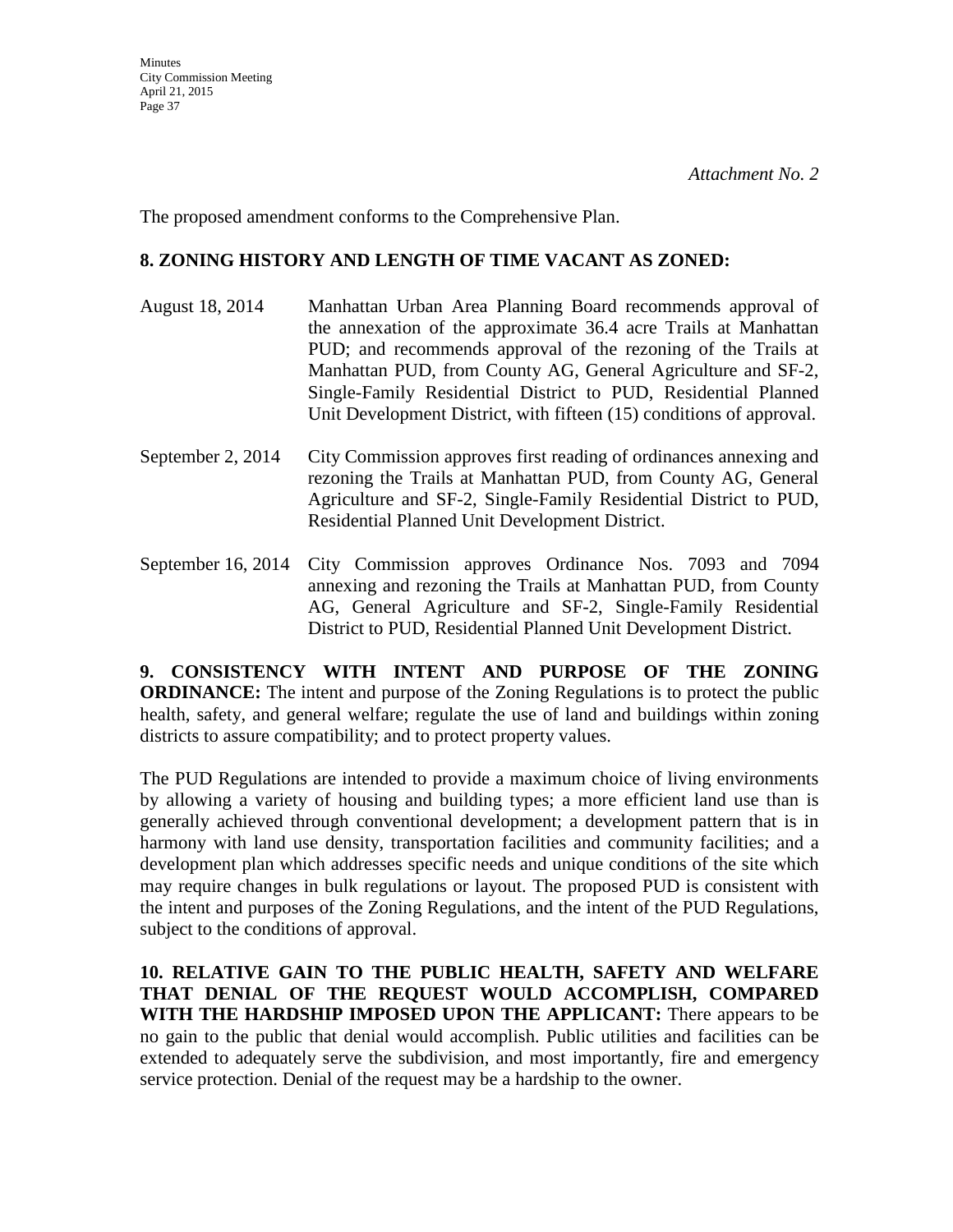**11. ADEQUACY OF PUBLIC FACILITIES AND SERVICES:** Adequate public water, sanitary sewer, streets and pedestrian sidewalks are currently available to serve the development.

As with the original proposal of the multiple-family development, the Assistant Director of Public Works for Water and Wastewater has reviewed the preliminary development plans and had concerns on the availability of sanitary sewer capacity in the Casement Interceptor Sewer that will serve the site. The Casement Interceptor Sewer is a large capacity sewer line that collects sewer from the "area roughly north of Kimball Avenue from Seth Child Avenue to Tuttle Creek Boulevard, as well as all areas east of Tuttle Creek Boulevard north of McCall Road." Through a preliminary sanitary sewer analysis, using the best data available of existing conditions and the assumptions for proposed development, it was determined that adequate capacity is available downstream to serve the proposed development.

A condition of approval was approved requiring that the downstream sanitary sewer shall be further studied for capacity constraints prior to the beginning of the second phase of the development, which is shown on the Preliminary Development Plan as the construction of the  $30<sup>th</sup>$  apartment building. Because the proposed Final Development Plan on has 30 buildings shown, the Public Works Department has asked to remove this condition of approval.

## **12. OTHER APPLICABLE FACTORS:** None.

**13. STAFF COMMENTS:** City Administration recommends approval of the proposed amendment of Ordinance No. 7094 and the Preliminary Development Plan of The Trails at Manhattan PUD, and the approval of the Final Development Plan, to be known as The Links and Manhattan Residential Planned Unit Development, based on the findings in the Staff Report, subject to the following conditions of approval:

- 1. Replace Condition 2 of Ordinance No. 7094 with the following: A maximum of 614 total dwelling units shall be allowed.
- 2. Replace Condition 3 of Ordinance No. 7094 with the following: maximum of 264, one-bedroom; 349, two-bedroom; and 1, three-bedroom dwelling units shall be allowed.
- 3. Eliminate Condition 5 of Ordinance No. 7094 because it is not needed with the proposed site plan.
- 4. Eliminate Condition 8 of Ordinance No. 7094 because it has been satisfied with the Final Development Plan.
- 5. Eliminate Condition 9 of Ordinance No. 7094 because it has been satisfied with the Final Development Plan.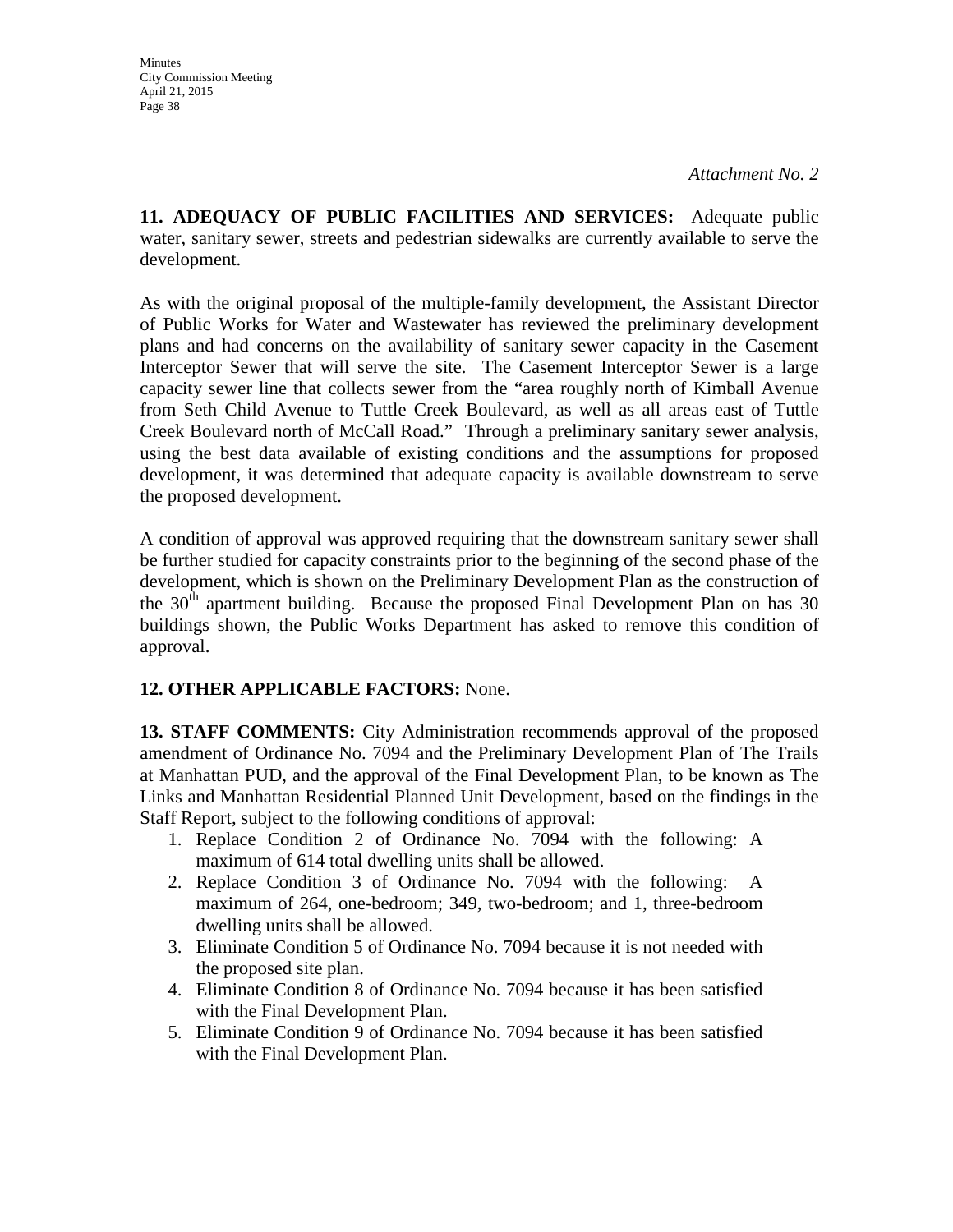- 6. Replace Condition 12 of Ordinance No. 7094 with the following: An ADA compliant sidewalk shall be provided along the north side Marlatt Avenue to the east and west edges of the property.
- 7. Replace Condition 13 of Ordinance No. 7094 with the following: An eastbound left turn lane on Marlatt Avenue shall be provided as proposed.
- 8. Eliminate Condition 14 of Ordinance No. 7094 because it has been satisfied with the Final Development Plan.
- 9. Eliminate Condition 15 of Ordinance No. 7094 because it has been satisfied with the Final Development Plan.
- 10. Signs shall be provided as proposed in the application documents, and shall allow for Exempt signage shall be permitted as described in Article VI, Section 6-102(A)(2) (a),(b),(c),(g),(h),(i),(j),(l) (m) and (n), of the Manhattan Zoning Regulations.

# **ALTERNATIVES:**

- 1. Recommend approval of the proposed amendment of Ordinance No. 7094 and the Preliminary Development Plan of The Trails at Manhattan PUD, and approval of the Final Development Plan for The Trails at Manhattan Residential Planned Unit Development, based on the findings in the Staff Report, subject to the ten (10) conditions of approval.
- 2. Recommend approval of the proposed amendment of Ordinance No. 7094 and the Preliminary Development Plan of The Trails at Manhattan PUD, and modify the proposed Final Development Plan and any conditions of approval, to meet the needs of the community as perceived by the Manhattan Urban Area Planning Board, stating the basis for such recommendation.
- 3. Recommend denial of the proposed amendment of Ordinance No. 7094 and the Preliminary Development Plan of The Trails at Manhattan PUD, stating the specific reasons for denial.
- 4. Table the proposed Amendment to a specific date, for specifically stated reasons.

# **POSSIBLE MOTION:**

The Manhattan Urban Area Planning Board recommends approval of the proposed amendment of Ordinance No. 7094 and the Preliminary Development Plan of The Trails at Manhattan PUD, and approval of the Final Development Plan for The Links at Manhattan Residential Planned Unit Development, based on the findings in the Staff Report, subject to the ten (10) conditions of approval recommended by City Administration.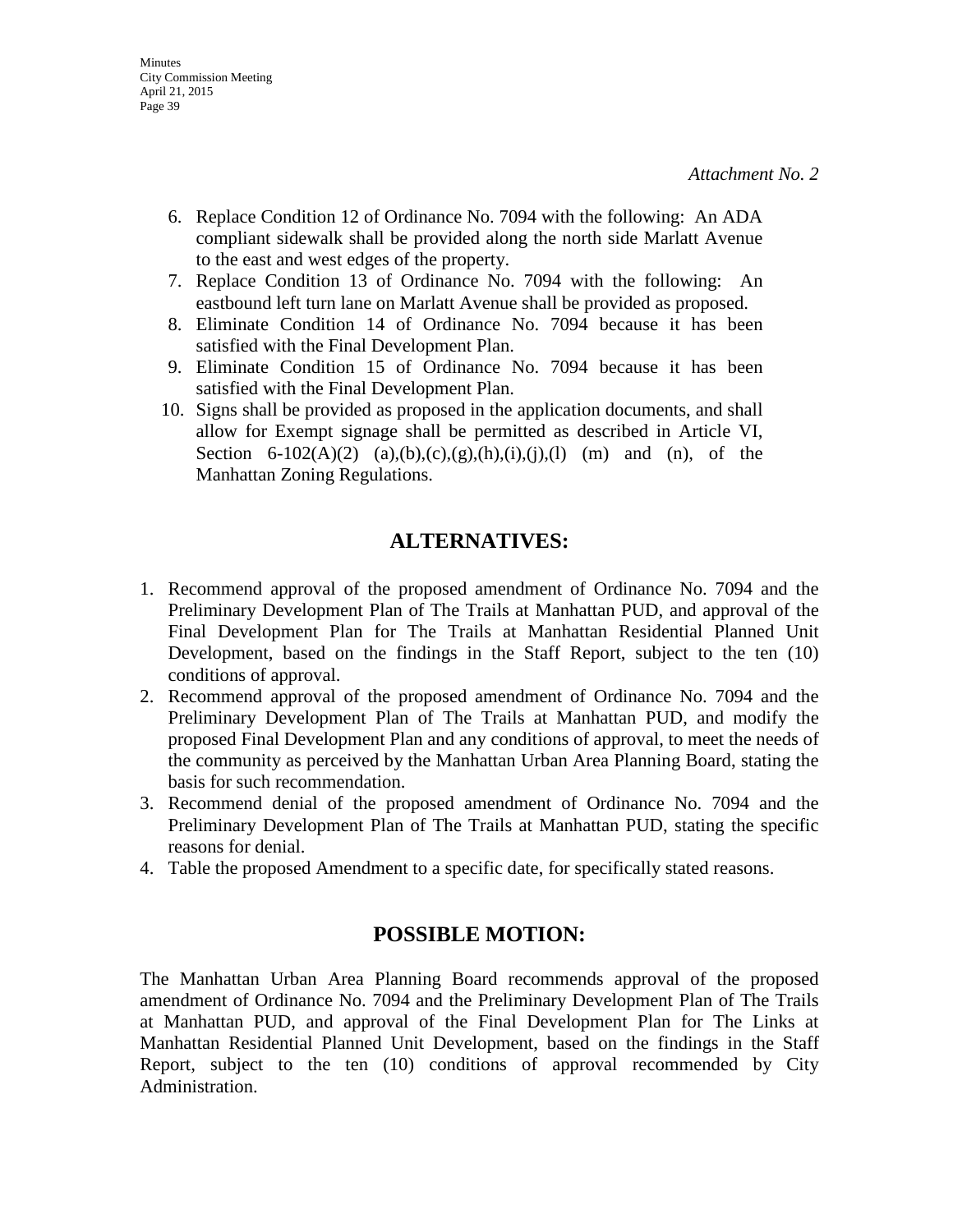# **PREPARED BY:** Chad Bunger, AICP, CFM, Senior Planner

# **DATE: Revised April 20, 2015**

15007}SR}PUDAmendment}LinksatManhattan\_FinalDevelopmentPlanRev.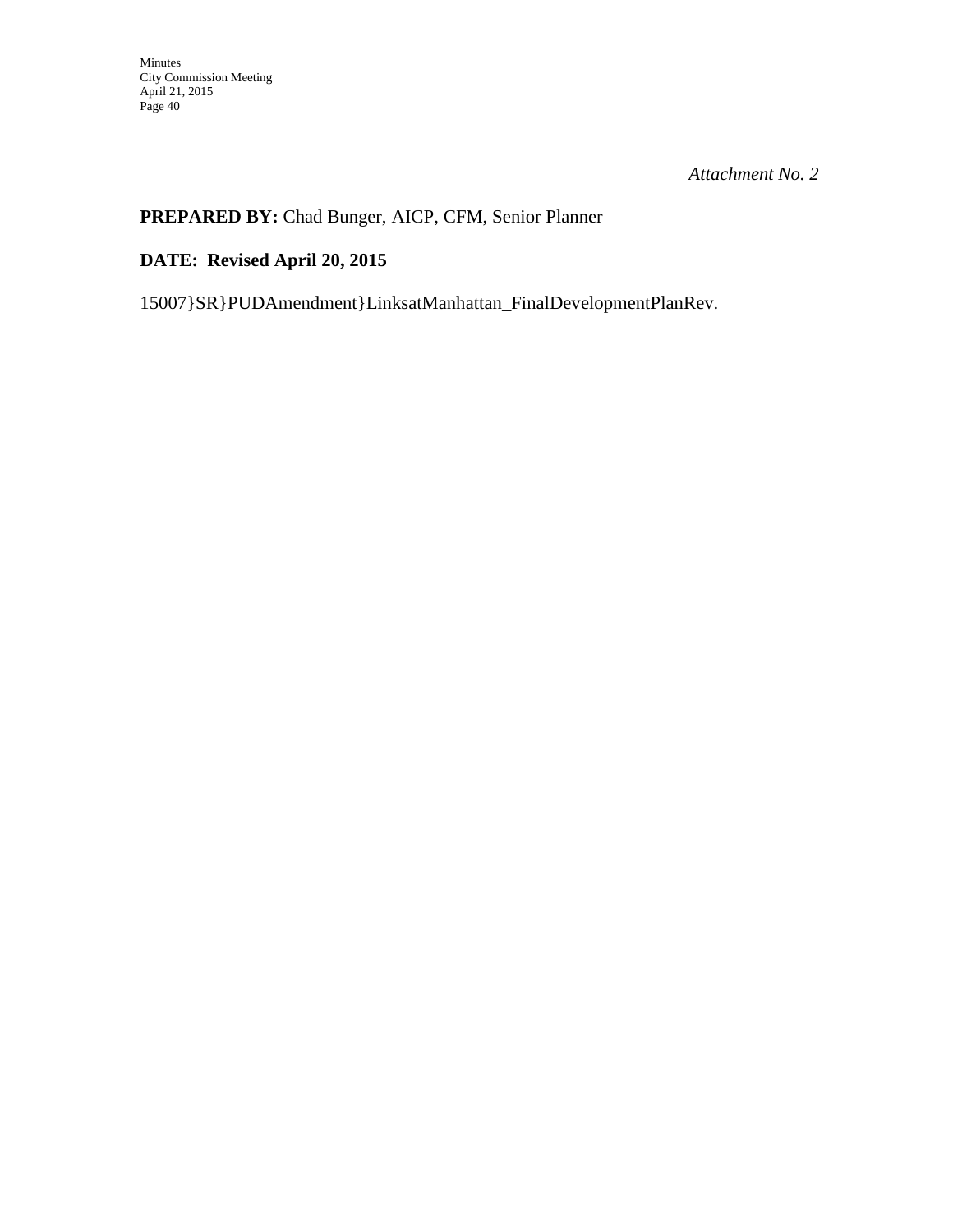## **AN AMENDMENT OF ORDINANCE NO. 6263 AND THE APPROVED FINAL DEVELOPMENT PLAN OF LOT 1, MANHATTAN PLAZA COMMERCIAL PLANNED UNIT DEVELOPMENT**

**APPLICANT:** Davidson Architectural and Engineering on behalf of Linden Street Real Estate Partners, LLC

**OWNER:** HD Development of Maryland, Inc.–Kim Koenig

**APPLICANT"S ADDRESS:** The applicant's address is 4301 Indian Creek Pkwy, Overland Park, KS 66207

**OWNER'S ADDRESS:** The owner's address is 2455 Paces Ferry Rd. C-19, Atlanta, GA 30339

**REQUEST:** The applicant/owner has requested an amendment of Ordinance No. 6263, and the approved Final Development Plan for Lot 1, Manhattan Plaza Commercial Planned Unit Development, for a proposed Mattress Firm store which will be located in the southwest corner of the off-street parking lot to the east of the K-113 (Seth Child Road) eastern frontage road. Other site improvements related to the store including, but not limited to, off-street parking, signs, landscaping, lighting and other improvements. The amendment is in the form of a Final Development Plan.

**LOCATION:** Generally located east of Seth Child Road, north of the Riley County Law Enforcement Center, south of Town West Shopping Center, Westar Energy and Kansas Gas Service.

**LEGAL DESCRIPTION:** Lot 1, Manhattan Plaza, an Addition to the City of Manhattan, Riley County, Kansas.

**AREA:** 20.4 acres

**DATE OF NEIGHBORHOOD MEETING:** February 17, 2015.

**DATE OF PUBLIC NOTICE PUBLICATION:** Monday, March 16, 2015

**DATE OF PUBLIC HEARING: PLANNING BOARD:** Monday, April 6, 2015. **CITY COMMISSION:** Tuesday, May 5, 2015.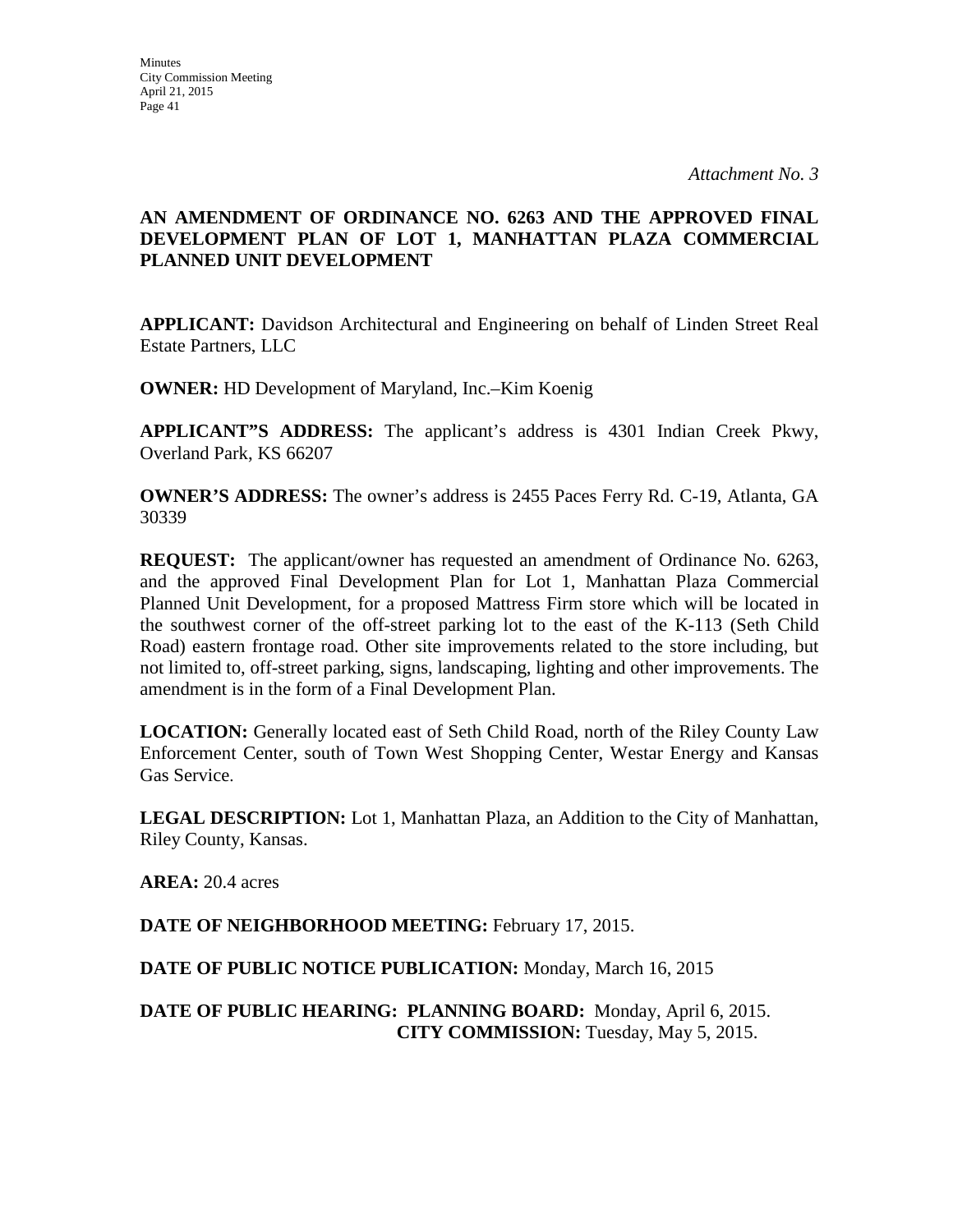# **EXISTING PUD**

### **Ordinance No.**

Lot 1 is subject to Ordinance No. 6263, adopted May 7, 2002 with the following condition of approval:

- 1. Landscaping and irrigation shall be provided pursuant to a Landscaping Performance Agreement between the City and the owner, which shall be entered into prior to issuance of a building permit.
- 2. All landscaping and irrigation shall be maintained in good condition.
- 3. All necessary permits shall be obtained, prior to the issuance of a building permit.
- 4. Prior to the development of proposed Lot 2, an amendment of the PUD shall be submitted and will need to be approved, prior to issuing any necessary permits. *Approved*
- 5. Permitted uses shall include: a Home Depot and outdoor garden center on Lot 1, and all the permitted and conditional uses of the C-2, Neighborhood Shopping District, on Lot 2.
- 6. Except as noted herein, signs shall be provided as proposed in the revised application documents, and shall allow for exempt signage described in Article VI, Section 6-104  $(A)(1)$ ,  $(2)$ ,  $(4)$ ,  $(7)$  and  $(8)$ ; and Section 6-104 (B) (2); and, Section 6-104 (D) (1), of the Manhattan Zoning Regulations. The pole sign shall be architecturally enclosed in a manner similar to the pole sign at the adjacent Town West Shopping Center PUD. *See Article VI, Section 6 -102 (A)(2) under the amended sign regulations for exempt signage.*
- 7. Outdoor sales display shall be limited to those designated areas: adjacent to the garden sales, in front of the store, and in the southeast part of the off-street parking lot, as shown on the revised Preliminary Plan documents.
- 8. Outdoor seasonal garden sales (located outside of the permanent fenced garden center) shall be limited to a period from March  $1<sup>st</sup>$  to Labor Day weekend of each year and shall be limited to the area designated on the revised Preliminary Plan documents.
- 9. Outdoor sales display in front of the building shall be allowed year round, and may include food vendors as a part of a promotional event.

## **Permitted Uses**

Permitted Uses in the PUD include Home Depot and the associated outdoor garden center on Lot 1, and all of the Permitted and Conditional Uses of the C-2, Neighborhood Shopping District, on Lot 2.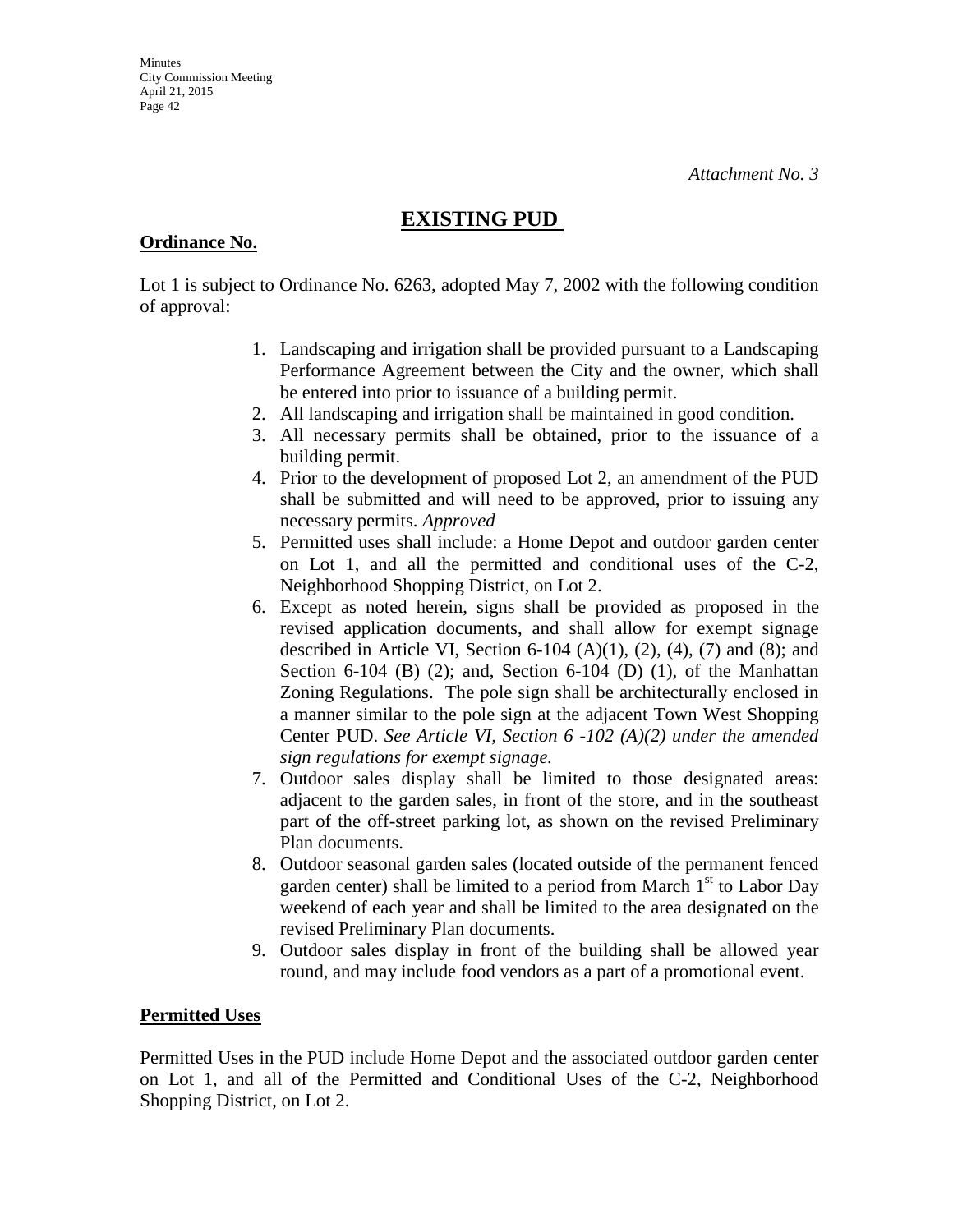**Minutes** City Commission Meeting April 21, 2015 Page 43

# **PROPOSED AMENDMENT**

**Proposed Use and Building:** The proposed use associated with Mattress Firm generally includes retail sales of furniture and related accessories, which is consistent with the C-2 District as a permitted use. The proposed building is a single story, approximately 27-foot tall at its highest point, commercial building constructed of primarily EIFS with areas of split face masonry unit block walls and fabric awnings above the entrances and windows of the store front. The building generally consists of shades of tan with deep coal accents and red awnings. The proposed footprint of the structure is 4,510 square feet, which is primarily retail showroom space. The new building is proposed to be developed in the southwest corner of Home Depot's existing off-street parking, which will serve the new retail customers and tenants. In addition to the proposed single-tenant retail building, minor site improvements are proposed. A sidewalk leading to the proposed development is to be constructed along the existing southern entrance to Home Depot off of frontage road. A portion of the existing parking lot will be replaced. According to the submitted documents, there are possible future plans to replat a 25,912 square foot area associated with the new retail pad site. No Final Plat has been submitted at this time.

**PROPOSED SIGNS:** Proposed signage for the new single-tenant retail building is in the form of internally illuminated channel letter wall signs (Mattress Firm) located on the north, south, east and west elevations, each measuring approximately 200 square feet. Based on the general guidance for PUD's, the C-2 District sign regulations, a sign no greater than 30% of the façade is allowed up to 200 square feet. Façade areas range from 1,294 square feet for the north and south elevations to 2,151 square feet for the east elevation. The proposed wall signs are within the general guidance for PUD's.

Exempt signs will be added to allow those types of signs described in Article VI, Section 6 -102(A)(2). These signs generally include governmental flags, address numerals, directional signs, seasonal lights and decorations, real estate and construction signs, and political signs.

**PROPOSED LIGHTING:** The existing parking lot lighting does not change. The parking lot lighting is shaded and generally downcast.

# **MATTERS TO BE CONSIDERED WHEN AMENDING A PLANNED UNIT DEVELOPMENT**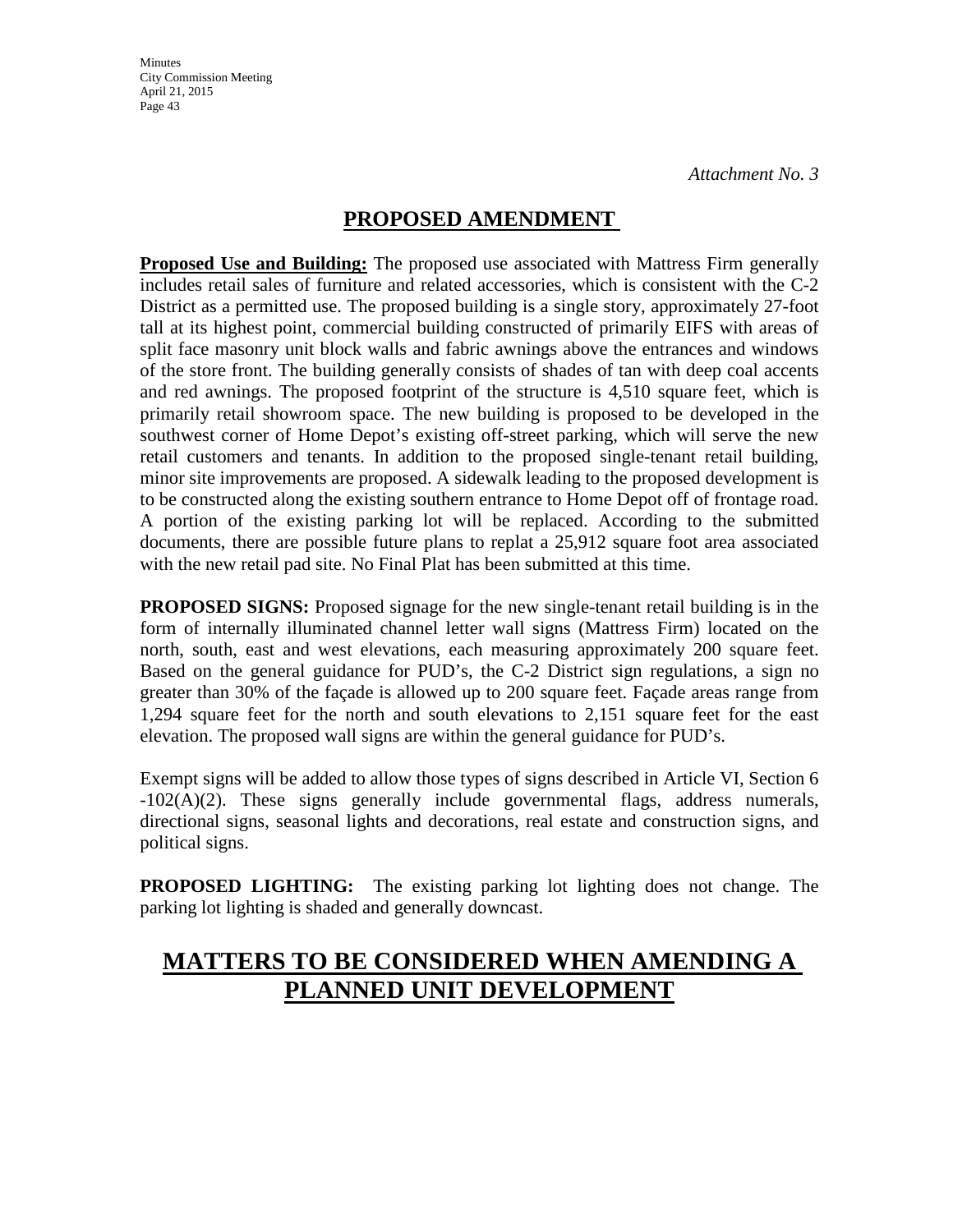*Attachment No. 3*

**WHETHER THE PROPOSED AMENDMENT IS CONSISTENT WITH THE INTENT AND PURPOSE OF THE APPROVED PUD, AND WILL PROMOTE THE EFFICIENT DEVELOPMENT AND PRESERVATION OF THE ENTIRE PUD:** The intent and purpose of the PUD is to allow Home Depot and the associated outdoor garden center on Lot 1, and all of the Permitted and Conditional Uses of the C-2, Neighborhood Shopping District, on Lot 2. The amendment is necessary because the Final Plan did not envision retail pad sites within the PUD. The amendment reflects an efficient development pattern consistent with the intent and purpose of the PUD, which is for uses allowed in the C-2 District. The proposed development preserves the character of Lot 1 as a commercial lot.

The applicant states, in part, "The proposed pad site development for Mattress Firm is retail in nature and aligns with the entire PUD, which includes the existing Home Depot to the north, and PetSmart to the south. Commercial development on this site was intended with the existing PUD, so the proposed use is consistent with the development character of the district."

2**. WHETHER THE PROPOSED AMENDMENT IS MADE NECESSARY BECAUSE OF CHANGED OR CHANGING CONDITIONS IN OR AROUND THE PUD, AND THE NATURE OF SUCH CONDITIONS:** The applicant indicates that the amendments are necessary because, "The proposed pad site development for Mattress Firm has can fit within the existing Lot 1, Manhattan Plaza to create a Third Lot (*To create a separate lot, a Final Plat must be approved and filed. No Final Plat has been submitted at this time*). The previous use from the original PUD is additional parking for Home Depot, so the amendment is moving forward to more closely align with the intended purpose of a PUD by increasing density on the site."

3. **WHETHER THE PROPOSED AMENDMENT WILL RESULT IN A RELATIVE GAIN TO THE PUBLIC HEALTH, SAFETY, CONVENIENCE OR GENERAL WELFARE, AND IS NOT GRANTED SOLELY TO CONFER A SPECIAL BENEFIT UPON ANY PERSON:** The proposed amendment results in a relative gain to the public. The applicant indicates that, "The proposed pad site development of Mattress Firm completes the development within the existing PUD area. The project increases the density on Lot 1 and utilizes existing infrastructure and vehicular access to the site. Additionally, the development of the proposed Mattress Firm would increase the amount of permeable area on the site, increase the amount of vegetation and create a new pedestrian connection to the development."

# **ADDITIONAL MATTERS TO BE CONSIDERED WHEN AMENDING A PLANNED UNIT DEVELOPMENT**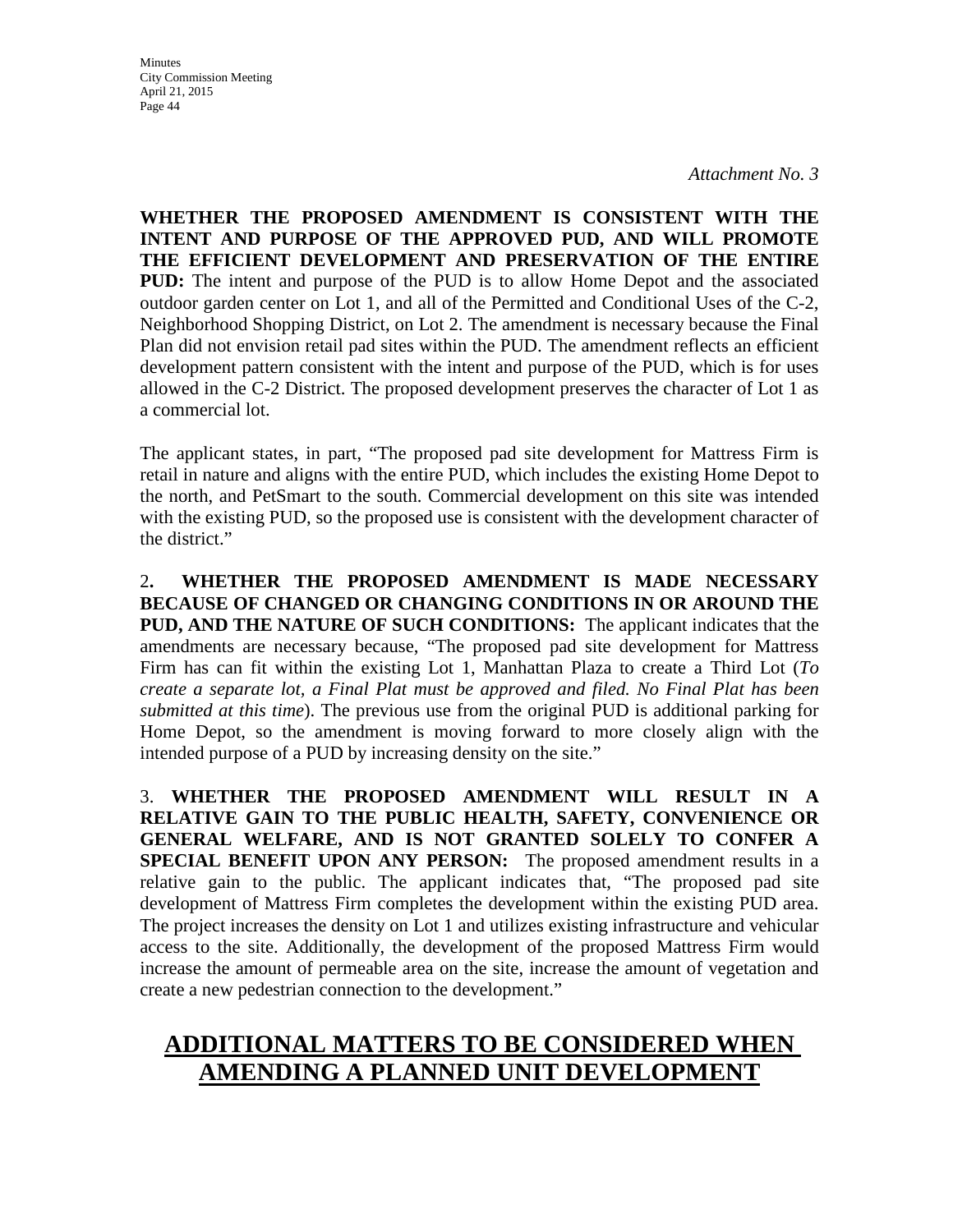**1. LANDSCAPING:** A variety of deciduous shade, ornamental and evergreen trees as well as grass lawns, evergreen and deciduous shrubs are shown on the landscape plan. Irrigation is in the form of an underground sprinkling system.

**2. SCREENING:** A trash enclosure is located along the north facade of the building and will be constructed of masonry walls approximately six (6) feet in height with galvanized steel gates, as described on the Final Development Plan drawings and plans.

**3**. **DRAINAGE:** The site currently drains to the southeast into a large ravine connecting with Wildcat Creek. The proposed site development maintains the same general pattern of runoff, as the majority of the existing off-street parking area will be maintained. The application site plans shows that stormwater will be collected within the off-street parking lot by area inlets and directed, via underground stormwater infrastructure, to Wildcat Creek.

**4. CIRCULATION**: Public Access. The proposed internal circulation plan provides for safe, convenient and efficient movement of goods, motorists, bicyclists, and pedestrians, and reduces conflicts between motorists and pedestrians. Existing access to the subject site is from K-113 (Seth Child Road) eastern frontage Road. A sidewalk exists along the Frontage Road, providing access for pedestrians and bicyclists. A five (5) foot-wide sidewalk is proposed to connect to the existing sidewalk along the northern side of the entry drive providing pedestrian access for the new retail outbuilding and the existing businesses within the PUD.

Traffic. A Trip Generation Comparison was submitted and accepted by the City Engineer in 2013 when PetSmart was developed on Lot 2 of Manhattan Plaza PUD. The traffic generation for PetSmart was compared to the original analysis that was completed for the PUD in 2002, which considered a drive-in restaurant on Lot 2. The results showed the PetSmart generating fewer peak hour trips than a fast food restaurant. Additional traffic studies were not warranted for the proposed Mattress Firm use.

Off-Street Parking.The proposed site plan shows a total of 489 off-street parking spaces currently located on Lot 1. Thirty-Three (33) off-street spaces will be lost during the development of the proposed Mattress Firm site. An additional thirty-five (35) parking spaces are utilized by Home Depot for seasonal outdoor display areas, leaving a total of 419 off-street parking spaces. Based off of the minimum requirements for retail stores (1 space  $/$  250 sq. ft.), Home Depot requires 380 spaces (95,000 sq. ft.  $/$  250 = 380). Mattress Firm warrants 19 spaces (4,510 sq. ft.  $/$  250 = 19), totaling 399 required off-street parking spaces. According to the site plan, the possible replated lot associated with the Mattress Firm building would include 43 off-street parking spaces. The proposed off-street parking is adequate for the retail use.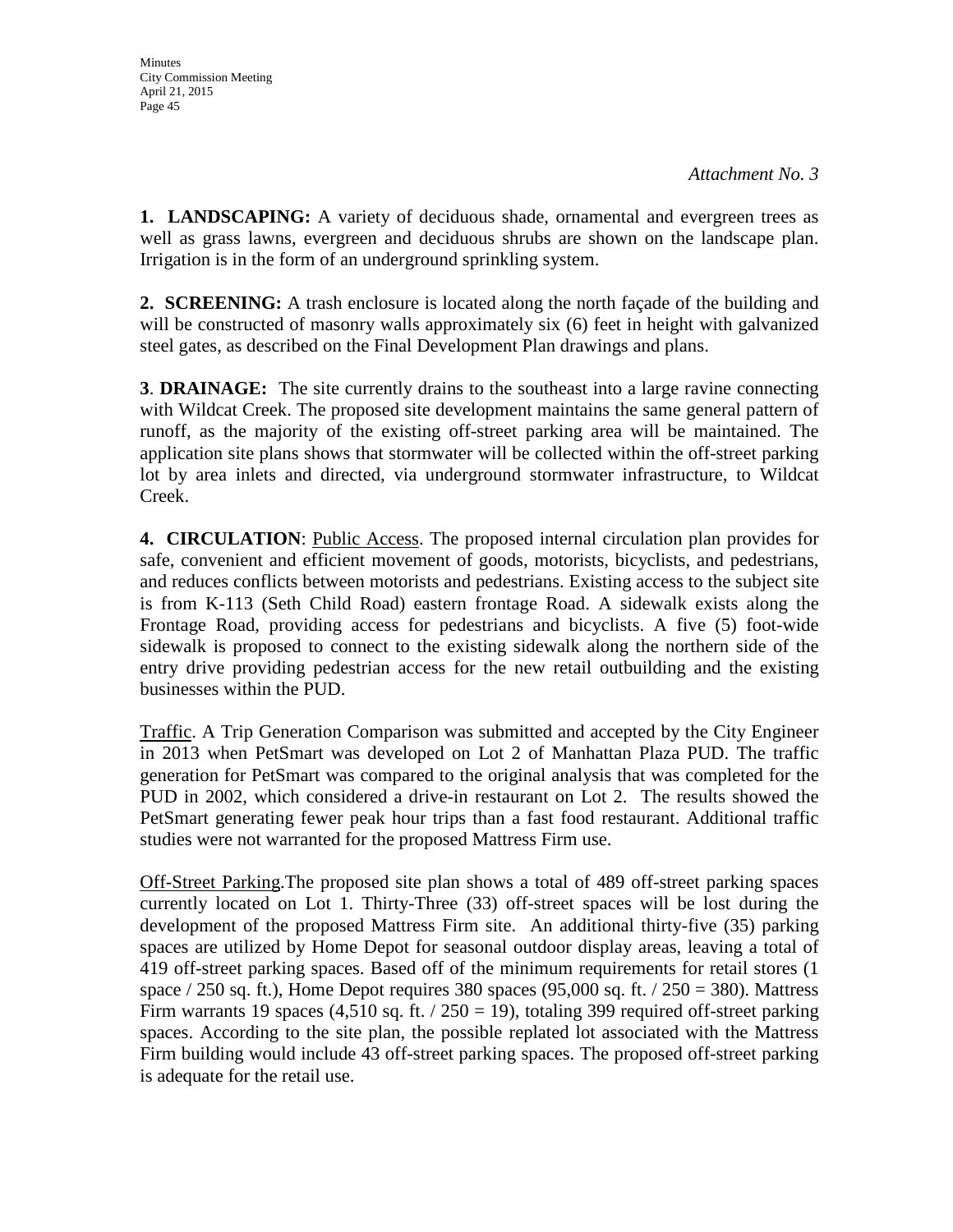**5. OPEN SPACE/LANDSCAPED AND COMMON AREA:** There is no common area other than the shared off-street parking lot. Landscaped space is primarily perimeter space along abutting streets and internal landscape islands. Due to the redevelopment of the existing off-street parking lot, the impervious surface area is decreased by 1,965 square feet.

**6. CHARACTER OF THE NEIGHBORHOOD:** The neighborhood is characterized by highway commercial development along the east side of Seth Child Road from the Seth Child Road/Wildcat Creek overpass to the Town West Shopping Center, which is immediately north of the site. Along the east side of Seth Child Road, commercial development extends eastward from Seth Child Road to the Linear Park Trail. A veterinary out-patient clinic and PetSmart store are to the immediate south. Further south is the Riley County Law Enforcement Center. The area to the west of Seth Child Road is a shopping center.

# **MATTERS TO BE CONSIDERED WHEN REZONING**

**1. EXISTING USE:** The site consists of a Home Depot store with associated outdoor garden center and a large off-street parking lot area within the approved PUD.

**2. PHYSICAL AND ENVIRONMENTAL CHARACTERISTICS:** The site is east of and adjacent to the Seth Child Road frontage road. The site has a consistent slope running from the northwest to the east, southeast and drains to a large and deep natural ravine along the southern edge of Lot 2, Manhattan Plaza PUD.

# **3. SURROUNDING LAND USE AND ZONING:**

**(a.) NORTH:** Home Depot, strip shopping center, bank, real estate, business and professional offices, public utility; PUD, I-3, Light Industrial District, and, C-2, Neighborhood Shopping District.

**(b.) SOUTH:** Veterinary out-patient clinic, PetSmart and Riley County Law Enforcement Center; C-5 and R, Single Family Residential Districts.

**(c.) EAST:** Linear Trail, undeveloped land, Community Special Flood Hazard Area, Wildcat Creek; R, Single Family Residential District.

**(d.) WEST:** Seth Child Road, Seth Childs Commons; PUD.

# **4. CHARACTER OF THE NEIGHBORHOOD:** See No. 6 above, **CHARACTER OF THE NEIGHBORHOOD**.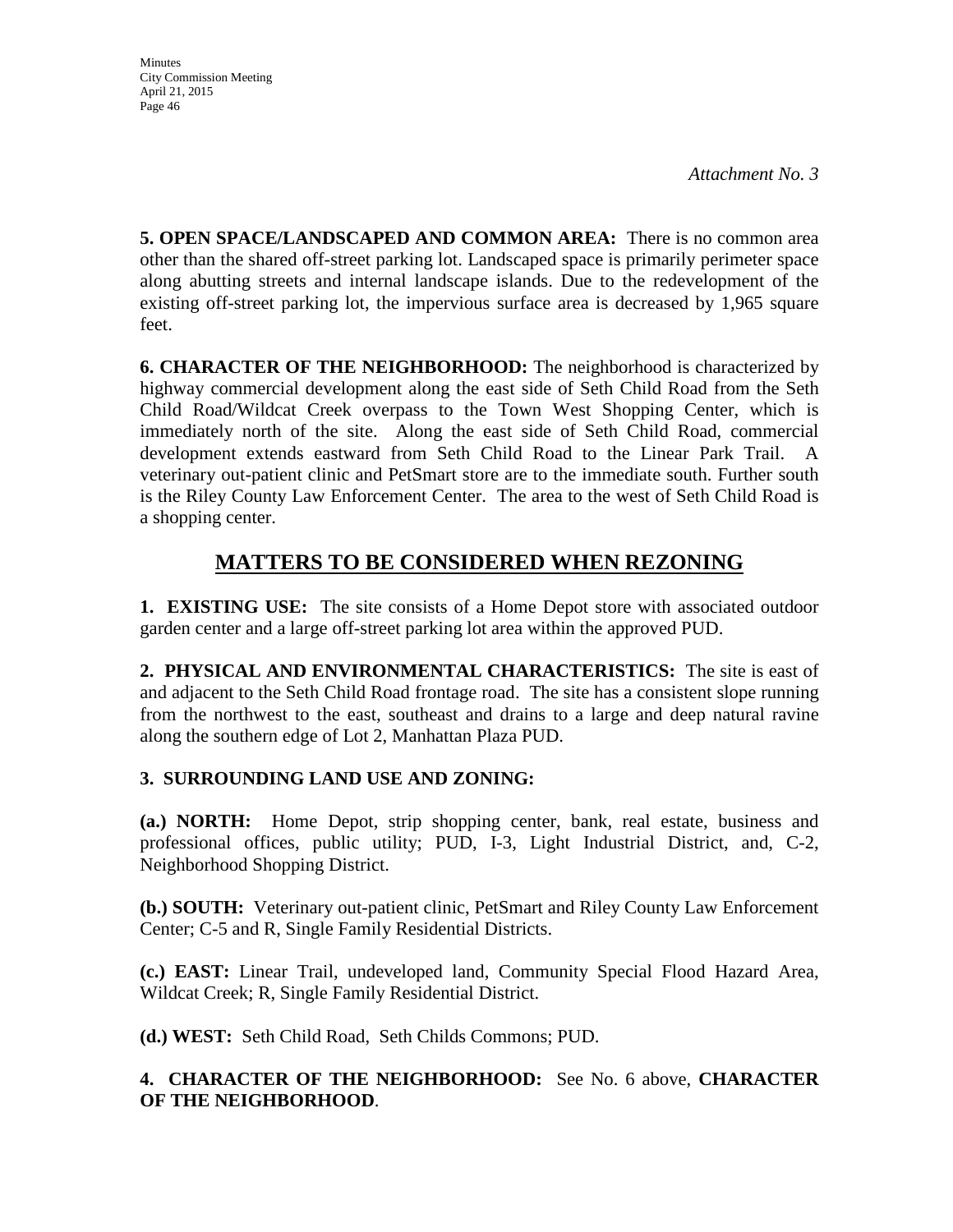**5. SUITABILITY OF SITE FOR USES UNDER CURRENT ZONING:** The PUD allows for the Home Depot and the associated outdoor garden center on Lot 1, and all of the Permitted and Conditional Uses of the C-2, Neighborhood Shopping District, on Lot 2. The proposed Mattress Firm is suitably for the current PUD.

**6. COMPATIBILITY OF PROPOSED DISTRICT WITH NEARBY PROPERTIES AND EXTENT TO WHICH IT MAY HAVE DETRIMENTAL AFFECTS:** The proposed commercial development of the site is consistent with the commercial nature of the area along the east and west sides of Seth Child Road. Minor increases in light, noise and traffic should be expected, because the site is currently utilized as off-street parking, but should not adversely affect adjoining commercial properties to the north and south or the municipal facility (Riley County Law Enforcement Center) to the south at the dead-end of the frontage road.

**7. CONFORMANCE WITH COMPREHENSIVE PLAN:** The site is designated as CC, Community Commercial, a designation intended to provide for a mix of retail and commercial services in a concentrated and unified setting. Applicable CC policies *(in italics)* of the Comprehensive Plan include:

# *COMMUNITY COMMERCIAL (CC)*

## *CC 1: Characteristics*

*Community Commercial Centers provide a mix of retail and commercial services in a concentrated and unified setting that serves the local community and may also provide a limited draw for the surrounding region. These centers are typically anchored by a larger national chain, between 120,000 and 250,000 square feet, which may provide sales of a variety of general merchandise, grocery, apparel, appliances, hardware, lumber, and other household goods. Centers may also be anchored by smaller uses, such as a grocery store, and may include a variety of smaller, complementary uses, such as restaurants, specialty stores (such as books, furniture, computers, audio, office supplies, or clothing stores), professional offices and health services. The concentrated, unified design of a community commercial center allows it to meet a variety of community needs in a "onestop shop" setting, minimizing the need for multiple vehicle trips to various commercial areas around the community. Although some single use highway-oriented commercial activities will continue to occur in some areas, this pattern of development is generally not encouraged.* 

## *CC 2: Location*

*Community Commercial Centers should be located at the intersection of one or more major arterial streets. They may be located adjacent to urban residential neighborhoods and may occur along major highway corridors as existing uses become obsolete and are phased out and redeveloped over time. Large footprint retail buildings (often known as*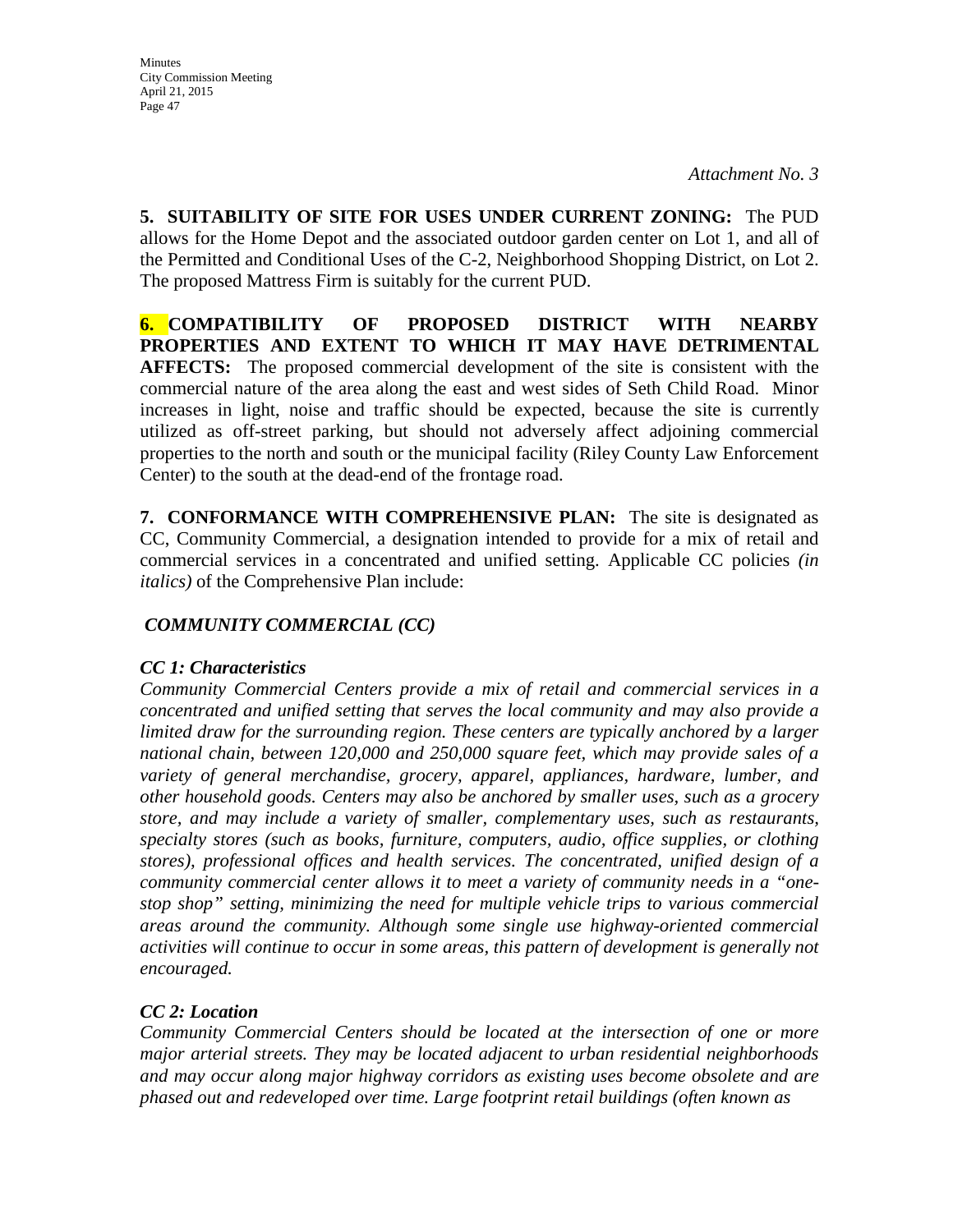Minutes City Commission Meeting April 21, 2015 Page 48

*"big-box" stores) shall only be permitted in areas of the City where adequate access and services can be provided.* 

## *CC 3: Size*

*Typically require a site of between 10 and 30 acres.* 

## *CC 4: Unified Site Design*

*A unified site layout and design character (buildings, landscaping, signage, pedestrian and vehicular circulation) shall be required and established for the center to guide current and future phases of development. Building and site design should be used to create visual interest and establish a more pedestrian-oriented scale for the center and between out lots.* 

### *CC 5: Architectural Character*

*Community Commercial Centers shall be required to meet a basic level of architectural detailing, compatibility of scale with surrounding areas, pedestrian and bicycle access, and mitigation of negative visual impacts such as large building walls, parking areas, and service and loading areas. While these requirements apply to all community commercial*  development, they are particularly important to consider for larger footprint retail *buildings, or "big-box" stores. A basic level of architectural detailing shall include, but not be limited to, the following:* 

- *Façade and exterior wall plane projections or recesses;*
- *Arcades, display windows, entry areas, awnings, or other features along facades facing public streets;*
- *Building facades with a variety of detail features (materials, colors, and patterns); and*

*• High quality building materials.* 

## *CC 6: Organization of Uses*

*Community commercial services should be concentrated and contained within planned activity centers, or nodes, throughout the community. Within each activity center or node, complementary uses should be clustered within walking distance of each other to facilitate efficient, "one-stop shopping", and minimize the need to drive between multiple areas of the center. Large footprint retail buildings, or "big-box" stores should be incorporated as part of an activity center or node along with complementary uses. Isolated single store developments are strongly discouraged.*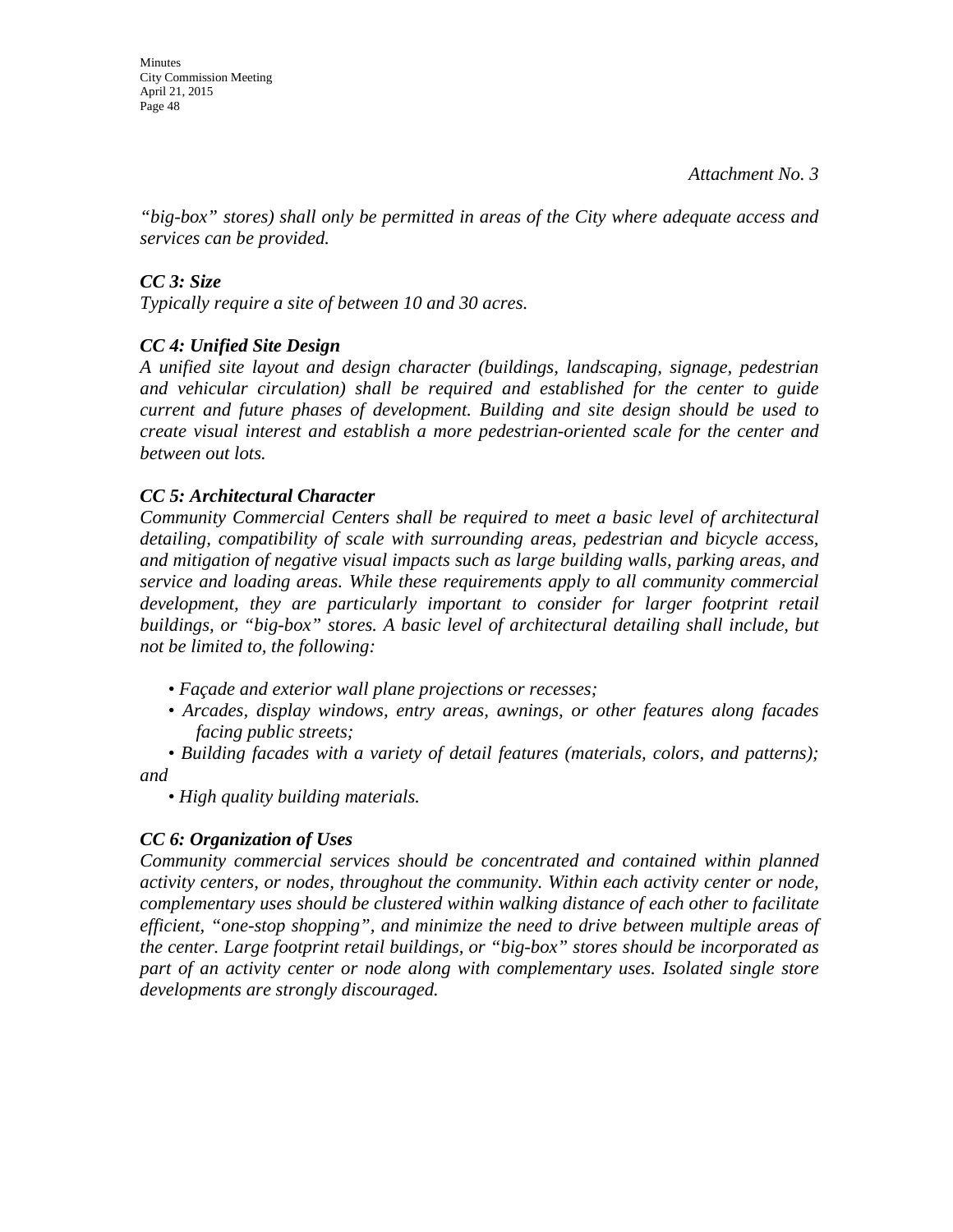*Attachment No. 3*

### *CC 7: Parking Design and Layout*

*Uninterrupted expanses of parking should be avoided. Parking areas should be broken into smaller blocks divided by landscaping and pedestrian walkways. Parking areas should be distributed between the front and sides of buildings, or front and rear, rather than solely in front of buildings to the extent possible.* 

### *CC 8: Circulation and Access*

*Clear, direct pedestrian connections should be provided through parking areas to building entrances and to surrounding neighborhoods or streets. Integrate main entrances or driveways with the surrounding street network to provide clear connections between uses….*

The existing PUD and proposed amendment conform to the Comprehensive Plan.

# **8. ZONING HISTORY AND LENGTH OF TIME VACANT AS ZONED:**

| February 20, 1968 | Annexation.                                                                                                                                                                                                                                                                                                                                                                          |
|-------------------|--------------------------------------------------------------------------------------------------------------------------------------------------------------------------------------------------------------------------------------------------------------------------------------------------------------------------------------------------------------------------------------|
| 1968-1969         | E, Light Industrial District.                                                                                                                                                                                                                                                                                                                                                        |
| 1969-2002         | R District (unplatted portion of the site).                                                                                                                                                                                                                                                                                                                                          |
| 1978-2002         | C-5 District (platted portion of the site).                                                                                                                                                                                                                                                                                                                                          |
| December 6, 1982  | Preliminary Plat approved by Manhattan Urban Area Planning<br>Board.                                                                                                                                                                                                                                                                                                                 |
| June 6, 1983      | Final Plat of Johns No. 1 Addition, Lots 1-8, approved by<br>Manhattan Urban Area Planning Board.                                                                                                                                                                                                                                                                                    |
| March 4, 2002     | Manhattan Urban Area Planning Board conducts a public hearing to<br>consider the rezoning for a Home Depot from C-5, Highway<br>Service Commercial District, and R, Single-Family Residential<br>District, to Commercial Planned Unit Development. The Board<br>tables the public hearing to the April 1, 2002, Planning Board<br>meeting for architectural changes to the building. |
| April 1, 2002     | Manhattan Urban Area Planning Board conducts a public hearing<br>and recommends approval of the rezoning 6-0.                                                                                                                                                                                                                                                                        |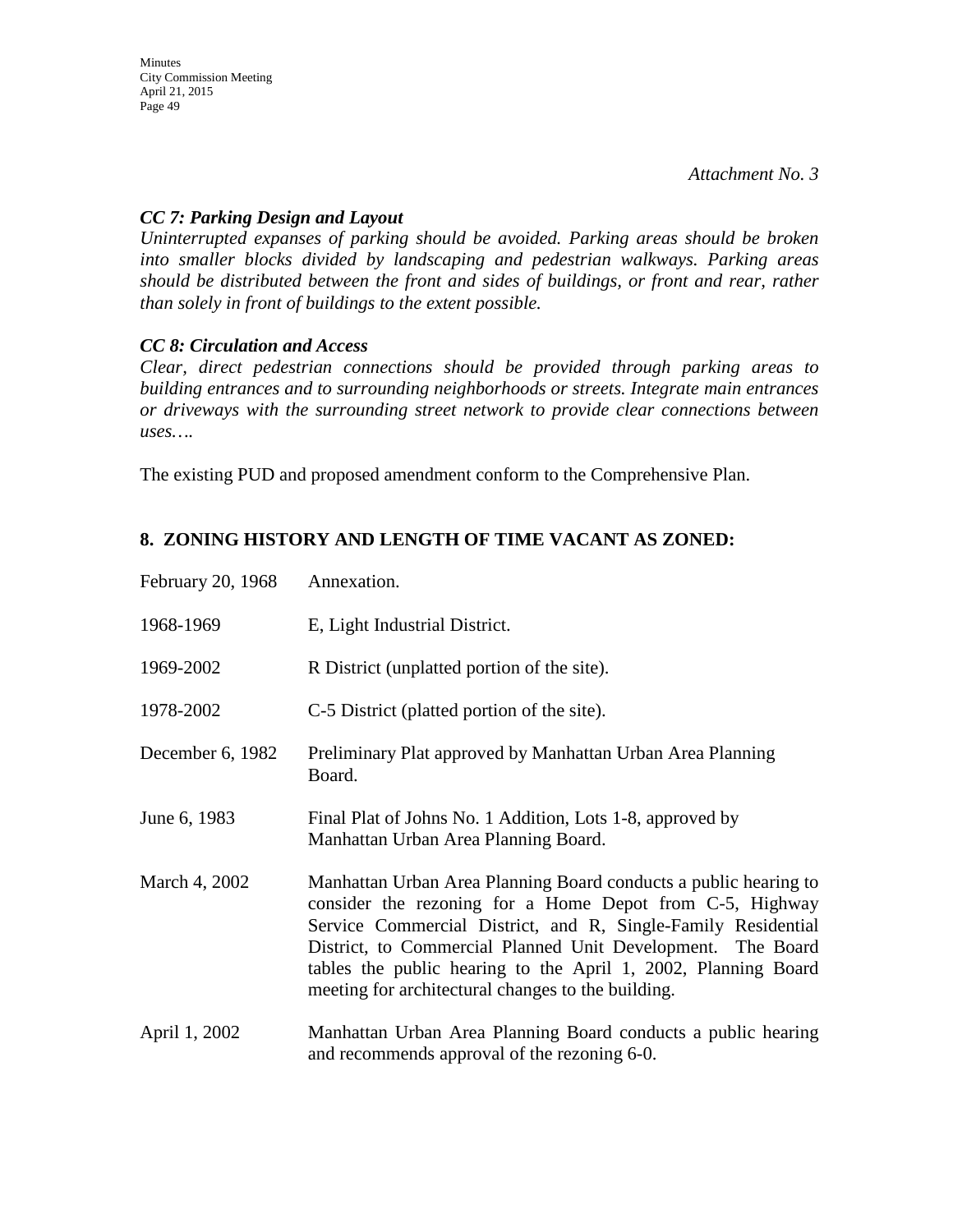| April 16, 2002 | City Commission approves first reading of an ordinance rezoning<br>the 20.4 tract of land to PUD, Commercial Planned Unit<br>Development for a Home Depot.                                                               |
|----------------|--------------------------------------------------------------------------------------------------------------------------------------------------------------------------------------------------------------------------|
| May 7, 2002    | City Commission approves Ordinance No. 6263, rezoning the 20.4<br>tract of land to PUD, Commercial Planned Unit Development for a<br>Home Depot.                                                                         |
| May 20, 2002   | Urban Area Planning Board<br>Final<br>Manhattan<br>approves<br>Development Plan & Final Plat Manhattan Plaza.                                                                                                            |
| May 21, 2002   | City Commission accepts easements and rights-of-way as shown on<br>the Final Plat of Manhattan Plaza.                                                                                                                    |
| May 20, 2013   | Manhattan Urban Area Planning Board recommends approval of<br>amending Ordinance No. 6263 and approving the Final<br>Development Plan of Lot 2, Manhattan Plaza Commercial Planned<br>Unit Development.                  |
| June 4, 2013   | City Commission approves first reading of an ordinance amending<br>Ordinance No. 6263 and approving the Final Development Plan of<br>Lot 2, Manhattan Plaza Commercial Planned Unit Development for<br>a PetSmart store. |
| June 18, 2013  | City Commission approves Ordinance No. 7009 amending<br>Ordinance No. 6263 and approving the Final Development Plan of<br>Lot 2, Manhattan Plaza Commercial Planned Unit Development.                                    |

# **9. CONSISTENCY WITH INTENT AND PURPOSE OF THE ZONING ORDINANCE:**

The intent and purpose of the Zoning Regulations is to protect the public health, safety, and general welfare; regulate the use of land and buildings within zoning districts to assure compatibility; and to protect property values.

The PUD Regulations are intended to provide a maximum choice of living environments by allowing a variety of housing and building types; a more efficient land use than is generally achieved through conventional development; a development pattern that is in harmony with land use density, transportation facilities and community facilities; and a development plan which addresses specific needs and unique conditions of the site which may require changes in bulk regulations or layout. The proposed amendments are consistent with the intent and purposes of the Zoning Regulations, and the intent of the PUD Regulations.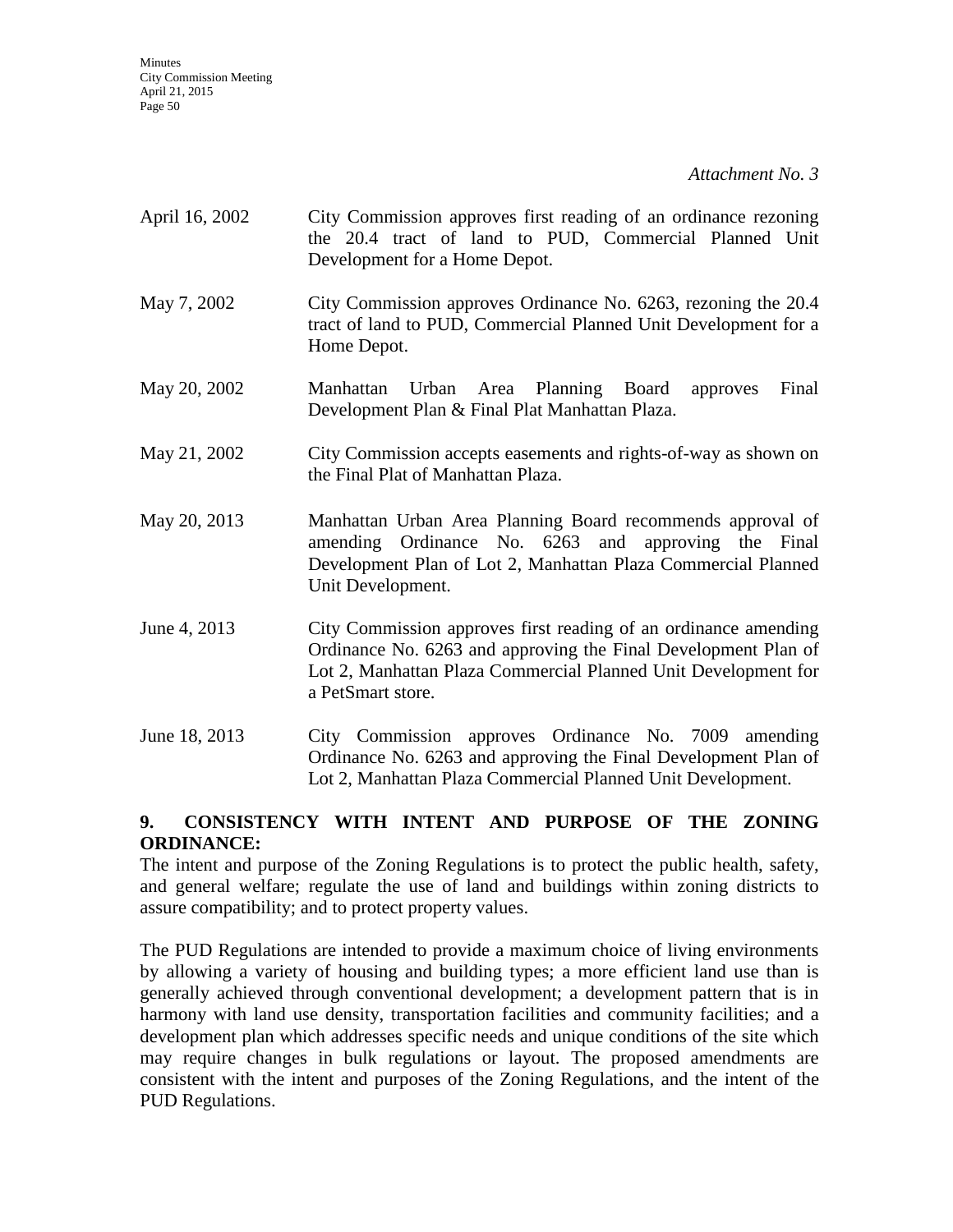**Minutes** City Commission Meeting April 21, 2015 Page 51

**10. RELATIVE GAIN TO THE PUBLIC HEALTH, SAFETY AND WELFARE THAT DENIAL OF THE REQUEST WOULD ACCOMPLISH, COMPARED WITH THE HARDSHIP IMPOSED UPON THE INDIVIDUAL OWNER:** There appears to be no adverse affects on the public and no relative gain would be accomplished by denial. Denial of the amendment would be a hardship on the owner because no adverse effects on the public are expected.

**11. ADEQUACY OF PUBLIC FACILITIES AND SERVICES:** Adequate public sewer and water are available to serve the new pad site development.

**12. OTHER APPLICABLE FACTORS:** There are no other applicable factors.

**13. STAFF COMMENTS AND RECOMMENDATION:** City Administration recommends approval of the amendment and the Final Development Plan of Lot 1, Manhattan Plaza Commercial Planned Unit Development for a proposed Mattress Firm store, with the following conditions:

- 1. Landscaping and irrigation shall be provided pursuant to a Landscaping Performance Agreement between the City and the owner, which shall be entered into prior to issuance of a building permit.
- 2. All landscaping and irrigation shall be maintained in good condition.
- 3. Exempt signage shall be permitted as described in Article VI, Section 6-  $102(A)(2)$  (a),(b),(c),(e),(g),(h),(i),(j),(l) and (m).

# **ALTERNATIVES:**

- 1. Recommend approval of the proposed amendment and the Final Development Plan of Lot 1, Manhattan Plaza Commercial Planned Unit Development, stating the basis for such recommendation, with the conditions listed in the Staff Report.
- 2. Recommend approval of the proposed amendment and the Final Development Plan of Lot 1, Manhattan Plaza Commercial Planned Unit Development, and modify the conditions, and any other portions of the proposed PUD, to meet the needs of the community as perceived by the Manhattan Urban Area Planning Board, stating the basis for such recommendation, and indicating the conditions of approval.
- 3. Recommend denial of the proposed amendment, stating the specific reasons for denial.
- 4. Table the proposed amendment to a specific date, for specifically stated reasons.